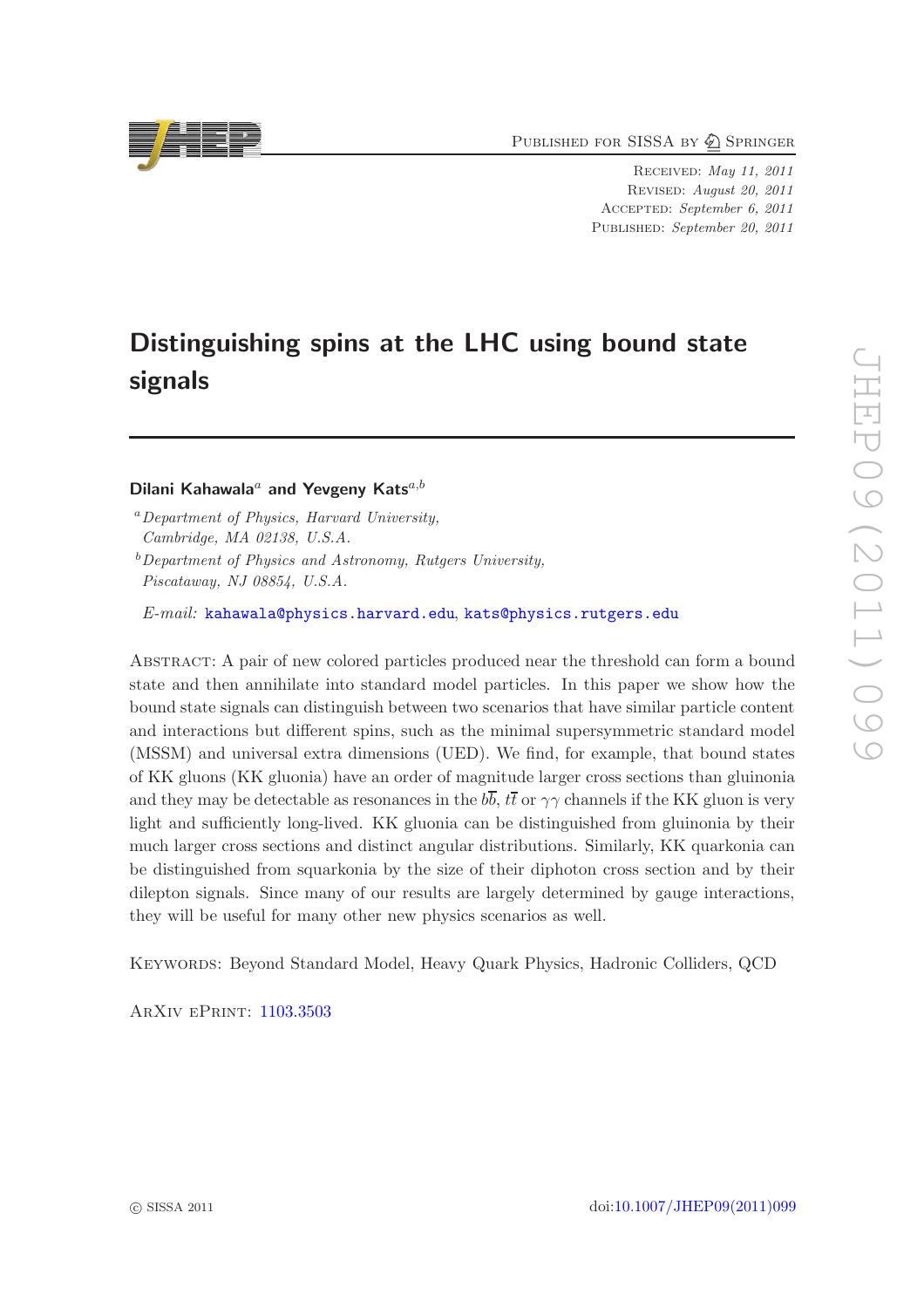# Contents

| $\mathbf{1}$   | Introduction                                                                        | $\mathbf{1}$                                       |
|----------------|-------------------------------------------------------------------------------------|----------------------------------------------------|
| $\overline{2}$ | Setup<br>Particle spectrum of UED<br>2.1<br>Bound state formalism<br>2.2            | $\overline{2}$<br>$\overline{2}$<br>$\overline{5}$ |
| $3^-$          | KK gluonia vs. gluinonia                                                            | $\overline{7}$                                     |
| 4              | KK quarkonia vs. squarkonia                                                         | 14                                                 |
| $\bf{5}$       | Di-KK quarks vs. di-squarks and KK quark-KK gluon vs. squark-gluino<br>bound states | 19                                                 |
| 6              | Detection prospects                                                                 | 21                                                 |
| 7              | Conclusions                                                                         | 25                                                 |
|                | A Cross sections, annihilation rates, angular distributions                         | 26                                                 |
|                | A.1 KK gluonia                                                                      | 27                                                 |
|                | A.2 Gluinonia                                                                       | 29                                                 |
|                | A.3 Octetonia                                                                       | 30                                                 |
|                | A.4 KK quarkonia                                                                    | 30                                                 |
|                | A.5 Squarkonia                                                                      | 32                                                 |
|                | Tripletonia<br>A.6                                                                  | 32                                                 |
|                | A.7 Di-KK quarks                                                                    | 33                                                 |
|                | A.8 Di-squarks                                                                      | 34                                                 |
|                | A.9 KK quark-KK gluon bound states                                                  | 34                                                 |
|                | A.10 Squark-gluino bound states                                                     | 35                                                 |
|                |                                                                                     |                                                    |

# <span id="page-1-0"></span>1 Introduction

Studying the new particles that will be produced at the LHC will likely be a non-trivial task. In many scenarios the particles of the new sector are charged under a new parity that makes the lightest such particle a dark matter candidate. The new particles will then predominantly be produced in pairs, giving multiple decay products some of which will be undetectable (including at least two dark matter particles). The reconstruction of such events with many objects and missing energy in the final states will be complicated and often ambiguous. It may therefore be useful to also look at signals arising from the near-threshold formation and annihilation of QCD bound states of the new particles. The bound states behave as resonances which annihilate primarily into just two particles (or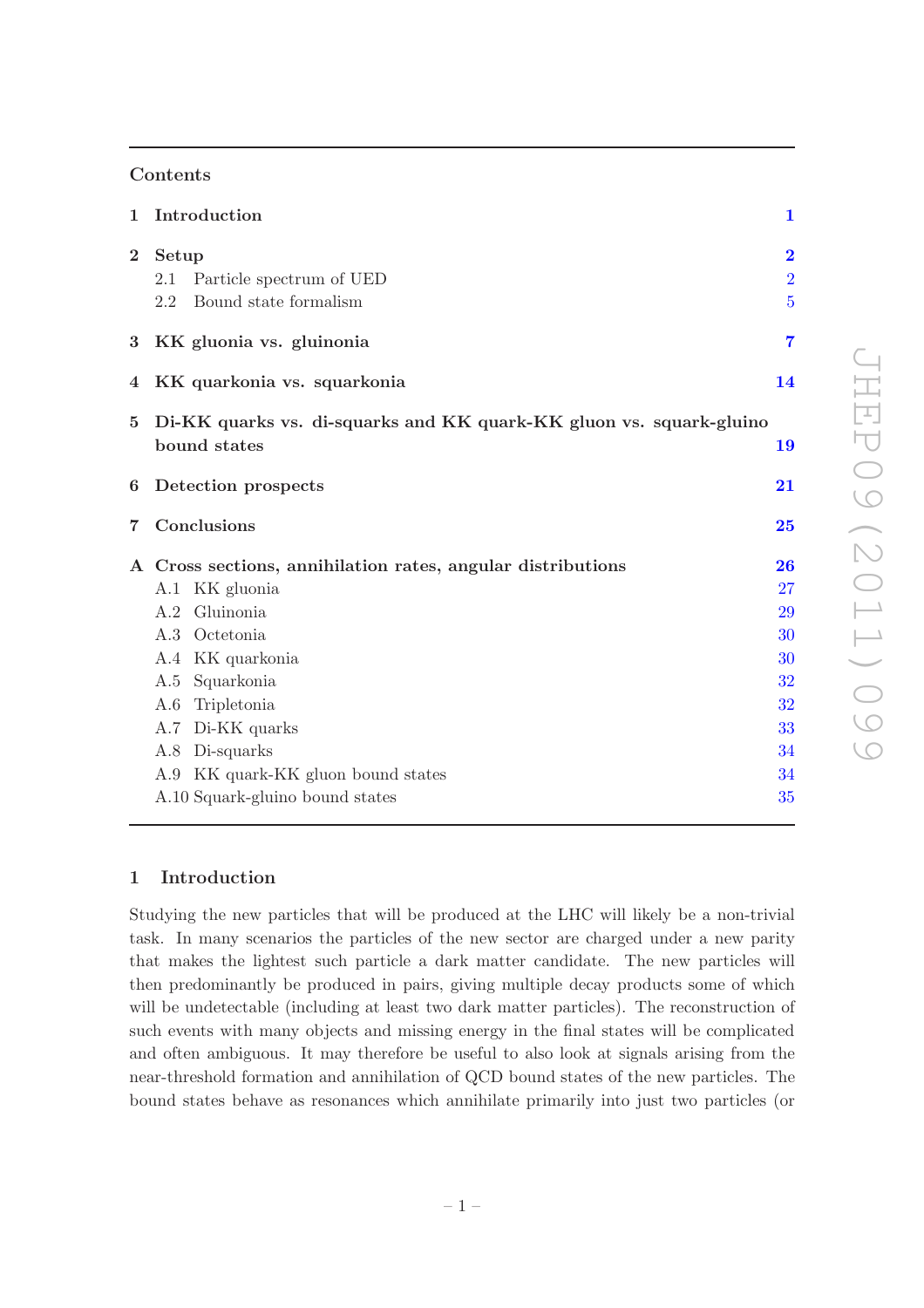jets) and no missing energy, so the analysis and the interpretation of the signal are much more straightforward than in the more conventional channels. In particular, detecting the peak in the invariant mass distribution of any of the possible annihilation channels provides a direct measurement of the particle mass. The disadvantages of the bound state signals are their relatively small cross sections and the fact that the dominant annihilation mode is into dijets (which have large QCD background), with only small branching ratios for annihilation into cleaner signals such as  $\gamma\gamma$ . However, whenever the bound state signals are observable, they can provide an entirely independent method for characterizing or verifying the properties of the new particles.

In this paper we study how the spins of the new particles are reflected in the properties of their bound states and the resulting signals at the LHC. As an example, we compare the bound states of the level-1 Kaluza-Klein (KK) modes in the universal extra dimensions model (UED) with bound states of the superpartners in the minimal supersymmetric extension of the standard model (MSSM). In both scenarios, the new particles are charged in the same way under the standard model gauge groups, and the masses of the particles are to a large extent free parameters. The fundamental difference between the two scenarios is the spin of the new particles. The KK modes in UED have the same spins as the standard model particles (which are the zero modes), while the spins of the superpartners in MSSM are different. However, the collider signatures of the decay products of a pair of level-1 KK modes of UED and a pair of analogous MSSM superpartners are unfortunately very similar and it is often challenging to determine the spin  $[1-13]$ . It is therefore interesting to study whether and when the bound state annihilation signals can give information about the spin.

While much is known about bound states of the MSSM particles (see [\[14\]](#page-36-2) and references therein), the bound states in UED models have not been explored, with the exception of bound states of KK quarks in the context of a lepton collider [\[15](#page-37-0), [16](#page-37-1)]. Here we will study the various possible bound states of colored particles of UED in the context of the LHC and compare them to the corresponding bound states in the MSSM. We will see as we go along that once the spin of the particle is specified many of the results are largely model-independent since they are determined by gauge interactions. Thus our comparisons between particles of different spins (in the same color representation) will hold even more generally.

We start in section [2](#page-2-0) by discussing the UED model in the context of our study and reviewing the general formalism for bound state computations. In sections [3–](#page-7-0)[5](#page-19-0) we present the production cross sections, branching ratios and angular distributions for the various bound states and compare signals obtained from UED and MSSM. In section [6](#page-21-0) we simulate the bound state signals and the relevant backgrounds in the dijet,  $b\overline{b}$ ,  $t\overline{t}$ ,  $\gamma\gamma$  and  $e^+e^$ channels and estimate the LHC reach for the various cases. We summarize our conclusions in section [7.](#page-25-0)

#### <span id="page-2-1"></span><span id="page-2-0"></span>2 Setup

#### 2.1 Particle spectrum of UED

In the simplest UED scenario [\[17](#page-37-2)] (for a review, see [\[18](#page-37-3)]), all the standard model fields are propagating in a single extra dimension of size  $R \sim \text{TeV}^{-1}$ . The right- and left-handed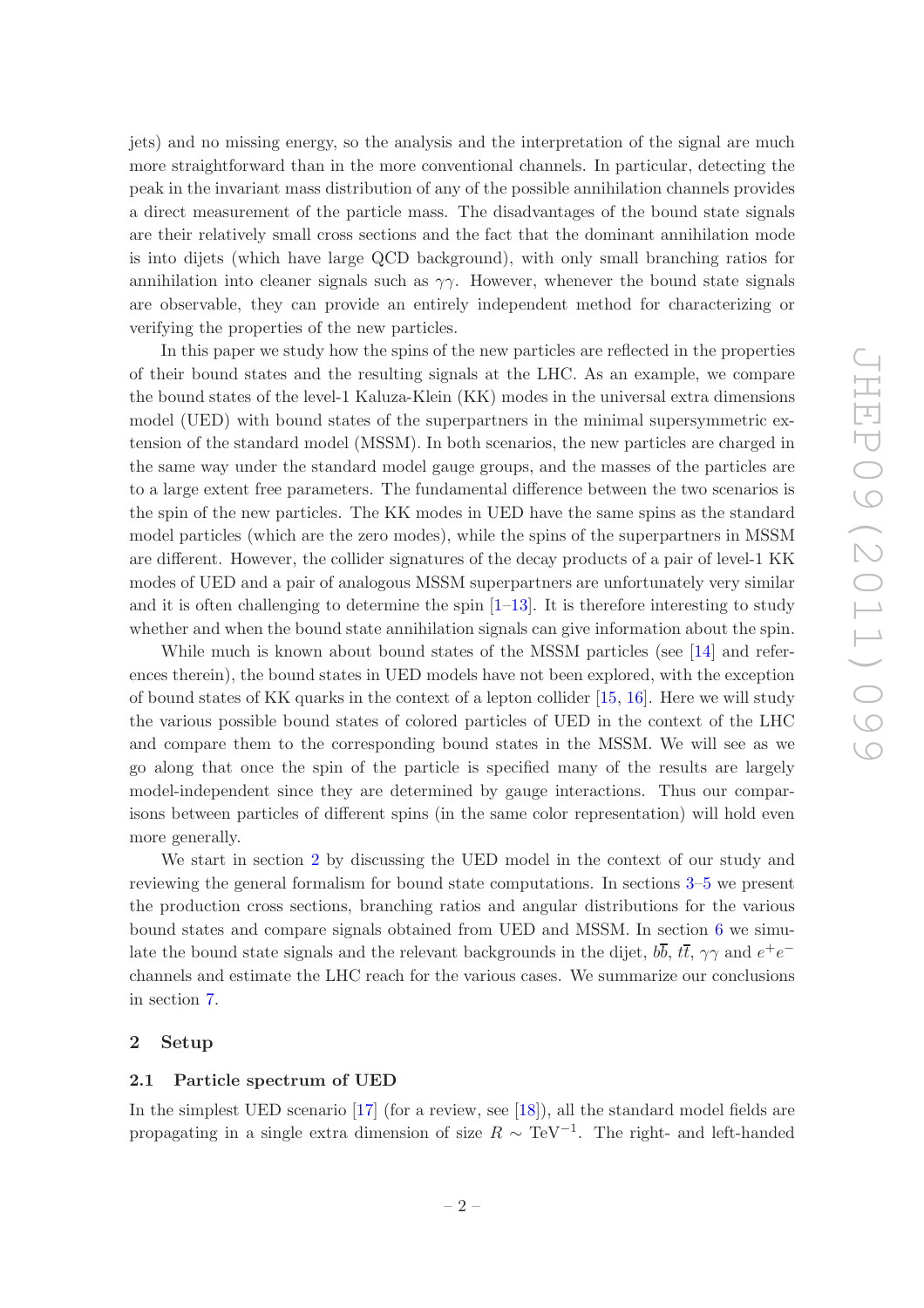standard model fermions are represented by separate fields in 5 dimensions, and each has two chiralities when reduced to 4 dimensions. To restrict each fermion zero-mode to a single chirality, the extra dimension is assumed to be an  $S^1/\mathbb{Z}_2$  orbifold. The zero modes of the unwanted chiralities of the fermions and the 5th components of the gauge fields are then projected out by declaring them to be odd under the  $\mathbb{Z}_2$  orbifold symmetry. The KK modes of the right- and left-handed quarks will be denoted by  $q_R^*$  and  $q_L^*$ , or collectively by  $q^*$ . We will refer to  $q_R^*$  and  $q_L^*$  as right- and left-handed KK quarks, even though each one of them is a full Dirac fermion. (Similarly, we will refer to the MSSM partners of the right- and left-handed quarks, as right- and left-handed squarks.) All the standard model interactions are contained in the bulk Lagrangian. Since in 5 dimensions the gauge, Yukawa and quartic-Higgs couplings have negative mass dimension, this is an effective theory with a UV cutoff  $\Lambda$  which is assumed to be above the compactification scale:  $\Lambda > 1/R$ .

In the 4-dimensional description, the theory contains towers of KK modes for each standard model particle, with the mass of the  $n$ -th mode given (at tree level) by

$$
m_n^2 = \frac{n^2}{R^2} + m_0^2 \tag{2.1}
$$

where  $m_0$  is the mass of the zero mode (that is the standard model particle itself). As a result, all the KK modes at a particular level n are approximately degenerate, with masses ordered like in the standard model. Loop corrections shift the masses [\[19,](#page-37-4) [20\]](#page-37-5), and the resulting spectrum of the first KK level has the KK gluon as the heaviest particle, followed by the KK quarks, and then the KK excitations of the electroweak gauge bosons, the Higgs, and the leptons. The lightest KK particle (LKP), which is typically one of the neutral KK gauge bosons, is a dark matter candidate [\[21,](#page-37-6) [22](#page-37-7)]. At tree level, the LKP is stable because of momentum conservation in the extra dimension. When loops are taken into account it remains stable because the theory retains KK parity under which odd-n modes are charged. The KK parity also prevents tree-level contributions to the electroweak observables, thus allowing a compactification scale  $1/R$  as low as a few hundred GeV. For our purposes it is important that due to KK parity the level-1 KK particles will be produced in pairs, and thus they can form bound states.

In general, the theory also includes boundary terms (on the orbifold fixed points) whose coefficients are free parameters. The boundary terms can be assumed to be symmetric under the interchange of the two orbifold fixed points, and then the theory still preserves KK parity. However, the mass spectrum of the KK modes can be affected dramatically. Even if boundary terms are absent at a particular scale, they are generated by the renormalization group running [\[19,](#page-37-4) [20,](#page-37-5) [23](#page-37-8)], and the resulting corrections to the masses are of the order of the loop corrections. The spectra of [\[19](#page-37-4), [20](#page-37-5)] described above were obtained with the simplifying assumption that the coefficients of the boundary terms vanish at a specific cutoff scale. However, as has been shown in [\[24](#page-37-9)] for the case of the gauge kinetic term, even when the coefficient of the boundary term is not much larger than the expectation from naïve dimensional analysis, there is a large effect on the spectrum of the KK modes. Similarly, the effects of boundary kinetic and mass terms for a massive scalar field have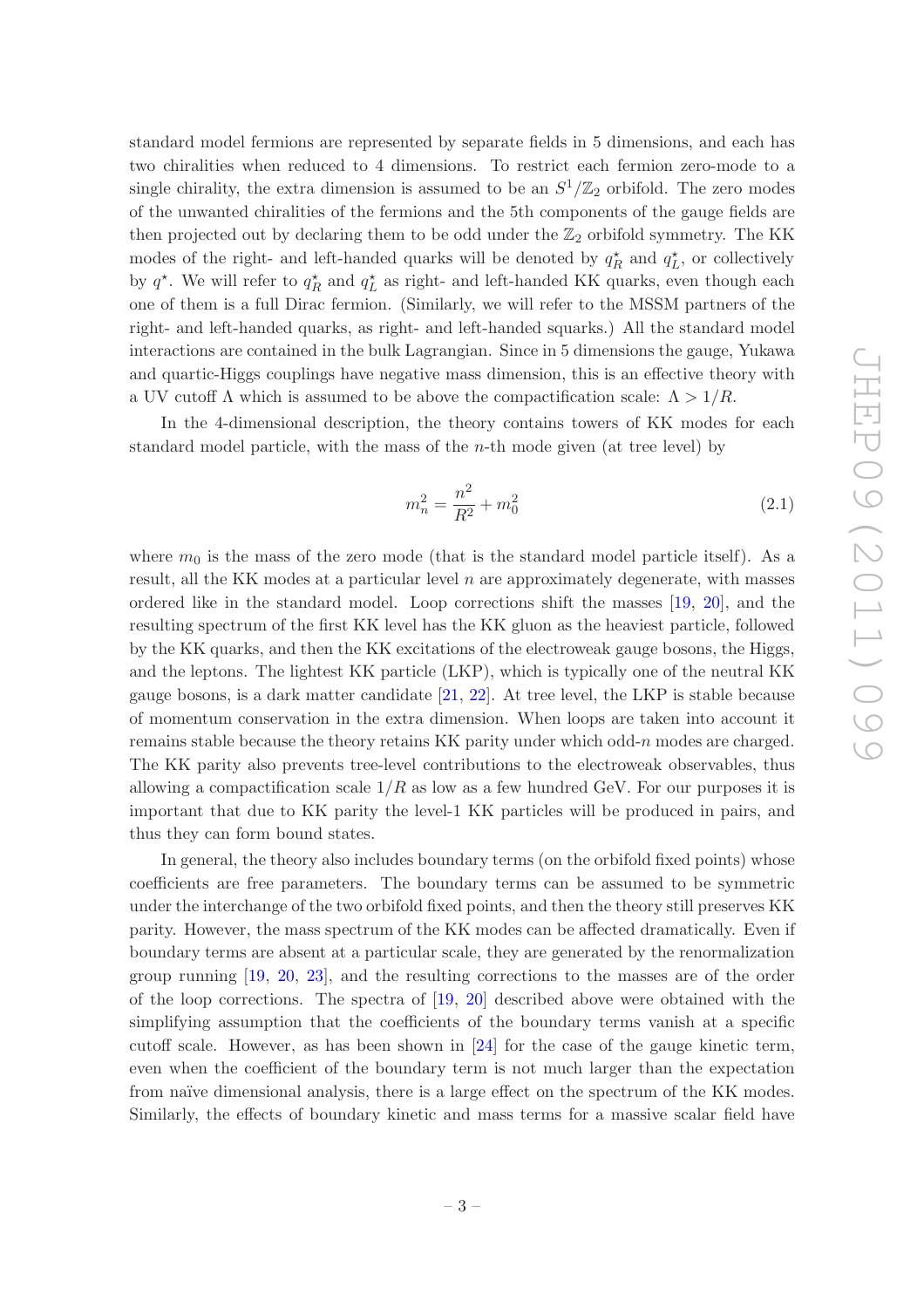been analyzed in [\[25](#page-37-10)], where the results were applied to the electroweak sector and it was found that the identity of the LKP was sensitive to the boundary terms.

In both UED and MSSM, annihilation may or may not be the dominant decay mode of the various bound states, depending on the intrinsic decay rates of the constituent particles, which in turn depend on the mass spectrum of the model. Since the theoretical and experimental constraints on the possible mass spectra are a question that is decoupled from the bound state analysis, we will leave it out of the scope of this paper. We will assume that the bound states decay predominantly by annihilation, but the reader should remember that if the constituent particles are not sufficiently long-lived, the cross sections will need to be multiplied by appropriate branching ratios based on the annihilation rates that we compute here and the model-dependent single-particle decay rates. Note, however, that annihilation branching ratios close to 1 are not implausible. In particular, in the MSSM there exist various motivated scenarios in which this happens to be true for the gluinonium  $[14]$  or the stoponium  $[26]$ . Or looking at this from a different perspective, the observation or non-observation of bound state signals can give us certain information about the spectrum of the model.

In UED, the spectrum of the level-1 KK modes plays a crucial role in determining which of them are sufficiently long-lived for their bound states to decay by annihilation rather than by the decays of the constituent particles. If the assumption of [\[19,](#page-37-4) [20\]](#page-37-5) that the boundary terms vanish at the UV cutoff were true, the KK gluon would have strong two-body decays into a KK quark and an antiquark, and the KK quarks could decay electroweakly into a KK electroweak gauge boson and a quark. In this case, similarly to what happens in much of the parameter space of the MSSM  $[14]$ , the branching ratios for annihilation will be small. However, we believe (although without constructing explicit examples) that the presence of boundary terms can change the spectrum in ways that would make these decays kinematically forbidden for some of the particles.

For example, if the KK gluon  $g^*$  becomes lighter than the KK quarks  $q^*$ , its 2-body decays will be replaced by 3-body decays into a KK electroweak gauge boson, a quark and an antiquark through diagrams involving an off-shell KK quark, a process suppressed by the electroweak coupling and the KK quark mass. This is analogous to the decay of the gluino into a neutralino, quark and antiquark in MSSM scenarios with squarks heavier than the gluino, which easily makes the gluino sufficiently stable for our purposes [\[14](#page-36-2)]. Similarly to the case of the gluino, there is no need for an unnaturally large gap between the KK gluon and KK quark masses in order for the annihilation to dominate. For example, suppose that the dominant decay process is  $g^* \to q\overline{q}B^*$ , where  $B^*$  is the KK hypercharge gauge boson. Then the rate is

<span id="page-4-1"></span>
$$
\Gamma_{g^*} \simeq \frac{11}{45\pi} \, \alpha_s \, \frac{\alpha}{\cos^2 \theta_W} \bigg( 1 - \frac{m_{B^*}}{m_{g^*}} \bigg)^5 \, \bigg( \frac{m_{g^*}}{m_{g^*}} \bigg)^4 \, m_{g^*} \sim 10^{-4} \bigg( 1 - \frac{m_{B^*}}{m_{g^*}} \bigg)^5 \bigg( \frac{m_{g^*}}{m_{g^*}} \bigg)^4 \, m_{g^*} \tag{2.2}
$$

where for simplicity we assumed  $m_{q^*} \gg m_{g^*} \approx m_{B^*}$ .<sup>[1](#page-4-0)</sup> On the other hand, the bound state

<span id="page-4-0"></span><sup>&</sup>lt;sup>1</sup>The assumption  $m_{q^*} \gg m_{q^*}$  is not essential for the validity of this estimate. We have checked that for  $m_{q^*} = 2m_{q^*}$ , for example, the exact result differs from [\(2.2\)](#page-4-1) by less than a factor of 2.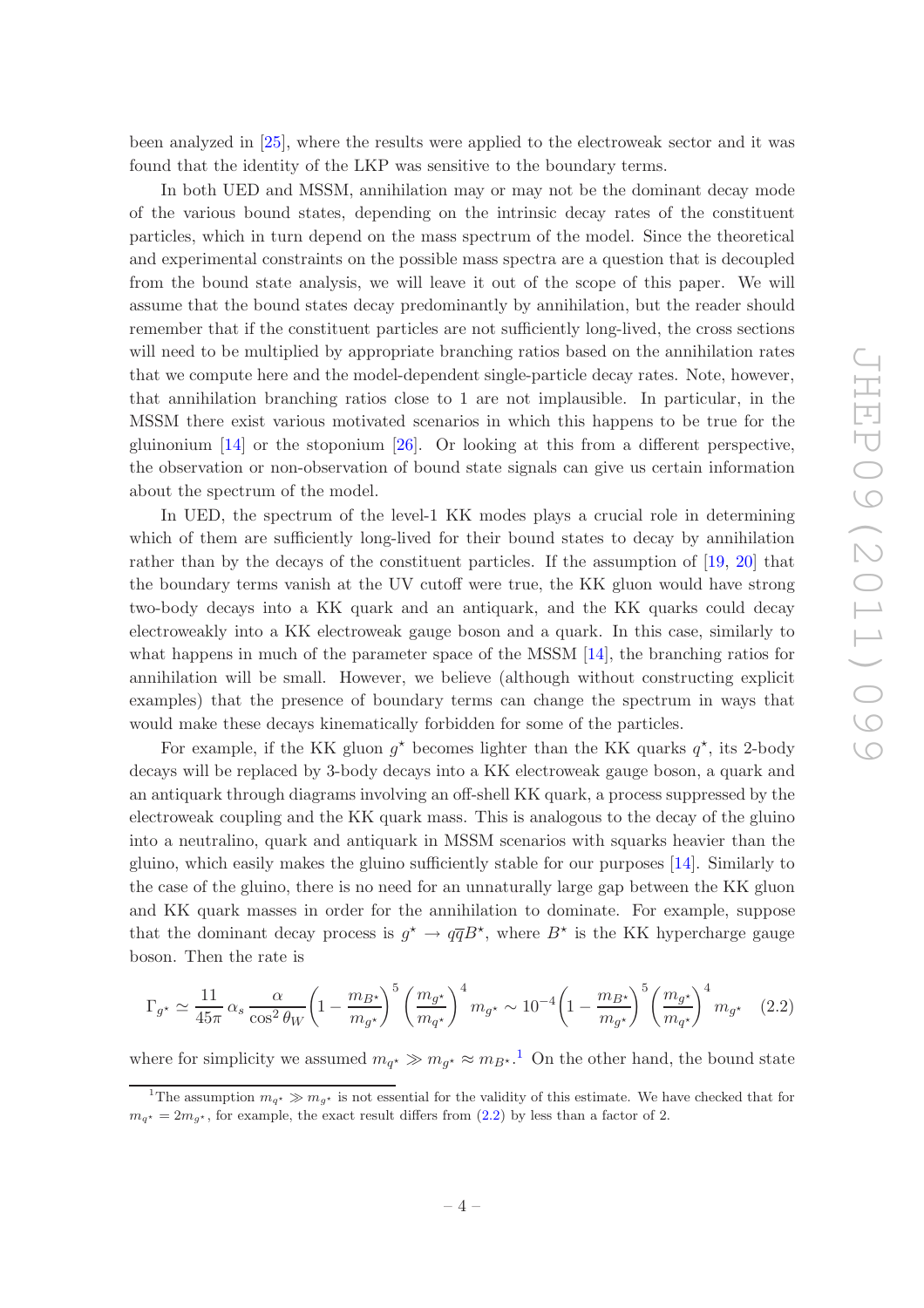annihilation rates are

$$
\Gamma_{\rm annih} \sim \alpha_s^5 m_{g^*} \sim 10^{-5} m_{g^*}
$$
\n(2.3)

which can easily dominate over  $2\Gamma_{g^*}$ , especially when we include the numerical prefactors that appear in the exact expressions for  $\Gamma_{\text{annih}}$  (see appendix [A.1\)](#page-27-0), which are as large as  $\mathcal{O}(100)$  for color-singlet bound states, primarily due to multiple powers of color factors.

The collider signatures of the 3-body decays of the KK gluon or gluino have been studied in [\[9](#page-36-3)] in an attempt to distinguish between UED and MSSM. One of the goals of the present paper is to find out to what extent detecting the annihilation decays of KK gluonia (which are bound states of two KK gluons) compared to gluinonia (bound states of two gluinos) can provide an additional method for distinguishing between UED and MSSM and determining the properties of the underlying particles. While gluinonia have been studied extensively in the literature, our paper is the first study of KK gluonia.

Another object of our study is KK-quarkonia, which are KK quark-KK antiquark bound states. These have been studied in [\[15,](#page-37-0) [16\]](#page-37-1) in the context of their production and detection at a lepton collider. It was found that the spectrum of [\[19](#page-37-4), [20](#page-37-5)] does allow the KK quarks to be sufficiently stable for forming KK-quarkonia, but not for the annihilation decays to dominate over the single KK quark decays.<sup>[2](#page-5-1)</sup> Including boundary terms can probably change these results in either direction, and we are particularly interested in the situation in which some of the KK quarks are more long-lived so that the branching ratio for annihilation is enhanced.

Other than that, it is useful to note that many of our results are largely determined by gauge interactions alone and depend only on the properties of the binding particles rather than the full spectrum of the model and are therefore valid much more generally than just for MSSM or UED. It is therefore useful to study all the possible bound states in these models, even if some of the binding particles are not sufficiently stable in generic MSSM or UED scenarios. With this motivation in mind, our study covers all the possible bound states of pair-produced colored particles in MSSM and UED.

#### <span id="page-5-0"></span>2.2 Bound state formalism

Assuming that the masses of the pair of particles satisfy  $m_1, m_2 \gg \Lambda_{\text{QCD}}$ , their dynamics can be described by the single-gluon exchange potential with the Coulomb-like form

<span id="page-5-2"></span>
$$
V(r) = -C\frac{\overline{\alpha}_s}{r}
$$
\n(2.4)

where  $\overline{\alpha}_s$  denotes the strong coupling constant evaluated self-consistently at the scale of the inverse Bohr radius  $a_0^{-1} = C\overline{\alpha}_s\mu$ , where  $\mu \equiv m_1m_2/(m_1 + m_2)$  (while the plain  $\alpha_s$  will be reserved for its value at the scale of  $m_1$  and  $m_2$ ) and

$$
C = \frac{1}{2} \left( C_1 + C_2 - C_{(12)} \right) \tag{2.5}
$$

where  $C_1$  and  $C_2$  are the quadratic Casimirs of the color representations of the two particles and  $C_{(12)}$  of the bound state. For bound states considered in this paper, the values of  $\overline{\alpha_s}$ 

<span id="page-5-1"></span><sup>&</sup>lt;sup>2</sup>It was claimed in [\[15](#page-37-0)] that KK top quarks can be very stable so that their annihilation decays dominate, but this was incorrect, as explained in [\[27](#page-37-12)].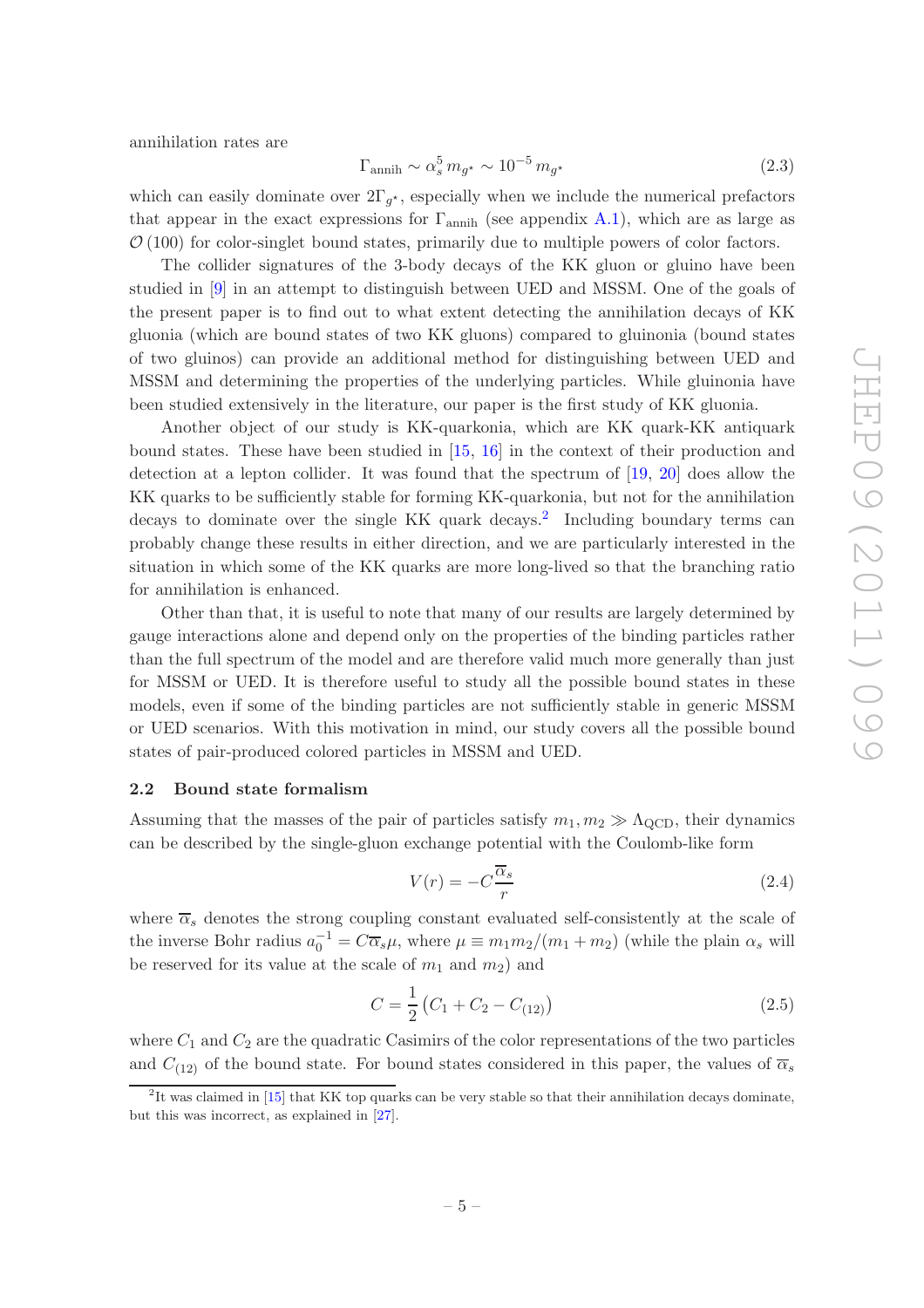| UED                                                            | <b>MSSM</b>                                         | binding          | non-binding           |
|----------------------------------------------------------------|-----------------------------------------------------|------------------|-----------------------|
| $gg \rightarrow g^{\star}g^{\star}$                            | $\rightarrow \tilde{g}\tilde{g}$<br>gg              | $1,8_S,8_A$      | $10,\overline{10},27$ |
| $q\overline{q} \rightarrow g^{\star} g^{\star}$                | $\rightarrow \tilde{q}\tilde{q}$<br>$q\overline{q}$ | $1, 8_S, 8_A$    |                       |
| $\rightarrow q^{\star}q^{\overline{\star}}$<br>gg              | $\rightarrow \tilde{q}\tilde{q}^*$<br>gg            |                  | 8                     |
| $\rightarrow q^{\star}q^{\overline{\star}}$<br>$q\overline{q}$ | $q\overline{q} \rightarrow \tilde{q}\tilde{q}^*$    |                  | 8                     |
| $qq \rightarrow q^{\star}q^{\star}$                            | $\rightarrow \tilde{q}\tilde{q}$<br>$q\overline{q}$ | $\overline{3}$   | 6                     |
| $q\overline{q}$                                                |                                                     | $3,\overline{6}$ | 15                    |

<span id="page-6-0"></span>Table 1. Pair production processes and the color representations of the pair. Two color-octets can form an octet with either a symmetric ( $\propto d^{abc}$ , denoted 8<sub>S</sub>) or antisymmetric ( $\propto f^{abc}$ , 8<sub>A</sub>) wave function. The Clebsch-Gordan coefficients for all the color decompositions can be found in [\[28](#page-37-13)]. We have not explicitly listed processes obtained by replacing particles by antiparticles.

| UED                                                     | <b>MSSM</b>                                      | SU(3)              | C   |
|---------------------------------------------------------|--------------------------------------------------|--------------------|-----|
| $(g^{\star}g^{\star})$                                  | $(\tilde{g}\tilde{g})$                           |                    | 3   |
|                                                         |                                                  | 8                  |     |
| $(q^{\star}q^{\star})$                                  | $(\tilde{q}\tilde{q}^*)$                         |                    |     |
| $(q^{\star}q^{\star}), (q^{\star}q^{\star})$            | $(\tilde{q}\tilde{q}), (\tilde{q}^*\tilde{q}^*)$ | $\overline{3},3$   | 2/3 |
| $(q^{\star}g^{\star}), (\overline{q^{\star}}g^{\star})$ | $(\tilde{q}\tilde{g}), (\tilde{q}^*\tilde{g})$   | $3,\overline{3}$   |     |
|                                                         |                                                  | $\overline{6}$ , 6 |     |

<span id="page-6-1"></span>Table 2. Bound states in UED and MSSM, their color representations and the strength of their potential [\(2.4\)](#page-5-2). The possible spins of these bound states will be discussed later.

are between 0.11 and 0.15, so using  $(2.4)$  should be a good approximation, even though subleading corrections may have sizeable effects and it would be desirable to compute them, along with higher-order corrections to the production and annihilation processes, in a future work. Table [1](#page-6-0) lists all the possible pair production processes in UED and MSSM and specifies in each case which of the color representations of the pair have an attractive potential and which do not, based on the sign of  $C$ . The values of  $C$  for all the attractive configurations are given in table [2.](#page-6-1) In cases where the bound states are colored, they will further hadronize with ordinary quarks or gluons to become color-neutral (if they are sufficiently long-lived for this to happen). However, these processes will be happening at much larger distance scales than both the production and annihilation of the bound states and we therefore ignore their effects.

One can get the matrix elements for bound state production and annihilation by representing the bound state as a superposition of states of two free particles with momenta distributed according to the bound state wavefunction  $\psi(\mathbf{r})$ . For an S-wave bound state, neglecting the dependence of the short-distance process on the momenta, it can be easily shown that the matrix element between the bound state and the particles from which the pair is produced is given by (section 5.3 of [\[29](#page-37-14)]), [\[30](#page-37-15)]

<span id="page-6-2"></span>
$$
\mathcal{M}_{\text{bound}} = \frac{\psi(\mathbf{0})}{\sqrt{2\mu}} \mathcal{M}_0 \tag{2.6}
$$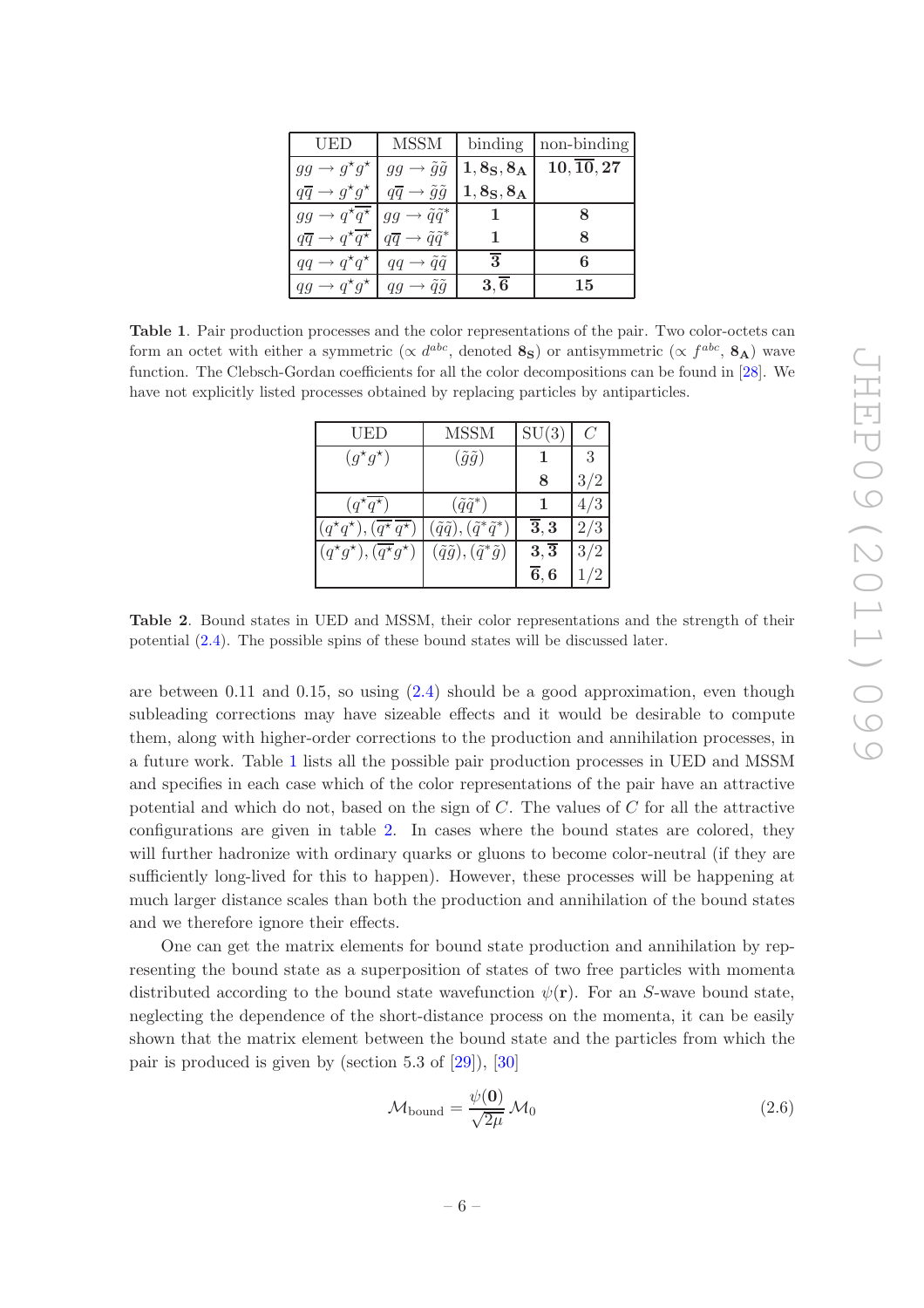where  $\mathcal{M}_0$  is the matrix element describing the production of the free constituent particles at threshold and  $\mu$  is their reduced mass. The cross section will then be proportional to

<span id="page-7-2"></span>
$$
|\psi(\mathbf{0})|^2 = \frac{C^3 \overline{\alpha}_s^3 (2\mu)^3}{8\pi}.
$$
\n(2.7)

More specifically, the bound state production cross section can be written in terms of the near-threshold production cross section of the pair of particles  $\hat{\sigma}_0(\hat{s})$  as<sup>[3](#page-7-1)</sup>

<span id="page-7-3"></span>
$$
\hat{\sigma}_{\text{bound}}(\hat{s}) = \frac{8\pi}{2\mu} \frac{\hat{\sigma}_0(\hat{s})}{\beta(\hat{s})} |\psi(\mathbf{0})|^2 2\pi \delta(\hat{s} - M^2)
$$
\n(2.8)

where  $M \simeq m_1 + m_2$  is the mass of the bound state and

$$
\beta(\hat{s}) \equiv \sqrt{\frac{2\mu}{(M/2)^2} \left(\sqrt{\hat{s}} - m_1 - m_2\right)}
$$
\n(2.9)

is the factor that makes the continuum production cross section  $\hat{\sigma}_0(\hat{s})$  vanish at threshold. For  $m_1 = m_2$ ,  $\beta$  is the velocity of each particle in the center-of-mass frame.

The annihilation rate of the bound state into two mass- $m_0$  particles is

<span id="page-7-4"></span>
$$
\Gamma = \frac{|\psi(\mathbf{0})|^2}{64\pi m_1 m_2} \sqrt{1 - \frac{m_0^2}{(M/2)^2}} \int_0^{\pi} d\theta \sin \theta \sum |\mathcal{M}_0(\theta)|^2
$$
  

$$
\left(\times \frac{1}{2} \quad \text{for identical} \atop \text{bound particles}\right) \left(\times \frac{1}{2} \quad \text{final particles}\right)
$$
 (2.10)

where  $\mathcal{M}_0(\theta)$  is the matrix element between the pair of particles that form the bound state (with a particular spin and color representation) and the annihilation products, for any polarization and color state of the bound state, and the sum is over the colors and polarizations of the products.

#### <span id="page-7-0"></span>3 KK gluonia vs. gluinonia

In this section we will study bound states of pairs of color octets: KK gluons  $g^*$  (spin 1) in UED and gluinos  $\tilde{g}$  (spin 1/2) in MSSM. Later in this section we will also look at bound states of spin 0 color octets.

It is useful to classify the various possible bound states in the model according to their spin J, color representation, parity P, charge conjugation  $C$ , and the transformation under the chiral U(1) symmetry of the quarks. This allows one to immediately determine the possible production and annihilation channels and describe the corresponding processes using effective interaction vertices involving the bound state and Standard Model fields. These effective vertices can then be used to simulate the bound state processes in an event generator. The coefficients of the vertices can be determined by matching to the relevant

<span id="page-7-1"></span><sup>&</sup>lt;sup>3</sup>While  $(2.6)-(2.7)$  $(2.6)-(2.7)$  assume the binding particles to be distinct, the relation  $(2.8)$ , with  $|\psi(\mathbf{0})|^2$  given by [\(2.7\)](#page-7-2), is valid also if they are identical. Later, in [\(2.10\)](#page-7-4),  $|\psi(0)|^2$  again refers to the expression (2.7) even in case of identical particles.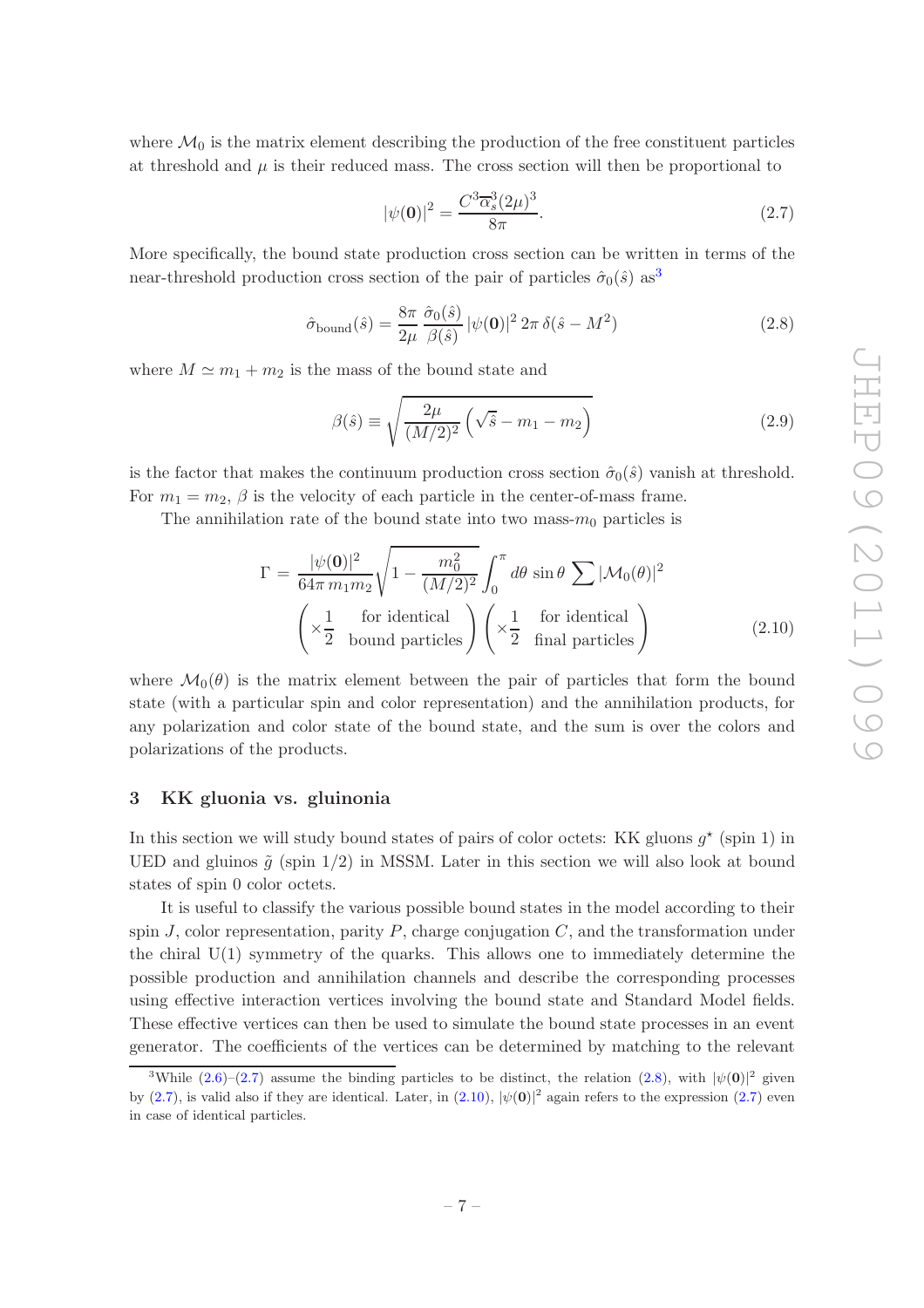|                        | $\text{color} \mid J^{PC}$ | can couple to                                                                                           |
|------------------------|----------------------------|---------------------------------------------------------------------------------------------------------|
|                        | $ 1,8_S $                  | $G^{\rho\sigma}G_{\rho\sigma}, \overline{t}t$                                                           |
|                        | $8_A$   1 <sup>+-</sup>    | $\epsilon^{\mu\nu\rho\sigma}i\overline{t}\left[\gamma_{\rho},\gamma_{\sigma}\right]t$                   |
|                        | 1,8 <sub>S</sub>           | $G^{\rho\mu}G_{\rho\nu}, G^{\rho\sigma}D_{\mu}D_{\nu}G_{\rho\sigma}, i\overline{q}\gamma^{\mu}D_{\nu}q$ |
| $(\tilde{g}\tilde{g})$ | $1,8_S$                    | $\overline{G^{\rho\sigma}}\tilde{G}_{\rho\sigma},\,i\overline{t}\gamma^5t$                              |
|                        | $8_{\text{A}}$             | $\overline{q}\gamma^{\mu}q, i\overline{t} [\gamma^{\mu},\gamma^{\nu}] t$                                |

<span id="page-8-0"></span>**Table 3.** KK gluonia  $(g^*g^*)$  (UED) and gluinonia  $(\tilde{g}\tilde{g})$  (MSSM) and their possible couplings to gluons and quarks. Here  $G^{\mu\nu}$  is the gluon field strength and  $\tilde{G}^{\mu\nu} = \frac{1}{2} \epsilon^{\mu\nu\rho\sigma} G_{\rho\sigma}$ ; q denotes any quark flavor, while  $t$  refers to the top quark whose mass we do not neglect. In part of the spin-1 cases, the coupling is not to the bound state operator  $V_\mu$  but to its derivative  $\partial_\mu V_\nu$ .

Feynman diagrams of the free pair of particles (times the wavefunction at the origin and the other factors).

In table [3](#page-8-0) we list the allowed KK gluonia and gluinonia (taking the spin-statistics theorem into account) and the effective vertices through which each of them can couple to gluon or quark bilinears. The possible couplings to a pair of photons (for color-singlets) are like the couplings to a pair of gluons.

To determine the charge conjugation properties of the color-octet bound states, it is useful to know that the action of charge conjugation C on a non-abelian gauge field  $V^a_\mu$ is [\[31](#page-37-16)[–33](#page-37-17)]

<span id="page-8-2"></span>
$$
T^a V^a_\mu \to -\left(T^a\right)^T V^a_\mu \tag{3.1}
$$

where  $T^a$  are the generators of gauge transformations. The minus sign here can be described by saying that gluons have  $C = -1$  (this is similar to the photon which transforms as  $A<sub>u</sub> \rightarrow$  $-A_{\mu}$ , thus having  $C = -1$  in a more straightforward sense). Analogous transformation rules apply to KK gluons and gluinos. In the same sense, we find that  $C = +1$  for  $\mathbf{8}_{S}$  KK gluonia and gluinonia and  $C = -1$  for  $\mathbf{8}_{\mathbf{A}}$  KK gluonia and gluinonia.<sup>[4](#page-8-1)</sup>

From table [3](#page-8-0) we see that the scalar KK gluonia and pseudoscalar gluinonia can be produced only by gluon fusion (but can annihilate also to  $t\bar{t}$ ). The spin-1 KK gluonium cannot be produced at all from gluons or massless quarks while the vector gluinonium can be produced from quarks. The tensor KK gluonium couples to both gluons and quarks. We have checked that the explicit results that we will now present, based on diagrams in figures [1](#page-9-0) and [2,](#page-9-1) indeed match these effective vertices. The tensor KK gluonium happens to couple to gluons only through  $G^{\rho\mu}G_{\rho\nu}$  but not  $G^{\rho\sigma}D_{\mu}D_{\nu}G_{\rho\sigma}$ .

The parton-level bound state production cross sections can be written as

<span id="page-8-3"></span>
$$
\hat{\sigma}_{\text{bound},ij}(\hat{s}) = P_{ij} \zeta(3) \pi^2 \overline{\alpha}_s^3 \alpha_s^2 \delta(\hat{s} - M^2)
$$
\n(3.2)

where  $\zeta(3) = \sum_{n=1}^{\infty} 1/n^3 \simeq 1.2$  takes into account the contributions of the radial excitations and the prefactors  $P_{ij}$  for producing the various bound states from partons i, j are presented

<span id="page-8-1"></span><sup>&</sup>lt;sup>4</sup>Our result for the charge conjugation of the  $\mathbf{8}_{\mathbf{A}}$  gluinonium (( $\tilde{g}\tilde{g}$ ),  $\mathbf{8}_{\mathbf{A}}$ ,  $J^{PC} = 1^{--}$ ), or perhaps just the convention for defining the sign of  $C$  that would describe  $(3.1)$ , differs from that of  $[34-36]$ . Note that our result (but not theirs) allows the coupling of this gluinonium to massless  $q\bar{q}$  pairs (via the vector current  $\overline{q}\gamma^{\mu}q$ , which must be possible as we know explicitly from the diagrams.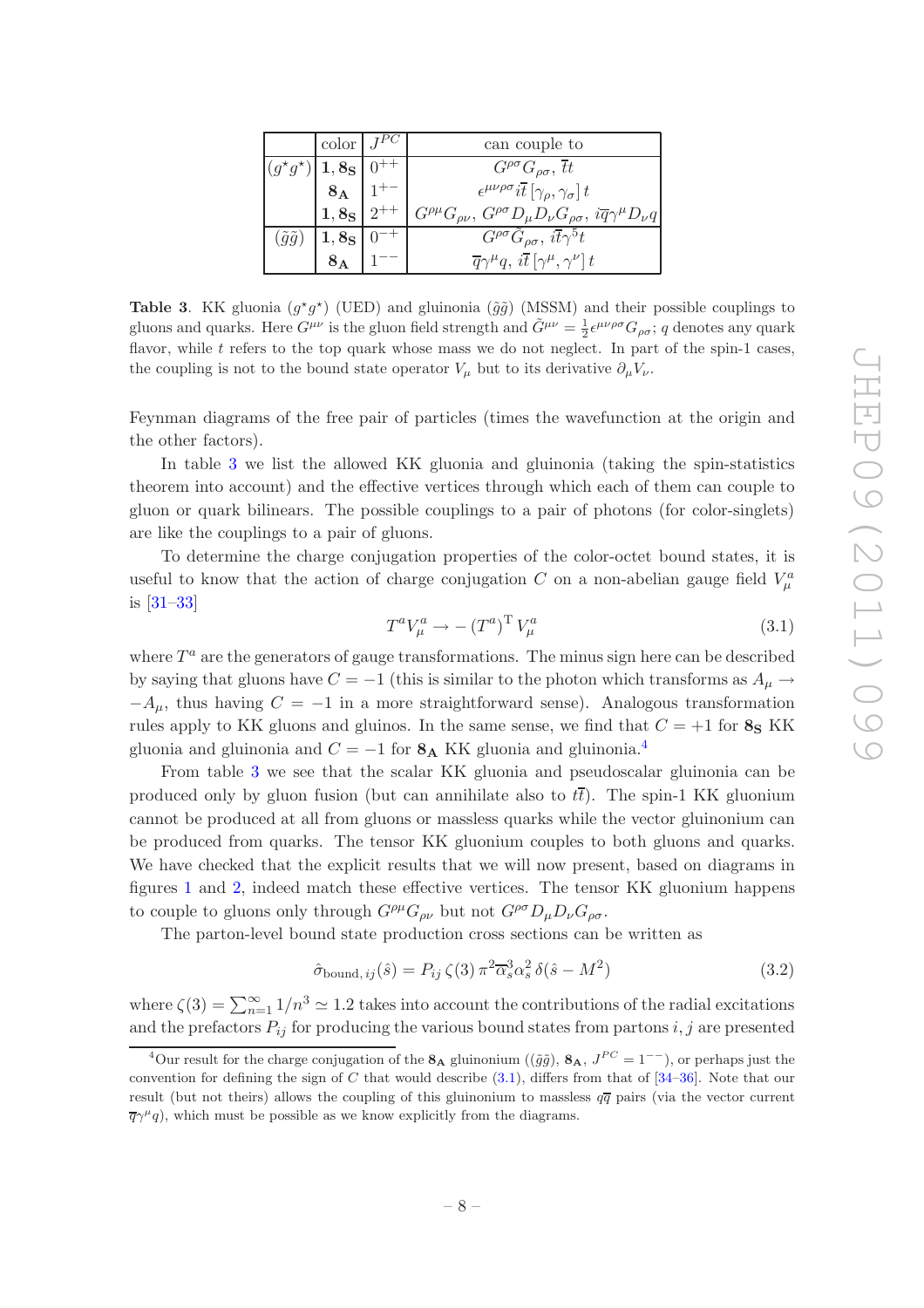

Figure 1. Diagrams for production or annihilation of a pair of KK gluons. For bound states, the diagrams with s channel gluon do not happen to contribute.

<span id="page-9-0"></span>

<span id="page-9-1"></span>Figure 2. Diagrams for production or annihilation of a pair of gluinos.

in table [4](#page-10-0) for KK gluonium and gluinonium. These results are based on the diagrams in figures [1](#page-9-0) and [2](#page-9-1) and factors such as [\(2.7\)](#page-7-2). More details are given in appendix [A.](#page-26-0) After convoluting  $(3.2)$  with the parton distribution functions as  $5^5$  $5^5$ 

$$
\sigma_{\text{bound}} = \frac{\zeta(3)\,\pi^2\overline{\alpha}_s^3\alpha_s^2}{s} \sum_{i,j} P_{ij} \int_{M^2/s}^1 \frac{dx}{x} f_{i/p}(x) f_{j/p}\left(\frac{M^2}{xs}\right) \tag{3.3}
$$

and multiplying by the appropriate branching ratios, we obtain the cross sections for dijet,  $b\overline{b}$  and  $t\overline{t}$  final states as shown in figure [3.](#page-11-0) We also show to what extent the results depend on the mass ratios  $m_{q^*}/m_{g^*}$  or  $m_{\tilde{q}}/m_{\tilde{g}}$  by varying them between 1 and  $\infty$ .<sup>[6](#page-9-3)</sup> We see that the signals will typically be an order of magnitude larger for KK gluonia than for gluinonia of the same mass (except if the KK quarks are very heavy, in which case the  $b\overline{b}$  and  $t\overline{t}$ signals of KK gluonia disappear).

<span id="page-9-2"></span><sup>&</sup>lt;sup>5</sup>We are using NLO MSTW 2008 PDFs [\[37](#page-38-1)] evaluated at the scale  $M/2$ , and the center-of-mass energy  $\sqrt{s} = 14 \,\text{TeV}$  for the LHC.

<span id="page-9-3"></span><sup>&</sup>lt;sup>6</sup>In practice, the ratio must be somewhat larger than 1 in order for the annihilation rates to dominate, and the extreme limit of  $m_{q^*}/m_{g^*} \to \infty$  is unphysical for UED (although it may be relevant for some other theory that does not contain KK quarks).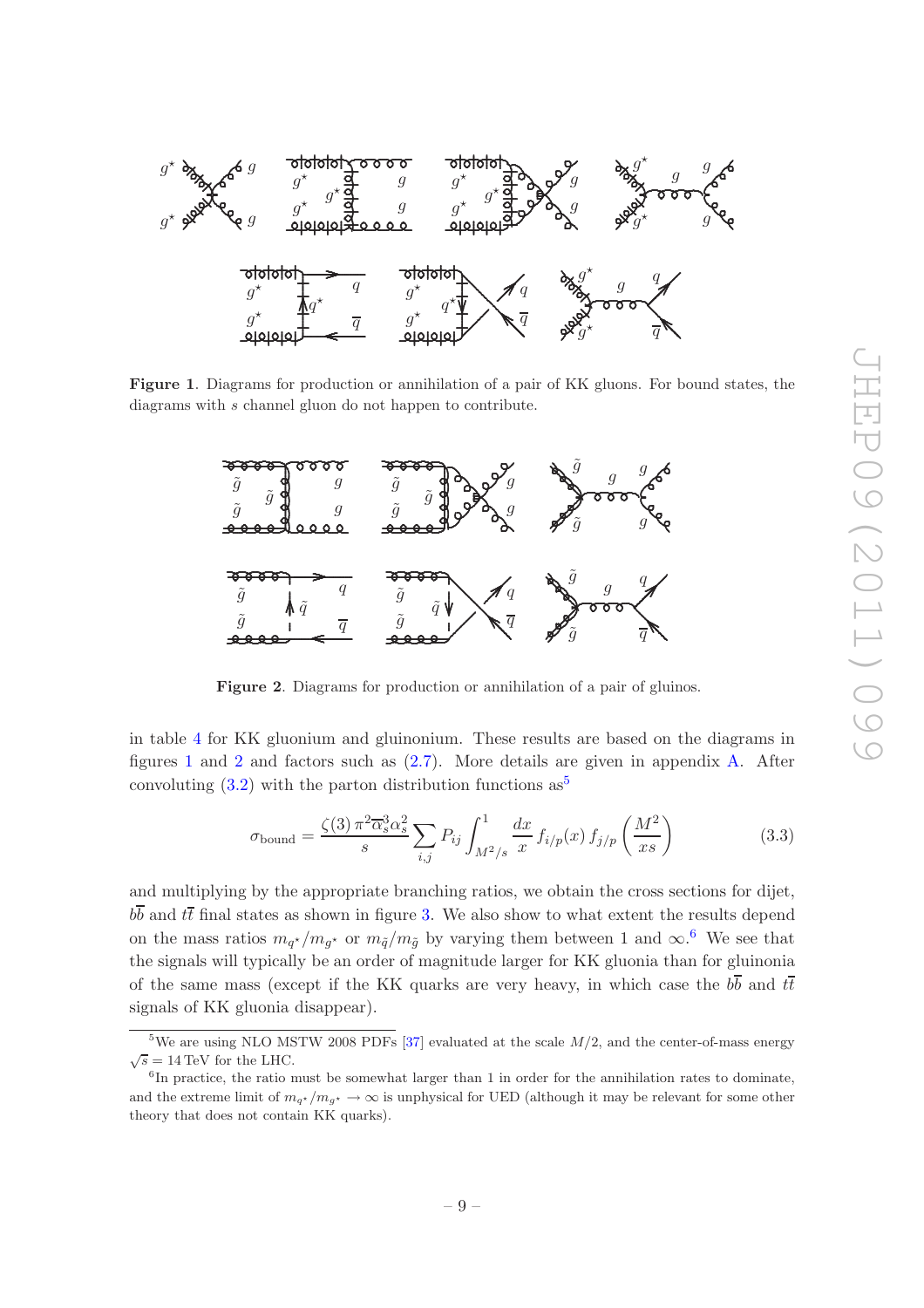| process                                                                                                                                                                                                                     |         | $J=0, J_z=0$ $J=1,  J_z =1$ $J=2,  J_z =2$ $J=2,  J_z =1$                                           |        |                                                                                                                                                                                                 |  |  |
|-----------------------------------------------------------------------------------------------------------------------------------------------------------------------------------------------------------------------------|---------|-----------------------------------------------------------------------------------------------------|--------|-------------------------------------------------------------------------------------------------------------------------------------------------------------------------------------------------|--|--|
| $\rightarrow (g^{\star}g^{\star})_1$                                                                                                                                                                                        | 729/128 |                                                                                                     | 243/8  |                                                                                                                                                                                                 |  |  |
| $\rightarrow (g^{\star}g^{\star})_{\mathbf{8}_{\mathbf{S}}}$                                                                                                                                                                | 729/512 |                                                                                                     | 243/32 |                                                                                                                                                                                                 |  |  |
| $g \rightarrow (\tilde{g}\tilde{g})_{\mathbf{1}}$                                                                                                                                                                           | 243/64  |                                                                                                     |        |                                                                                                                                                                                                 |  |  |
| $\rightarrow (\tilde{g}\tilde{g})_{\mathbf{8g}}$                                                                                                                                                                            | 243/256 |                                                                                                     |        |                                                                                                                                                                                                 |  |  |
| $q \rightarrow (\phi \phi)_{1}$                                                                                                                                                                                             | 243/128 |                                                                                                     |        |                                                                                                                                                                                                 |  |  |
| $\rightarrow (\phi \phi)_{\mathbf{8_S}}$                                                                                                                                                                                    | 243/512 |                                                                                                     |        |                                                                                                                                                                                                 |  |  |
| $\rightarrow (g^{\star}g^{\star})_1$                                                                                                                                                                                        |         |                                                                                                     |        | $\begin{split} &4\left(\frac{2m_{g^\star}^2}{m_{g^\star}^2+m_{q^\star}^2}\right)^{\!\!\!1}\\ &\frac{5}{4}\left(\frac{2m_{g^\star}^2}{m_{g^\star}^2+m_{q^\star}^2}\right)^{\!\!\!1} \end{split}$ |  |  |
| $\rightarrow (g^{\star}g^{\star})_{\mathbf{8}_{\mathbf{S}}}$                                                                                                                                                                |         |                                                                                                     |        |                                                                                                                                                                                                 |  |  |
| $\rightarrow (\tilde{g}\tilde{g})_{\mathbf{8}_{\mathbf{A}}}$                                                                                                                                                                |         | $\frac{9}{4}\left(\frac{m_{\tilde{q}}^2-m_{\tilde{g}}^2}{m_{\tilde{q}}^2+m_{\tilde{z}}^2}\right)^2$ |        |                                                                                                                                                                                                 |  |  |
| <b>4.</b> KK gluonium $(g^*g^*)$ (UED), gluinonium $(\tilde{g}\tilde{g})$ (MSSM), and octetonium $(\phi\phi)$ production<br>ction prefactors $P_{ij}$ of (3.2). The different columns correspond to different values of the |         |                                                                                                     |        |                                                                                                                                                                                                 |  |  |

<span id="page-10-0"></span>**Table 4.** KK gluonium  $(g^*g^*)$  (UED), gluinonium  $(\tilde{g}\tilde{g})$  (MSSM), and octetonium  $(\phi\phi)$  production cross section prefactors  $P_{ij}$  of  $(3.2)$ . The spin J of the bound state and its polarization (the projection  $J_z$  on the beam axis).

 $gg \to (g^{\star} g^{\star}$ 

 $gg \to (g^{\star}g^{\star})_{\mathbf{8_S}}$ 

 $gg \to (\tilde{g}\tilde{g})_{8_S}$ 

 $gg \rightarrow (\phi \phi)_{8s}$ 

 $q\overline{q} \rightarrow (g^{\star}g^{\star}$ 

 $q\overline{q} \rightarrow (g^{\star}g^{\star})_{\mathbf{8g}}$ 

 $q\overline{q} \rightarrow (\tilde{g}\tilde{g})_{\mathbf{8}_{\mathbf{A}}}$ 

 $gg \rightarrow (\tilde{g}\tilde{g})_1$  243/64

 $qq \to (\phi \phi)_1$  243/128

It is interesting to ask what creates this large difference in the cross sections. Unless the KK gluons (or gluinos) are heavier than about a TeV, production via the gg channel dominates due to its higher luminosity, so let us discuss it first and understand the order-ofmagnitude difference seen already in the parton level expressions of table [4.](#page-10-0) The differences should be attributed to a large extent to the more numerous spin possibilities for the KK gluonia. According to table [4,](#page-10-0) in the  $gg$  channel (in both 1 and  $\mathbf{8}_{\mathbf{S}}$  representations), the parton-level production cross section for  $J = 0$  KK gluonium is only a factor of  $3/2$  larger than that for  $J = 0$  gluinonium. However, the KK gluonium can also be produced in  $J = 2$ state, whose cross section (summed over the spin projections) is larger than that of the  $(J = 0)$  gluinonium by a factor of 8 (or larger than that of  $J = 0$  KK gluonium by a factor of  $16/3 \sim 5$ ). Overall, the gg channel produces 9.5 times more KK gluonium than gluinonium.[7](#page-10-1) Note that these results are determined by gauge interactions alone, and therefore apply much more generally than to just UED and MSSM. In particular, the production diagrams do not involve any other new particles besides the KK gluons or gluinos.

In the  $q\bar{q}$  channel, the comparison between KK gluonia and gluinonia is sensitive to

<span id="page-10-1"></span><sup>7</sup> In this case, this happens to be exactly the ratio of the near-threshold pair production cross sections (despite the fact that for the purposes of bound states we multiply this quantity by a different  $|\psi(0)|^2$ for each of the attractive color representations and exclude the repulsive ones). In general, this does not need to be the case. For example, in the  $q\overline{q}$  channel the ratio between bound state and near-threshold pair production cross section is 3 times bigger for the KK gluonia than for the gluinonia because the color representations in which KK gluon and gluino pairs are produced at threshold are different.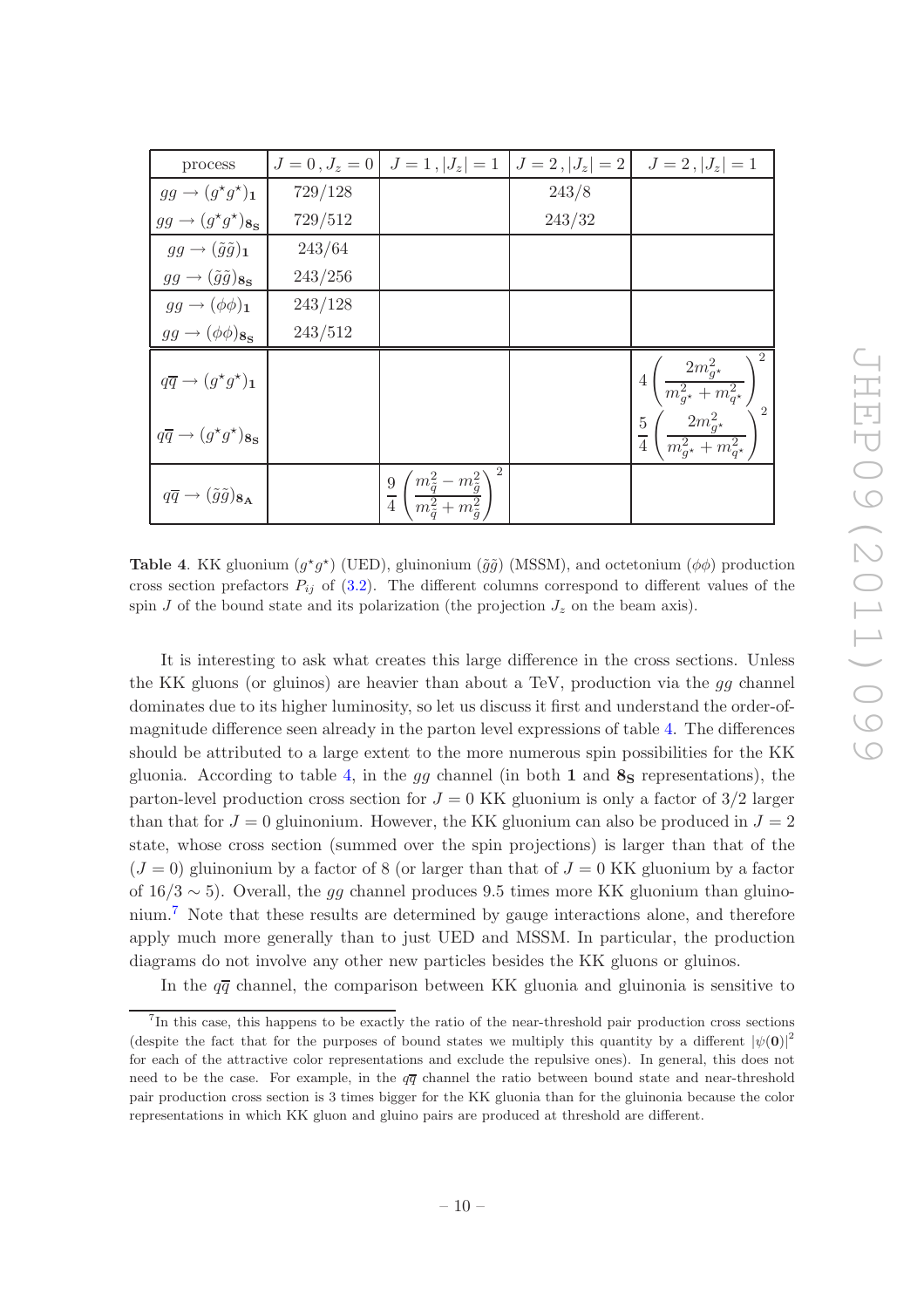

<span id="page-11-0"></span>**Figure 3.** Dijet (top left),  $b\overline{b}$  (top right) and  $t\overline{t}$  (bottom) signals from KK gluonium annihilation (solid lines) vs. gluinonium annihilation (dashed lines) as a function of the resonance mass  $(M =$  $2m_{g^*}$  or  $2m_{\tilde{g}}$ ) at the 14 TeV LHC. The different curves correspond to different ratios of  $m_{q^*}/m_{g^*}$ or  $m_{\tilde{q}}/m_{\tilde{g}}$  that are indicated next to them. The  $b\bar{b}$  signal of  $(\tilde{g}\tilde{g})$  vanishes for  $m_{\tilde{q}} = m_{\tilde{g}}$ , and the  $b\bar{b}$ and  $t\bar{t}$  signals of  $(g^*g^*)$  vanish for  $m_{q^*}/m_{g^*} \to \infty$ .

the masses of the KK quarks (relative to the KK gluon) or squarks (relative to the gluino). If the KK quarks are very heavy the KK gluonium cross section goes to zero, while there is no such effect for the gluinonium. This is because the gluinonium can be produced via a diagram with an s channel gluon that does not involve squarks, while a similar diagram for KK gluonium vanishes at threshold. On the other hand, the same s channel diagram of gluinonium interferes destructively with diagrams with  $t$  and  $u$  channel squarks, and this makes the gluinonium cross section vanish if the squarks are degenerate with the gluino, while there is no such effect for the KK gluonium. Note however that the presence of this effect for the gluinonium depends on the existence of squarks in MSSM, and thus will not be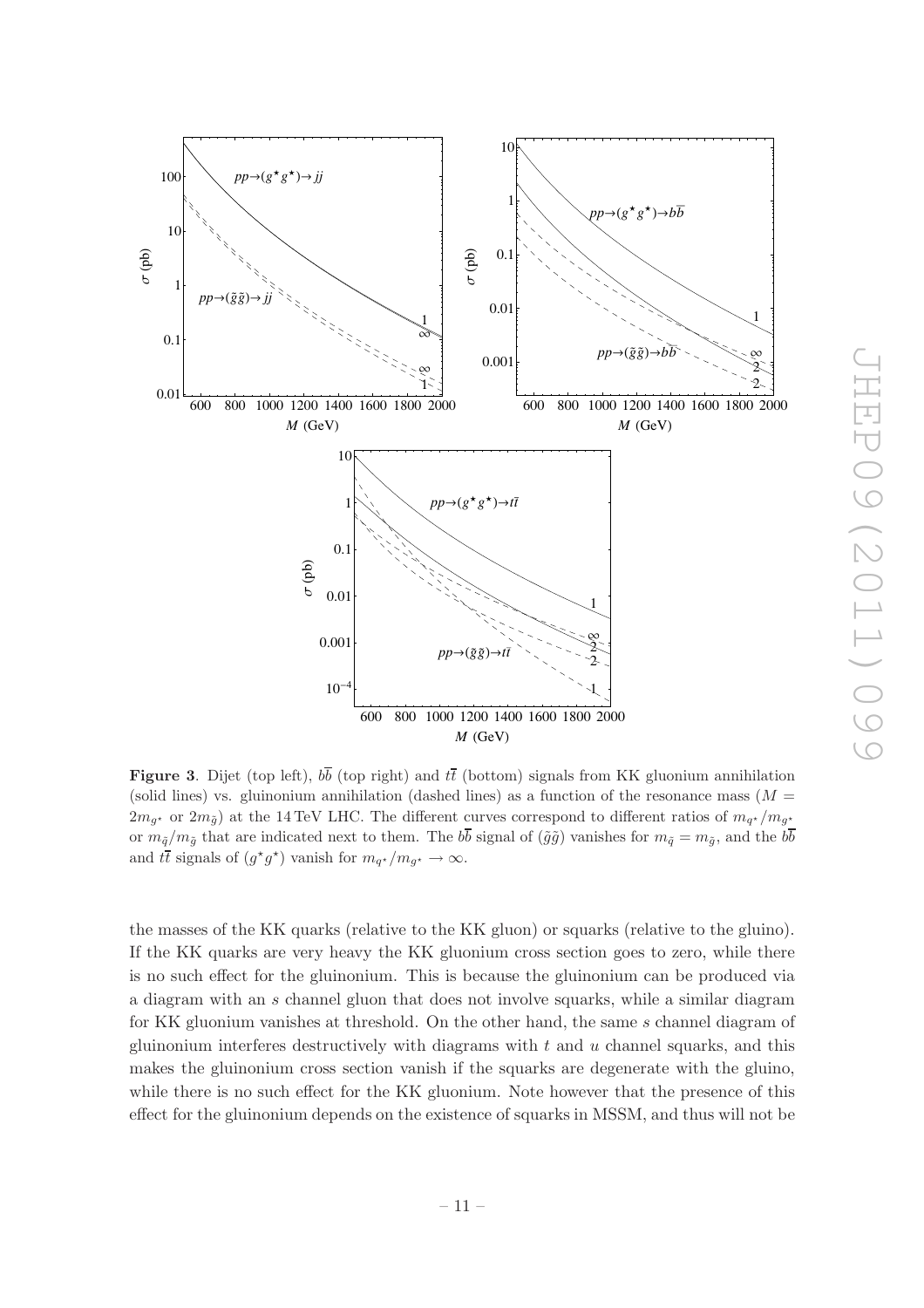a general feature of new physics models with color-octet spin-1/2 particles. Similarly, the production of KK gluonia through the  $q\bar{q}$  channel depends on the existence of KK quarks, and thus may not be present in some other model with color-octet spin-1 particles. Another difference between gluinonia and KK gluonia is that even though in both cases the bound states are produced with spin component  $\pm 1$  along the beam axis, it is an  $\mathbf{8}_{\mathbf{A}}$  ( $J = 1$ ) state for gluinonium and 1 or  $\mathbf{8}_{\mathbf{S}}$  ( $J=2$ ) state for KK gluonium. The production of the 1 state (with its large color factor  $(C_1/C_8)^3 = 8$ ) in UED makes the cross section larger.

We also see from table [4](#page-10-0) that KK gluonia will be produced predominantly in spin-2 states. If the angular distributions of the annihilation products can be measured, they can be used to distinguish the KK gluonium from the gluinonium (which is produced predominantly in spin-0 states, and also in the spin-1 state which is important for some of the annihilation channels). The angular distributions in the dijet,  $b\overline{b}$  and  $t\overline{t}$  channels are plotted in figure [4.](#page-13-0) The curves measured in experiment will be further affected by detector acceptances, effects of QCD radiation, mistakes in reconstruction, cuts, and uncertainties in modeling the QCD background which needs to be subtracted from the data. However, the remarkable differences between KK gluonium and gluinonium that we see in figure [4](#page-13-0) will hopefully remain.

To simulate the effects of some of the experimental factors on the angular distributions, we generated events with PYTHIA, and the result (for example, for the  $b\overline{b}$  channel) is shown in figure [5.](#page-14-1) The details of the simulation and the imposed cuts are the same as will be described in section [6](#page-21-0) (except that the cut on  $\cos \theta$  is not included and the  $p_T$  cut is relaxed to  $p_T > 0.3M$ ).

Another channel we can look at is the annihilation of color-singlet KK gluonia or gluinonia into a pair of photons. Even though these processes can only proceed through loop diagrams because the KK gluons and gluinos are neutral, it is still interesting to consider this signal because the background in the diphoton channel is much more favorable than in the dijet,  $b\overline{b}$  or  $t\overline{t}$  channels. As long as the squarks are not much heavier than the gluino, the annihilation rate of the color-singlet gluinonium into  $\gamma\gamma$  is  $\sim 10^{-5}$  of its annihilation rate into gg (the exact expression from  $[36]$  is given in  $(A.35)$ ). The relevant loop diagrams for KK gluonium have not been computed, but for our estimates we will assume that the diphoton branching ratio for spin-0 and spin-2 color-singlet KK gluonia is the same as for gluinonium. We expect this to be correct up to an  $\mathcal{O}(1)$  factor since the relevant coupling constants and the gauge quantum numbers of the relevant particles are the same in both cases. The signal cross sections are shown in figure [6.](#page-14-2) The angular distributions in this channel may also be useful for discrimination since for gluinonia only the  $J = 0$  state contributes, while for KK gluonia the contribution may be coming from both  $J = 0$  and  $J = 2$ .

We can also compare the KK gluonia and gluinonia (which are bound states of spin-1 and spin-1/2 color octets) with bound states of scalar color-octets. Pairs of scalar coloroctets  $\phi$  will be produced by gluon fusion via the same diagrams as the KK gluons in figure [1,](#page-9-0) although in practice only the quartic vertex is relevant to bound states — "octetonia"  $(\phi \phi)$  in 1 and  $\mathbf{8}_{\mathbf{S}}$  color representations. Their production cross sections are included in table [4.](#page-10-0) [8](#page-12-0) They are twice as small as the gluinonium cross sections. The octetonia de-

<span id="page-12-0"></span> ${}^{8}$ The color-singlet result can be found in [\[38](#page-38-2)], and it agrees with ours.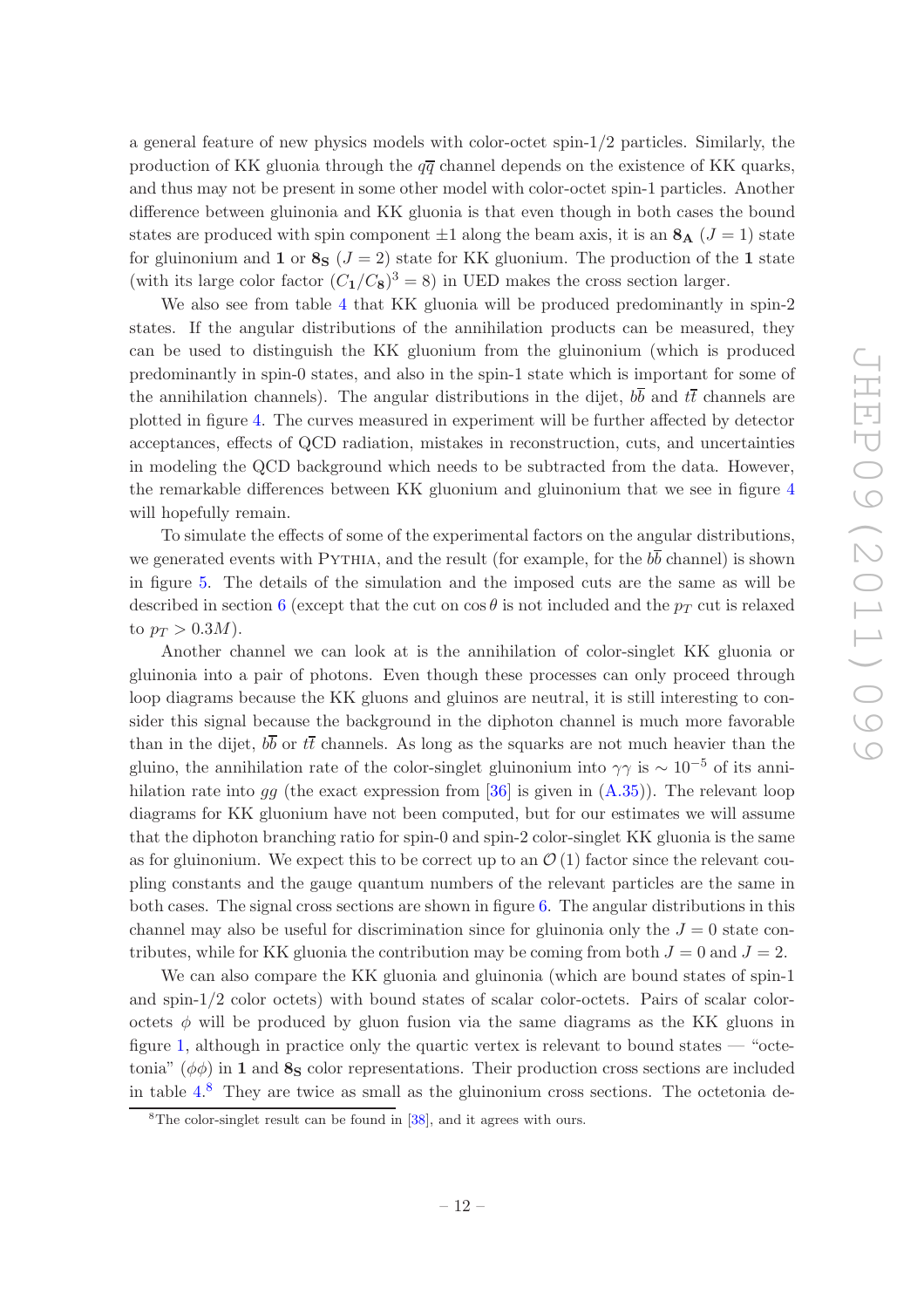

<span id="page-13-0"></span>Figure 4. Angular distributions in annihilation of KK gluonia and gluinonia into dijets (top left),  $b\overline{b}$  (top right) and  $t\overline{t}$  (bottom) at the LHC for  $M = 800 \,\text{GeV}$  (i.e.,  $m_{g^*} = m_{\tilde{g}} = 400 \,\text{GeV}$ ). Here  $\theta$  is the angle between the beam axis and the direction of motion of the annihilation products in the center-of-mass frame. The different curves correspond to different ratios of  $m_{q^*}/m_{g^*}$  or  $m_{\tilde{q}}/m_{\tilde{g}}$ that are indicated next to them (except for the  $b\bar{b}$  signal of  $(\tilde{q}\tilde{q})$ ) where there is no such dependence).

cay rates are given in appendix  $A.3$ . Since the octetonia are scalars they will annihilate isotropically, and unless  $\phi$  is charged under the electroweak group or interacts with some other particles, the only significant annihilation signal of octetonia will be gg dijets. It will be easy to distinguish them from bound states of spin-1 color-octets (like KK gluonia) because of the factor of ∼ 20 difference in the cross section and the very different angular distributions. It will be more difficult to distinguish them from bound states of spin-1/2 color-octets (like gluinonia) because the angular distributions are also almost isotropic in the spin- $1/2$  case and the difference in the cross section is only a factor of 2. If the difference in the cross section is to be used, potential multiplicity of degenerate color-octets and higher order QCD corrections will be important. Part of the QCD corrections for gluinonium have been computed in [\[36](#page-38-0), [39\]](#page-38-3).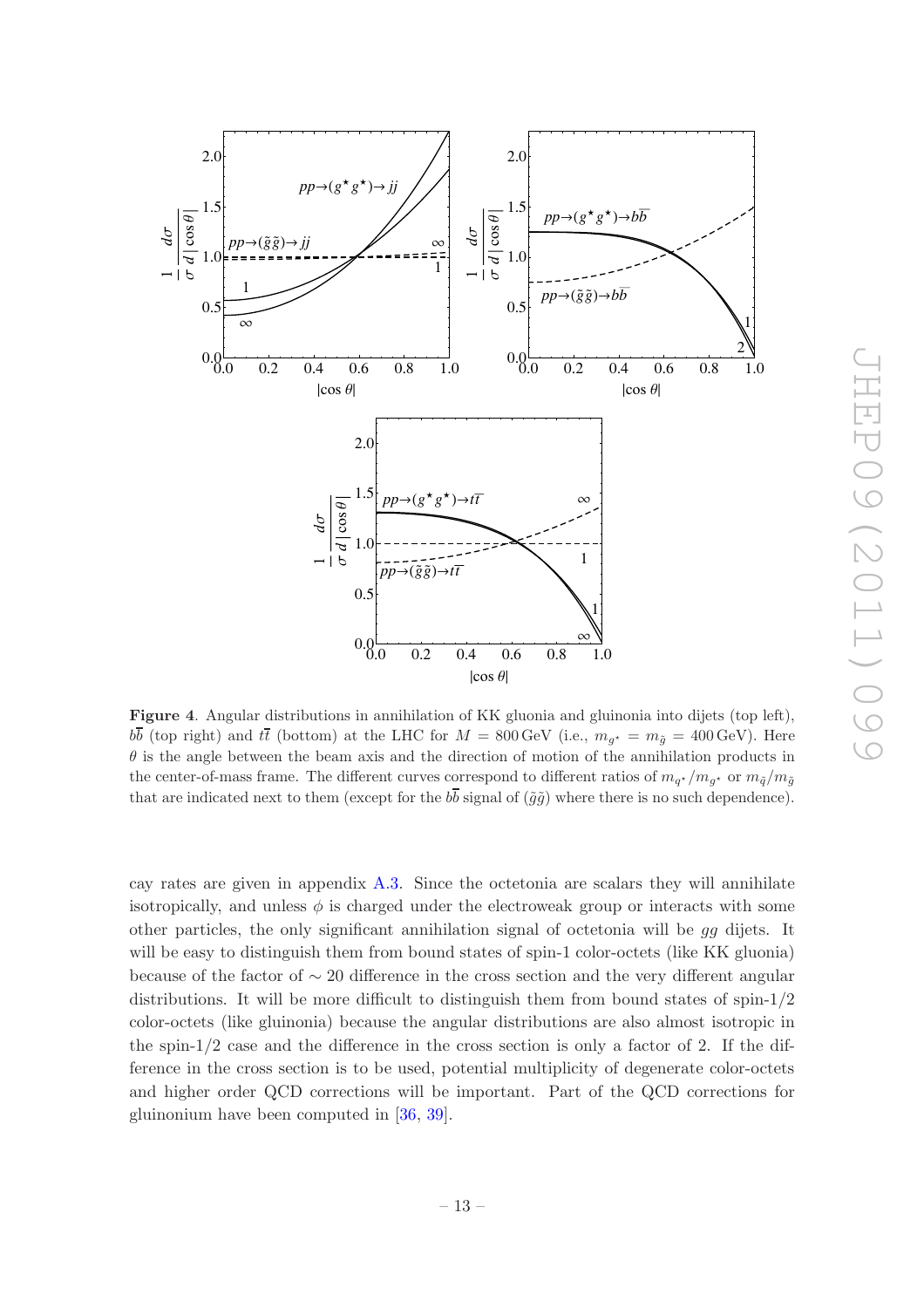

**Figure 5.** Simulated angular distributions in annihilation of KK gluonia and gluinonia into  $b\bar{b}$  at the LHC.

<span id="page-14-1"></span>

<span id="page-14-2"></span>Figure 6. Diphoton annihilation signal of gluinonium (thick dashed line), KK gluonium (estimate; thick solid line), squarkonium (thin dashed line) and KK quarkonium (thin solid line) at the 14 TeV LHC as a function of the resonance mass. For gluinonium we assumed  $m_{\tilde{q}} = m_{\tilde{q}}$  (and similarly for KK gluonium). For squarkonium and KK quarkonium we present the contribution of a single flavor and chirality, and we assumed the charges of the constituent particles to be  $|Q| = 2/3$  (for  $|Q| = 1/3$ , the cross section is 16 times smaller).

### <span id="page-14-0"></span>4 KK quarkonia vs. squarkonia

In this section we study bound states of fundamental-antifundamental pairs of KK quarks  $(\text{spin }1/2)$  in UED and squarks  $(\text{spin }0)$  in MSSM. Later in this section we will also look at bound states of spin 1 particles in the fundamental representation.

Table [5](#page-15-0) classifies the KK quarkonia and squarkonia and their possible couplings to gluons and quarks (via the strong interactions) and leptons (via the electroweak interactions). The possible couplings to a pair of photons are like to a pair of gluons. The diagrams through which the various processes can be realized are shown in figures [7](#page-16-0) and [8.](#page-16-1)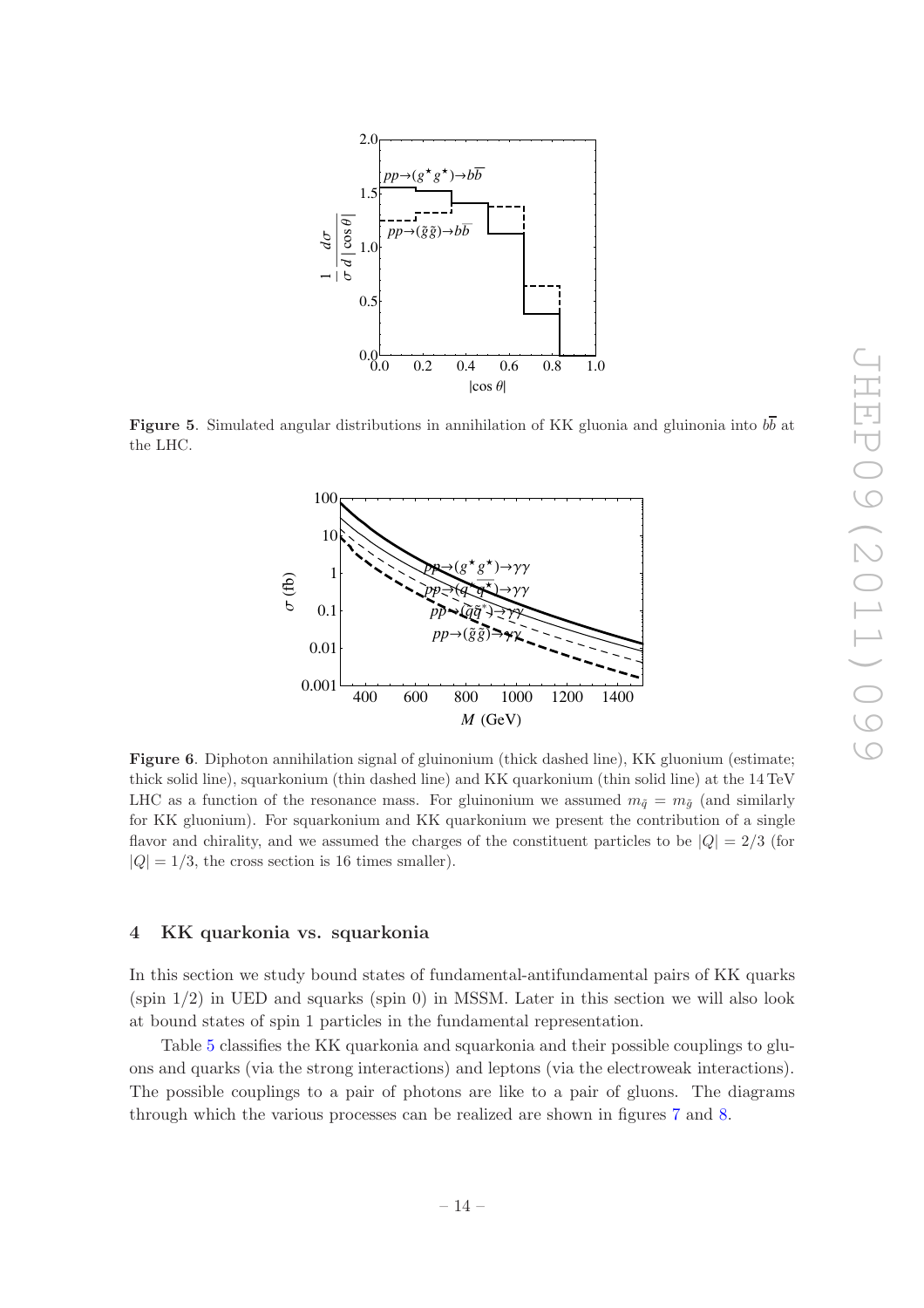|                                                                               | color $J^{PC}$ |          | can couple to                                                                                                                                          |
|-------------------------------------------------------------------------------|----------------|----------|--------------------------------------------------------------------------------------------------------------------------------------------------------|
| $(q_R^{\star}q_R^{\star}) + (q_L^{\star}q_L^{\star})$                         | $\mathbf{1}$   | $0^{-+}$ | $G^{\rho\sigma}\tilde{G}_{\rho\sigma}, i\overline{t}\gamma^5t$                                                                                         |
| $(q_R^{\star}\overline{q_R^{\star}})- (q_L^{\star}\overline{q_L^{\star}})$    | $\mathbf{1}$   | $0^{+-}$ |                                                                                                                                                        |
| $(q_L^{\star} \overline{q_R^{\star}})$                                        | 1              | $0^{-+}$ | $i\overline{q}P_Rq, i\overline{t}\gamma^5t$                                                                                                            |
| $(q_R^{\star} \overline{q_R^{\star}}) + (q_L^{\star} \overline{q_L^{\star}})$ | 1              | $1^{--}$ | $\overline{q}\gamma^{\mu}q, i\overline{t} [\gamma^{\mu},\gamma^{\nu}] t, \overline{\ell}\gamma^{\mu} \ell, \overline{\ell}\gamma^{\mu}\gamma^{5} \ell$ |
| $(q_R^{\star}q_R^{\star}) - (q_L^{\star}q_L^{\star})$                         | 1              | $1^{++}$ | $\overline{q}\gamma^{\mu}\gamma^{5}q, \overline{\ell}\gamma^{\mu}\ell, \overline{\ell}\gamma^{\mu}\gamma^{5}\ell$                                      |
| $(q_L^{\star}q_R^{\star})$                                                    | 1              | $1 - -$  | $i\overline{q} [\gamma^{\mu}, \gamma^{\nu}] P_R q, \overline{t} \gamma^{\mu} t$                                                                        |
| $(\tilde{q}_R \tilde{q}_R^*) + (\tilde{q}_L \tilde{q}_L^*)$                   | 1              | $0^{++}$ | $G^{\rho\sigma}G_{\rho\sigma}, \bar{t}t$                                                                                                               |
| $(\tilde{q}_R \tilde{q}_R^*) - (\tilde{q}_L \tilde{q}_L^*)$                   | 1              | $\theta$ |                                                                                                                                                        |
| $(\tilde{q}_L \tilde{q}_R^*)$                                                 | 1              | $0^{++}$ | $\overline{q}P_Rq, \overline{t}t$                                                                                                                      |

<span id="page-15-0"></span>**Table 5.** KK quarkonia  $(q^*\overline{q^*})$  (UED) and squarkonia  $(\tilde{q}\tilde{q}^*)$  (MSSM) and their possible couplings to gluons, quarks and leptons.  $P_{R,L} = (1 \pm \gamma^5)/2$ . Antiparticle bound states, where relevant, are also present even if not listed in the table. In part of the spin-1 cases, the coupling is not to the bound state operator  $V_\mu$  but to its derivative  $\partial_\mu V_\nu$ .

For both KK quarkonia and squarkonia, the dominant products of the gluon fusion channel are spin-0 bound states in which the KK quarks or squarks have same flavors and chiralities. These are also the only bound states that can annihilate into a pair of photons, which is the most promising detection channel as we discuss in the following. The angular distributions in the  $\gamma\gamma$  channel will be isotropic in both UED and MSSM but the size of the cross section can still be used for discrimination.

In the  $q\bar{q}$  fusion channel, the most interesting products are spin-1 bound states of KK quarks with same flavors and chiralities since they can annihilate into a pair of leptons, while there is no such process for squarkonia. A disadvantage of this production mechanism (which goes through the diagram with a t channel KK gluon from figure [7\)](#page-16-0) is that it only has access to KK quarks of the flavors that are present in the colliding protons, so it will not be useful in the likely case that the lightest KK quark is a KK top. This leads us to consider also subleading production mechanisms which do not suffer from this problem. In particular, while spin-1 KK quarkonia cannot couple to a pair of gluons, they can be produced, similarly to  $J/\psi$  and  $\Upsilon$  [\[40](#page-38-4)], in the process

<span id="page-15-1"></span>
$$
gg \to g(q_{\chi}^{\star} \overline{q_{\chi}^{\star}})_{1,J=1}, \qquad \chi = L \text{ or } R
$$
 (4.1)

which is flavor-universal.

The qq and  $\gamma\gamma$  KK quarkonium diagrams in figure [7](#page-16-0) describe the same processes as one would have for heavy quarkonia (see [\[14](#page-36-2)] and references therein for the discussion of toponium and  $[41, 42]$  $[41, 42]$  $[41, 42]$  for quarkonia of new heavy quarks). The production mechanism  $(4.1)$ is also model-independent (it is determined by interactions with gluons). On the other hand, the  $q\bar{q}$  channel is dominated by a diagram involving the KK gluon which does not exist for quarkonia. Another important difference is that the dominant annihilation process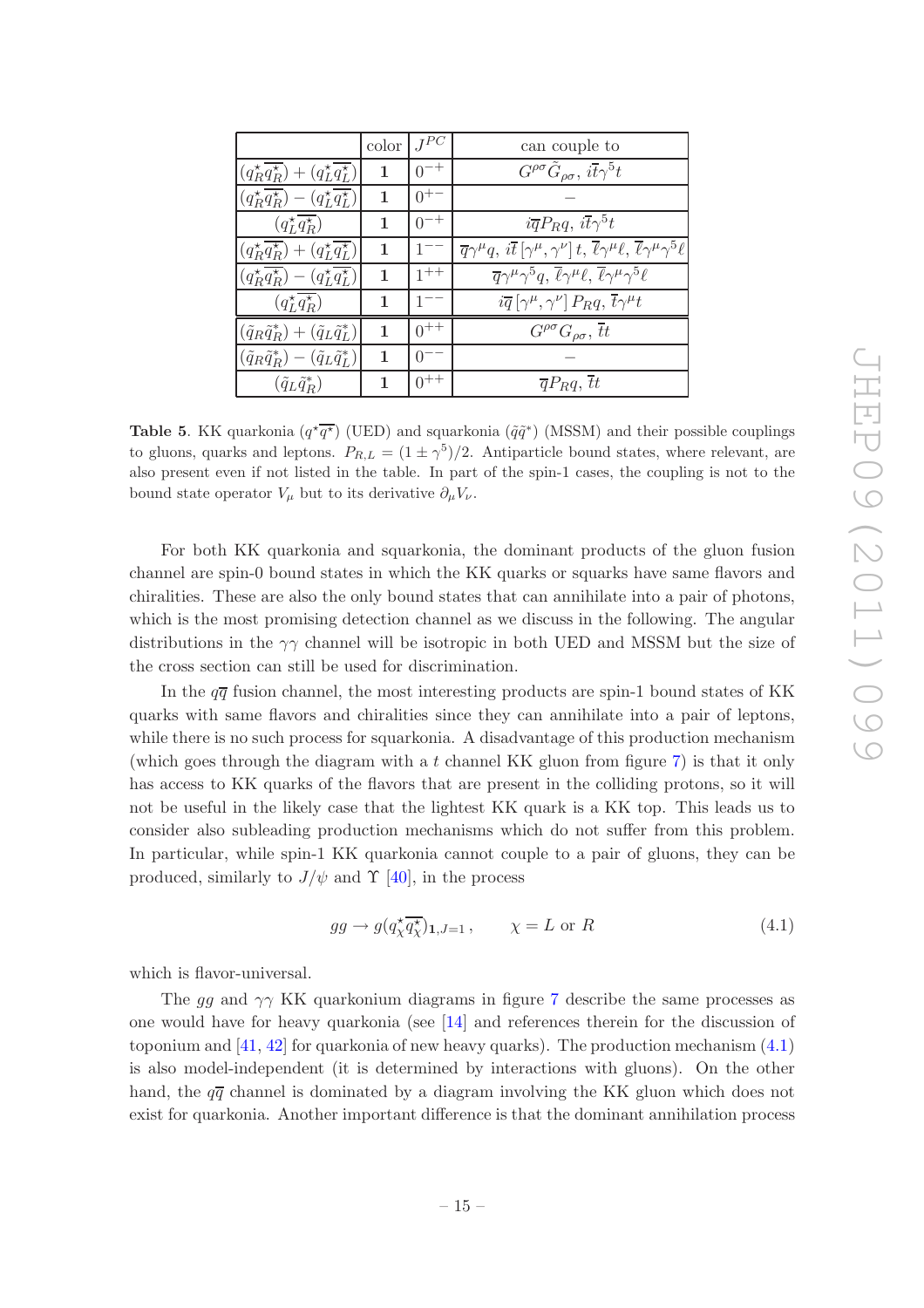

Figure 7. Diagrams for production or annihilation of a KK quark-KK antiquark pair. For bound states, the diagrams with s-channel gluon do not actually contribute.

<span id="page-16-0"></span>

<span id="page-16-1"></span>**Figure 8.** Diagrams for production or annihilation of a squark-antisquark pair. For bound states, only the first diagram in each row actually contributes.

of spin-1 heavy quarkonia will be into pairs of longitudinal W bosons because of the quarks' large coupling to the Higgs which is responsible for their large masses  $[41]$ .

The production cross sections for KK quarkonia and squarkonia are given by the expressions in appendices  $A.4$  and  $A.5$  and shown in table 6. Overall, the cross sections are about 2 orders of magnitude below those of gluinonia of the same mass. This is primarily due to the smaller color factors both in  $|\psi(0)|^2 \propto C^3$  and in the short-distance matrix element. As a result, the dijet and  $t\bar{t}$  annihilation channels, whose cross sections are included in figures  $9$  and  $10$ , are not promising.

However, the possibility of tree-level annihilation into  $\gamma\gamma$  (which has low standard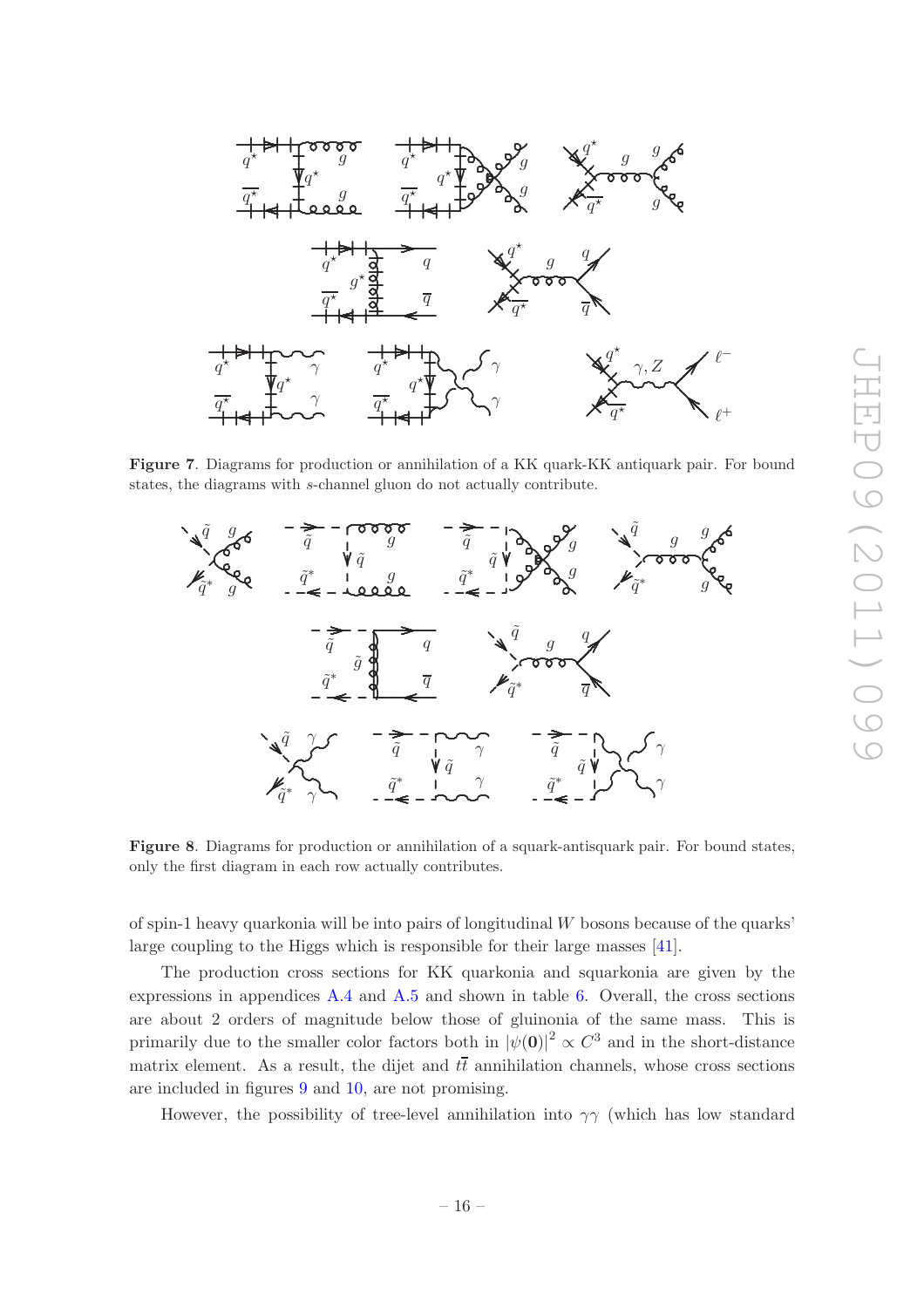| process                                                                      | $J=0$ , $J_z=0$                                                                                                                                                                                                                                                                                               | $J=1,  J_z =1$                                                                                                                                                   | $J=1, J_z=0$                                                                                                                                                                                      |
|------------------------------------------------------------------------------|---------------------------------------------------------------------------------------------------------------------------------------------------------------------------------------------------------------------------------------------------------------------------------------------------------------|------------------------------------------------------------------------------------------------------------------------------------------------------------------|---------------------------------------------------------------------------------------------------------------------------------------------------------------------------------------------------|
| $gg \rightarrow (q_L^{\star} q_L^{\star})$                                   | 4                                                                                                                                                                                                                                                                                                             |                                                                                                                                                                  |                                                                                                                                                                                                   |
| or $(q_R^{\star}q_R^{\star})$                                                | 81                                                                                                                                                                                                                                                                                                            |                                                                                                                                                                  |                                                                                                                                                                                                   |
| $gg \rightarrow (\tilde{q}_L \tilde{q}_L^*)$                                 | $\mathfrak{D}$                                                                                                                                                                                                                                                                                                |                                                                                                                                                                  |                                                                                                                                                                                                   |
| or $(\tilde{q}_R \tilde{q}_R^*)$                                             | 81                                                                                                                                                                                                                                                                                                            |                                                                                                                                                                  |                                                                                                                                                                                                   |
| $q\overline{q}^{(l)} \rightarrow (q_L^{\star} \overline{q_L^{\star}}^{(l)})$ |                                                                                                                                                                                                                                                                                                               | $\left  \frac{128}{2187} \left( \frac{2 m_{q\star}^2}{m_{q\star}^2 + m_{q\star}^2} \right)^2 \left( 2 + \frac{m_{q\star}^2}{m_{\star\star}^2} \right)^2 \right $ |                                                                                                                                                                                                   |
| or $(q_B^{\star} \overline{q_B^{\star}}^{(l)})$                              |                                                                                                                                                                                                                                                                                                               |                                                                                                                                                                  |                                                                                                                                                                                                   |
|                                                                              | $\frac{q\overline{q}^{(\prime)}\rightarrow (q_L^\star\overline{q_R^\star}^{(\prime)})}{\text{or } (q_R^\star\overline{q_L^\star}^{(\prime)})}\Bigg  \tfrac{64}{2187}\Big(\tfrac{2m_{q^\star}^2}{m_{q^\star}^2+m_{g^\star}^2}\Big)^{\!\!2}\!\Big( \!4\!+\!\tfrac{m_{q^\star}^2}{m_{g^\star}^2}\!\Big)^{\!\!2}$ |                                                                                                                                                                  | $\bigg  \tfrac{64}{2187} \bigg( \tfrac{2 m_{q^\star}^2}{m_{q^\star}^2 + m_{q^\star}^2} \bigg)^{\!\!2} \bigg( \tfrac{m_{q^\star}^2}{m_{_{\hspace{-.2mm}{\small \times}}^2}} \bigg)^{\!\!2} \bigg $ |
|                                                                              |                                                                                                                                                                                                                                                                                                               |                                                                                                                                                                  |                                                                                                                                                                                                   |
| $q\overline{q}^{(\prime)} \rightarrow (\tilde{q}_L \tilde{q}_R^{(\prime)*})$ | $\frac{512}{2187}\bigg(\frac{2m_{\tilde{g}}m_{\tilde{q}}}{m_{\tilde{q}}^2+m_{\tilde{q}}^2}\bigg)$                                                                                                                                                                                                             |                                                                                                                                                                  |                                                                                                                                                                                                   |
| or $(\tilde{q}_R\tilde{q}_\tau^{(\prime)*})$                                 |                                                                                                                                                                                                                                                                                                               |                                                                                                                                                                  |                                                                                                                                                                                                   |

<span id="page-17-0"></span>**Table 6.** KK quarkonium  $(q^*\overline{q^*})$  (UED) and squarkonium  $(\tilde{q}\tilde{q}^*)$  (MSSM) production cross section prefactors  $P_{ij}$  of [\(3.2\)](#page-8-3). All the bound states are color-singlets. We use q and q' to refer to two different flavors of quarks (and similarly for KK quarks and squarks), while the notation  $q^{(l)}$  means that the flavor can be either the same or different from that of  $q$ . All the numbers refer to a single choice of flavors and chiralities. For simplicity, we assumed the masses of the different flavors and chiralities of the KK quarks or squarks to be the same.

model background) is much more attractive despite the  $(\alpha^2/\alpha_s^2)$ -suppressed branching ratio of this mode. The cross section for the  $\gamma\gamma$  signal is shown in figure [6](#page-14-2) as a function of the bound state mass. The angular distributions in this channel are isotropic for both KK quarkonium and squarkonium but the signal will be twice larger in UED (when comparing equal KK quark and squark masses) due to the twice larger production cross section. This property can be used as a discriminator, although it may be important to take higher-order QCD corrections into account. Such corrections for the squarkonium (stoponium) have been studied in [\[43,](#page-38-7) [44](#page-38-8)]. Also, we have assumed the total annihilation rate of squarkonium to be dominated by  $gg$ , while in some cases annihilation into pairs of  $W$ ,  $Z$  or Higgs bosons cannot be neglected [\[26,](#page-37-11) [45](#page-38-9)[–47\]](#page-38-10).

The cross sections for the dilepton annihilation channel of spin-1 KK quarkonia are shown in figure [11.](#page-19-1) The right plot refers to KK quarkonia produced through the subleading process [\(4.1\)](#page-15-1) which has

$$
\hat{\sigma}_{\text{bound}}\left(\hat{s}\right) = \frac{5\,\zeta(3)\,\pi}{243\,m_{q^*}^2} \,\alpha_s^3 \overline{\alpha}_s^3 \,I\left(\frac{\hat{s}}{M^2}\right) \tag{4.2}
$$

where as in [\[40\]](#page-38-4)

$$
I(\gamma) = \theta(\gamma - 1) \left[ \frac{2}{\gamma^2} \left( \frac{\gamma + 1}{\gamma - 1} - \frac{2\gamma \ln \gamma}{(\gamma - 1)^2} \right) + \frac{2(\gamma - 1)}{\gamma(\gamma + 1)^2} + \frac{4\ln \gamma}{(\gamma + 1)^3} \right]
$$
(4.3)

On the other hand, squarkonia do not give rise to a dilepton signal.

While squarks and KK quarks are examples of spin-0 and spin- $1/2$  particles in the 3 representation, it may be interesting to consider also bound states of spin-1 particles in the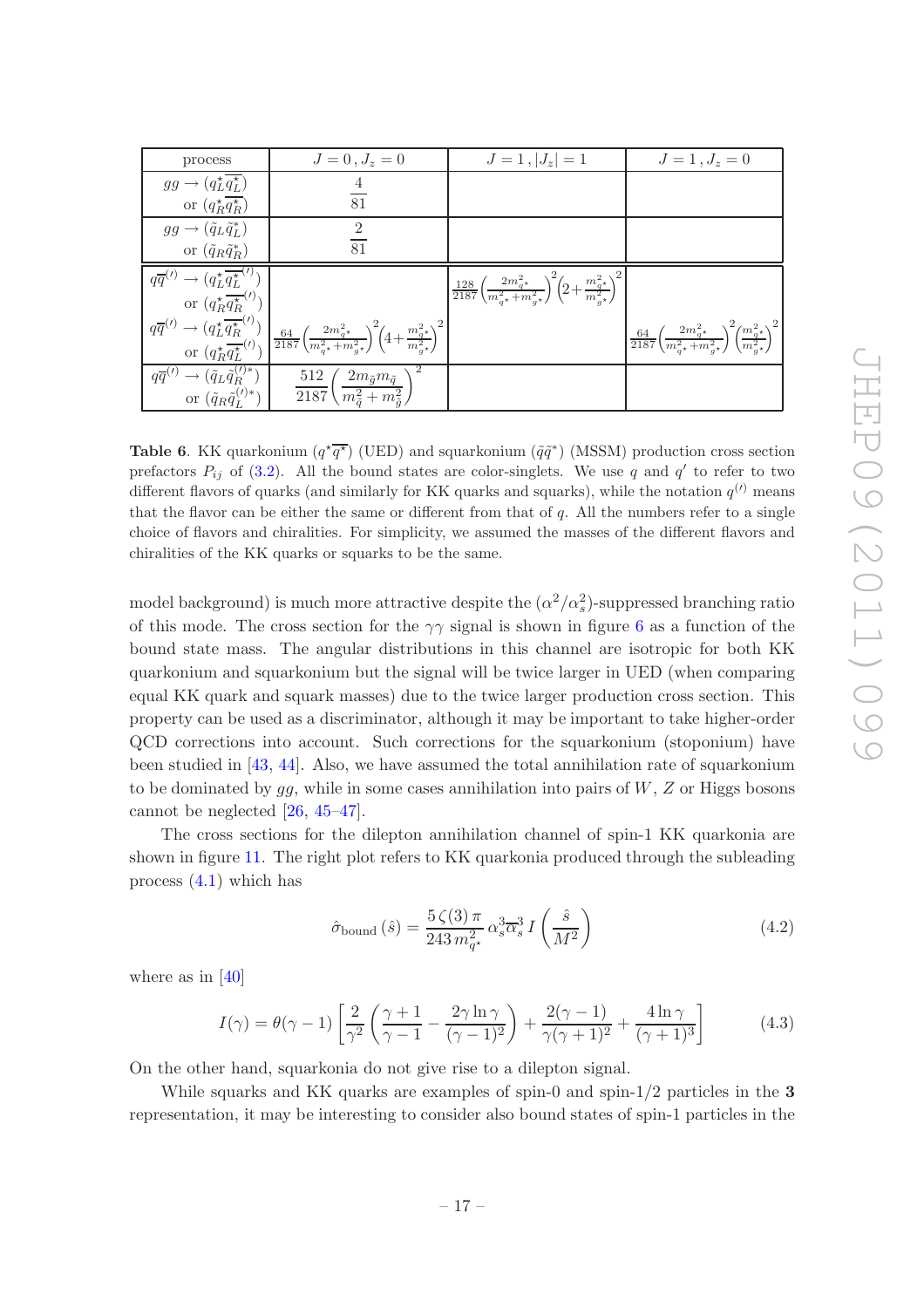

<span id="page-18-0"></span>Figure 9. Dijet signal of the various bound states at the 14 TeV LHC as a function of the bound state mass  $(M = 2m)$ , where all the particles are assumed to have the same mass m. The contributions of antiparticle bound states are included wherever relevant. On the left, we assume that the signal comes from particular flavors and chiralities of KK quarks or squarks and present several examples, while on the right we sum over all the possible combinations.



<span id="page-18-1"></span>Figure 10. the signal of the various bound states at the 14 TeV LHC as a function of the bound state mass  $(M = 2m)$ , where all the particles are assumed to have the same mass m. For KK quarkonia and squarkonia, on the left we present examples of the contribution from KK tops and stops of a single chirality (the results for the other chirality are the same), while on the right we assume that both chiralities are close in mass and contribute.

same representation. Such vector color-triplets  $W^{\mu}$  couple to gluons via

$$
\mathcal{L} = -\frac{1}{2} W_{\mu\nu}^* W^{\mu\nu} - ig_s W_{\mu}^* T^a W_{\nu} G^{\mu\nu a} + m_W^2 W_{\mu}^* W^{\mu} \tag{4.4}
$$

where  $W_{\mu\nu} = D_{\mu}W_{\nu} - D_{\nu}W_{\mu}$  with  $D_{\mu} = \partial_{\mu} - ig_s A_{\mu}^a T^a$  and  $G_{\mu\nu}^a$  is the gluon field strength. The second term here is chosen such that tree-level unitarity in the production of vector pairs from gg is preserved at high energies, like in the situation when  $W^{\mu}$  is a gauge boson of an extended gauge group [\[48\]](#page-38-11). The  $W^{\mu}$  particles may also couple to photons, which can be described by including the  $-i\epsilon Q A_\mu$  term in  $D_\mu$  and adding an electromagnetic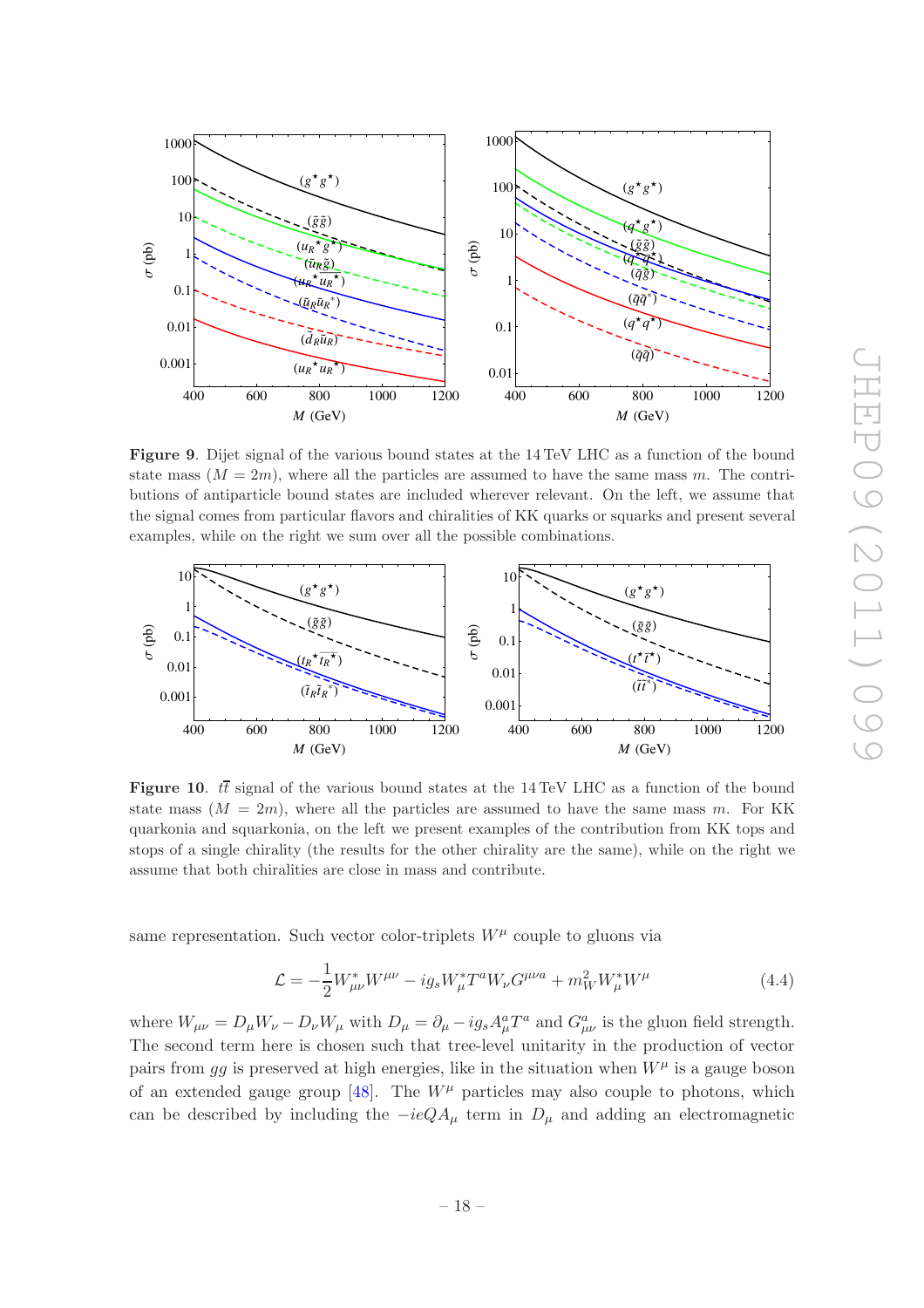

<span id="page-19-1"></span>Figure 11. Dilepton annihilation signal of KK quarkonium at the 14 TeV LHC as a function of the resonance mass. The cross sections apply for any single flavor of leptons. Left: production via  $q\overline{q} \to q^* \overline{q^*}$  (result independent of  $m_{g^*}$  unless  $m_{g^*} \gg m_{g^*}$ ). Right: production via  $gg \to q^* \overline{q^*}g$  for  $m_{g^*} = 2m_{g^*}$  (for  $m_{g^*} = m_{g^*}$  the branching ratios would be an order of magnitude smaller).

| process | $J=0, J_z=0$   $J=2,  J_z =2$ |
|---------|-------------------------------|
|         |                               |

<span id="page-19-2"></span>**Table 7.** Tripletonium production cross section prefactors  $P_{ij}$  of [\(3.2\)](#page-8-3).

term analogous to the second term above. The diagrams coupling these vector particles to gluons or photons are the same as for squark-antisquark pairs, figure [8.](#page-16-1) The s-channel diagram does not actually contribute for the bound states. We do not consider production from  $q\bar{q}$  since it would depend on the (model-dependent) couplings of the quarks to the vector bosons. We present the cross sections for the resulting bound states, "tripletonia", in table [7.](#page-19-2) The production cross section from gluons is an order of magnitude bigger than that of squarkonia and KK quarkonia. Furthermore, most of the tripletonia are produced with  $J = 2$  rather than  $J = 0$ , which leads to different angular distributions of the annihilation products. More details are given in appendix [A.6.](#page-32-1)

# <span id="page-19-0"></span>5 Di-KK quarks vs. di-squarks and KK quark-KK gluon vs. squarkgluino bound states

The possible diagrams for the remaining bound states are shown in figures [12,](#page-20-0) [13,](#page-20-1) [14](#page-21-1) and [15.](#page-21-2) The resulting cross section prefactors are given in tables [8](#page-20-2) and [9.](#page-21-3) For all of these bound states, the annihilation will be almost entirely into dijets, without any cleaner channels (even with a small branching ratio) to consider. Furthermore, the dijet signal (see figure [9\)](#page-18-0) is typically even smaller than that of the gluinonium (whose signal we will analyze in more detail in the next section), and therefore cannot be seen on top of the QCD background in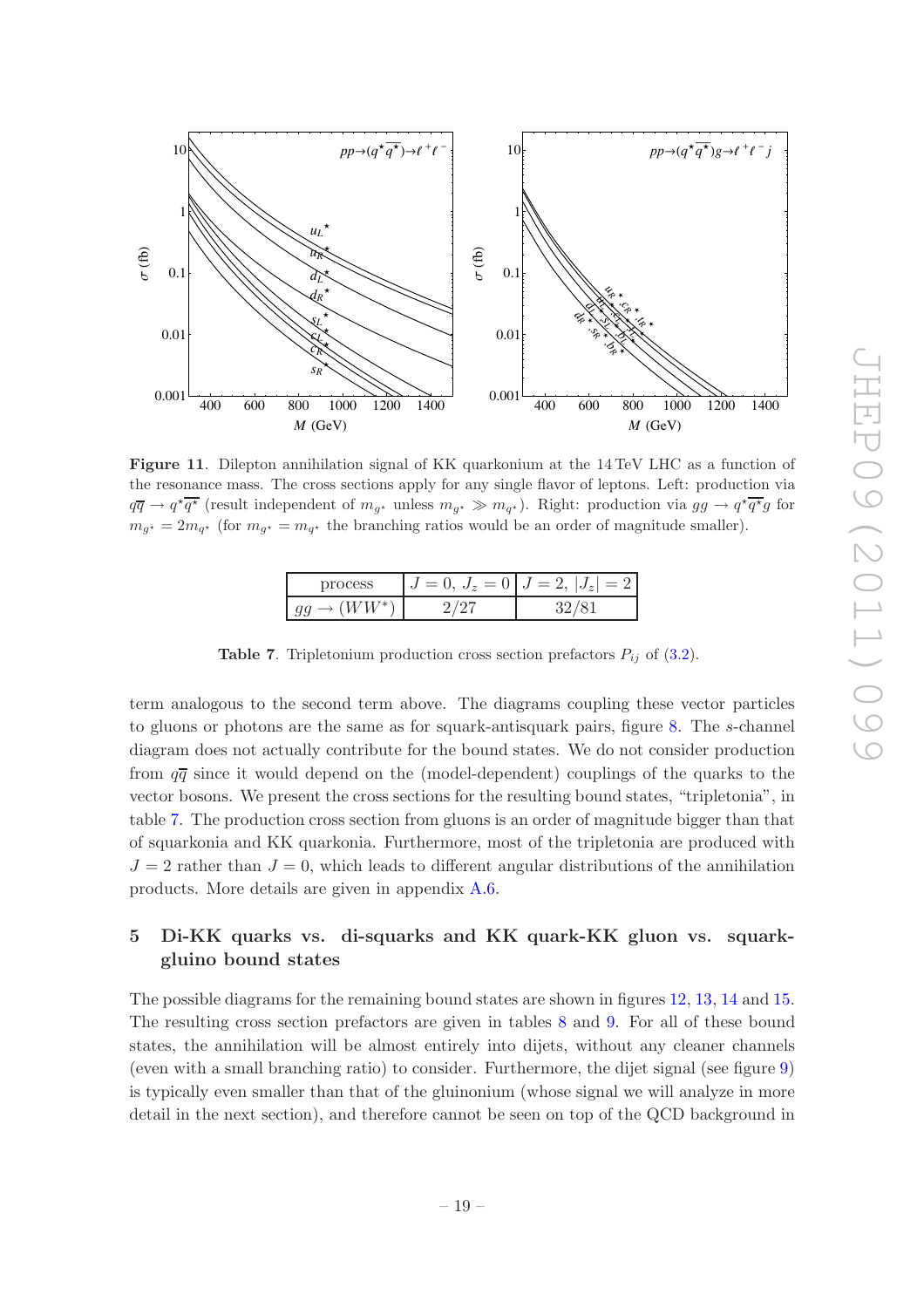

<span id="page-20-0"></span>Figure 12. Diagrams for production or annihilation of a pair of KK quarks. The second diagram is relevant only if the flavors are equal.



<span id="page-20-1"></span>Figure 13. Diagrams for production or annihilation of a pair of squarks. The second diagram is relevant only if the flavors are equal.

| process                                                                                  | $J=0, J_z=0$                                                                                                                                                   | $J=1,  J_z =1$                                                                                                                                  | $J=1, J_z=0$                                                                                                                                                   |
|------------------------------------------------------------------------------------------|----------------------------------------------------------------------------------------------------------------------------------------------------------------|-------------------------------------------------------------------------------------------------------------------------------------------------|----------------------------------------------------------------------------------------------------------------------------------------------------------------|
| $qq \rightarrow (q_L^{\star} q_L^{\star})$<br>or $(q_R^{\star}q_R^{\star})$              |                                                                                                                                                                |                                                                                                                                                 | $\left  \frac{4}{729}\biggl(\!\frac{2m_{q^\star}^2}{m_{q^\star}^2\!+\!m_{g^\star}^2}\!\biggr)^2\biggl(\!\frac{m_{q^\star}^2}{m_{g^\star}^2}\!\biggr)^2\right $ |
| $qq' \rightarrow (q_L^{\star}q_L^{\star'})$<br>or $(q^{\star}_R {q^{\star}_R}^{\prime})$ | $\bigg  \, \tfrac{2}{729} \Big(\!\frac{2 m_{q^\star}^2}{m_{q^\star}^2 \! + \! m_{g^\star}^2}\!\Big)^2 \Big(\!4 + \frac{m_{q^\star}^2}{m_{g^\star}^2}\!\Big)^2$ |                                                                                                                                                 | $\frac{2}{729} \bigg( \!\frac{2 m_{q^\star}^2}{m_{q^\star}^2 \!+\! m_{g^\star}^2} \!\bigg)^2 \bigg( \!\frac{m_{q^\star}^2}{m_{g^\star}^2} \!\bigg)$            |
| $qq \rightarrow (q_L^{\star} q_R^{\star})$                                               |                                                                                                                                                                | $\frac{8}{729}\Big(\!\frac{2m_{q^\star}^2}{m_{q^\star}^2\!+\!m_{g^\star}^2}\!\Big)^2\!\left(\!2+\frac{m_{q^\star}^2}{m_{g^\star}^2}\!\right)^2$ |                                                                                                                                                                |
| $qq' \rightarrow (q_L^{\star} q_R^{\star})$<br>or $(q_R^{\star}q_L^{\star})$             |                                                                                                                                                                | $\frac{4}{729}\Big(\!\frac{2m_{q\star}^2}{m_{q\star}^2+m_{q\star}^2}\!\Big)^2\!\left(\!2+\frac{m_{q\star}^2}{m_{\star\star}^2}\!\right)^2$      |                                                                                                                                                                |
| $\rightarrow (\tilde{q}_L \tilde{q}'_L)$<br>qq'                                          | $2m_{\tilde{g}}m_{\tilde{q}}$                                                                                                                                  |                                                                                                                                                 |                                                                                                                                                                |
| or $(\tilde{q}_R \tilde{q}'_R)$                                                          | $\overline{729}$<br>$\sqrt{m_{\tilde{a}}^2 + m_{\tilde{a}}^2}$                                                                                                 |                                                                                                                                                 |                                                                                                                                                                |

<span id="page-20-2"></span>Table 8. Di-KK quark  $(q^*q^*)$  (UED) and di-squark  $(\tilde{q}\tilde{q})$  (MSSM) production cross section prefactors  $P_{ij}$  of [\(3.2\)](#page-8-3). All the bound states are in the  $\overline{3}$  representation. All the numbers refer to a single flavor of that mass, and a single choice of the chiralities, and our notation assumes that  $q' \neq q$ . There also exist similar processes in which all the particles are replaced by their antiparticles. For simplicity, we assumed the masses of the different flavors and chiralities of the KK quarks or squarks to be the same.

most scenarios. The only exception is if the mass spectrum of the model is very degenerate to the extent that signals from many different bound states merge into one. This situation is exemplified in the right plot of figure [9](#page-18-0) which sums over the flavors and chiralities of the KK quarks or squarks, which corresponds to the overly optimistic scenario in which all the flavors and chiralities are sufficiently long-lived and close in mass within ∼ 5% so that the dijet signals of all their bound states merge into a single peak in the invariant mass distribution. Similarly, we may further sum the curves corresponding to different types of bound states. Even then, the dijet signal will be extremely challenging.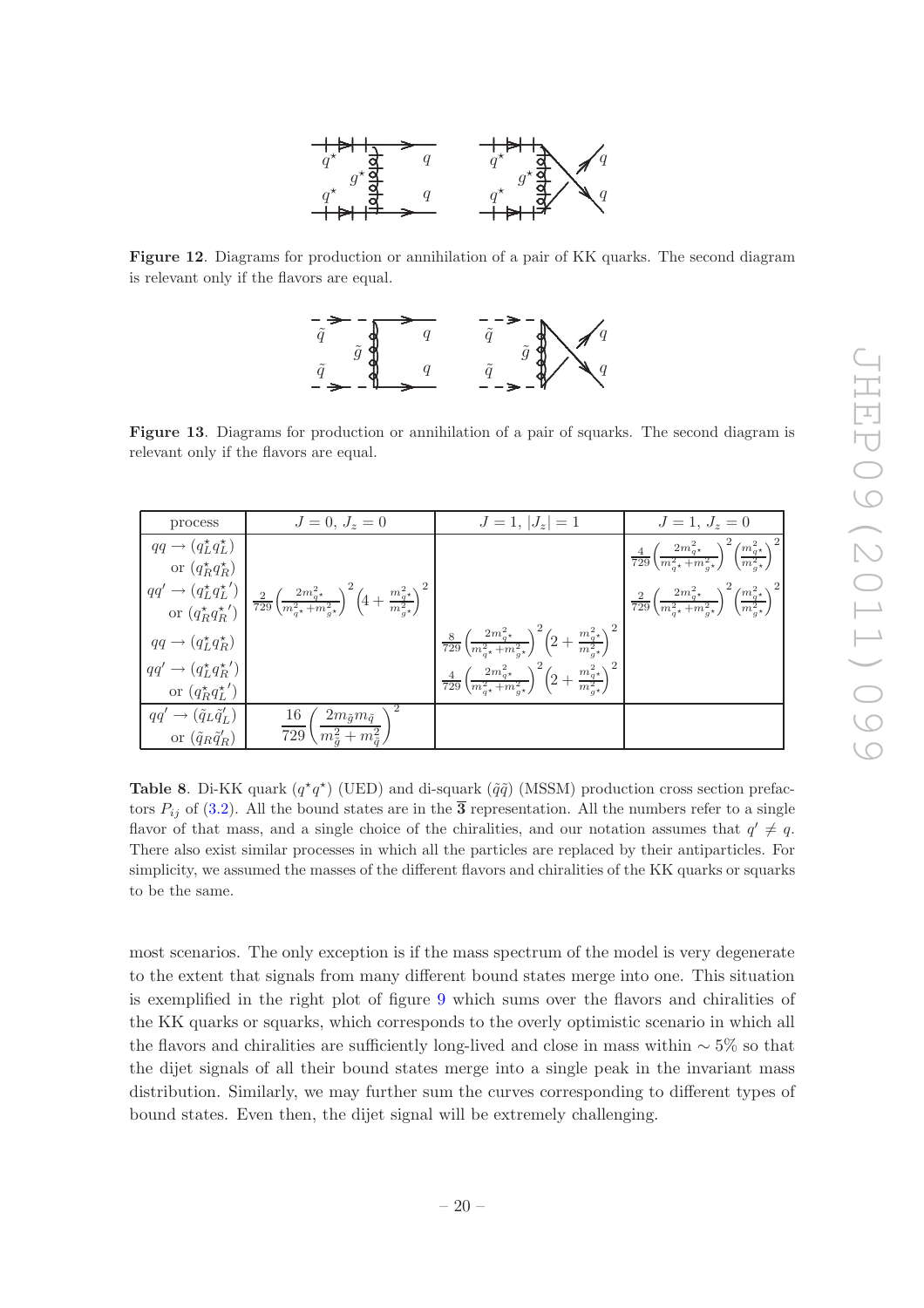

Figure 14. Diagrams for production or annihilation of a KK quark-KK gluon pair.

<span id="page-21-1"></span>

Figure 15. Diagrams for production or annihilation of a squark-gluino pair. For bound states, the last diagram does not actually contribute.

<span id="page-21-2"></span>

| process                                              | $J=\frac{3}{2},  J_z =\frac{3}{2}$                             | $J=\frac{1}{2},  J_z =\frac{1}{2}$                                                                           |
|------------------------------------------------------|----------------------------------------------------------------|--------------------------------------------------------------------------------------------------------------|
| $qg \rightarrow (q^{\star}g^{\star})_3$              | $3 m_{q^*} (m_{q^*} + 9 m_{q^*})^2$<br>$32(m_{q^*}+m_{q^*})^3$ | $9 m_{q^{\star}}^3 (m_{q^{\star}} + 9 m_{q^{\star}})^2$<br>$64(m_{q^*}+m_{q^*})^5$                           |
| $qg \rightarrow (q^{\star}g^{\star})_{\overline{6}}$ | $m_{q^*}$<br>$16(m_{g^*} + m_{g^*})$                           | $3 m_{a\star}^3$<br>$32(m_{q^*}+m_{q^*})^3$                                                                  |
| $qg \rightarrow (\tilde{q}\tilde{g})_3$              |                                                                | $3 m_{\tilde{g}} m_{\tilde{q}}^2 (m_{\tilde{g}} + 9 m_{\tilde{q}})^2$<br>$32(m_{\tilde{q}}+m_{\tilde{q}})^5$ |
| $qg \rightarrow (\tilde{q}\tilde{g})_{\overline{6}}$ |                                                                | $m_{\tilde{g}} m_{\tilde{q}}^2$<br>$16(m_{\tilde{q}}+m_{\tilde{q}})^3$                                       |

<span id="page-21-3"></span>Table 9. KK quark-KK gluon  $(q^*g^*)$  (UED) and squark-gluino  $(\tilde{q}\tilde{g})$  (MSSM) bound states production cross section prefactors  $P_{ij}$  of [\(3.2\)](#page-8-3). All the numbers refer to a single flavor and chirality. There also exist similar processes in which all the particles are replaced by their antiparticles.

# <span id="page-21-0"></span>6 Detection prospects

We will now analyze to what extent the bound state signals discussed in the previous sections will be detectable at the  $LHC<sup>9</sup>$  $LHC<sup>9</sup>$  $LHC<sup>9</sup>$  To that end, it is informative to consider the existing experimental constraints on the masses of the various UED and MSSM particles. Direct limits from the Tevatron Run I constrain the size of the extra dimension in UED as  $1/R \gtrsim 300$  GeV [\[54](#page-38-12), [55](#page-39-0)] (the KK modes masses are  $m_1 \sim 1/R$ ). A much stronger limit can probably be obtained from the analysis of data available today. The most stringent indirect limit,  $1/R \gtrsim 600 \,\text{GeV}$ , arises from the inclusive radiative  $\overline{B} \to X_s \gamma$  decay [\[56\]](#page-39-1). With the assumption that the Higgs is not much heavier than  $115 \,\text{GeV}$ , the same limit is obtained from electroweak observables based on LEP data [\[57](#page-39-2)]. For the MSSM, the gluino mass is constrained by collider searches to  $m_{\tilde{q}} \gtrsim 400 \,\text{GeV}$ , and squarks are constrained to

<span id="page-21-4"></span> $9L$ HC signals of gluinonium have been also studied in [\[14](#page-36-2), [49](#page-38-13)[–52\]](#page-38-14) and squarkonium in [\[26](#page-37-11), [44](#page-38-8), [47](#page-38-10), [53](#page-38-15)].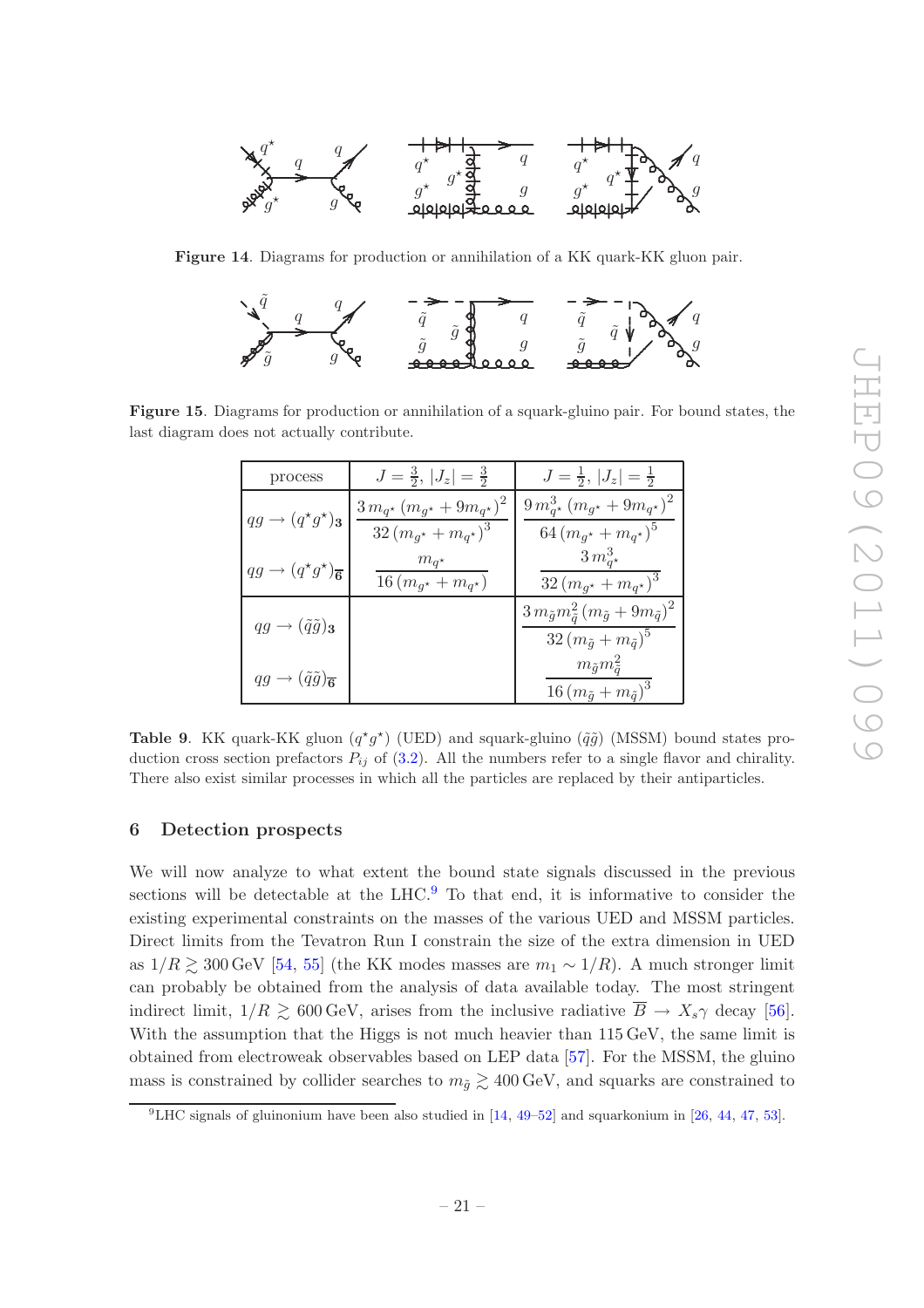$m_{\tilde{q}} \gtrsim 600 \,\text{GeV}$ , except for the sbottom (which can be lighter than 300 GeV) and the stop (which can even be under 200 GeV) [\[58](#page-39-3)[–64](#page-39-4)]. It should be remembered though that MSSM and UED have multiple free parameters (the soft SUSY-breaking parameters in MSSM and the boundary terms in UED), and experimental bounds usually depend on certain arbitrary assumptions about them and thus apply in only part of the parameter space (for an example, see [\[65](#page-39-5)]). We therefore find it useful to consider also particles that are lighter than the bounds quoted above. Note also that many of our results do not depend on the full particle content of MSSM or UED and can be relevant to bound states in other models that are less constrained.

To simulate the bound state signals and the dominant standard model backgrounds we used Pythia (version 8.120) [\[66](#page-39-6), [67](#page-39-7)] with NLO MSTW 2008 PDFs [\[37](#page-38-1)] and SISCone jet algorithm (version 2.0.1) [\[68\]](#page-39-8) with cone radius  $R = 1$  (except for the  $t\bar{t}$  analysis where we used  $R = 0.5$ , overlap parameter  $f = 0.75$ , no  $p<sub>T</sub>$  threshold on stable cones, and an infinite number of passes. We selected several particles defined in Pythia and modified their coupling constants and branching ratios such that they would behave according to the bound state effective vertices from tables [3](#page-8-0) and [5.](#page-15-0) For the purpose of simulation, we pretended all the bound states to be color singlets. We used the BSM Higgs for simulating spin-0 bound states, the Z' for spin-1 bound states (and  $\Upsilon$  for simulating  $(4.1)$ ), and the KK graviton for spin-2 bound states. We have simulated the backgrounds without any  $K$ -factors since our signals do not include higher-order QCD corrections either. Such corrections to the pair production processes, the bound state wavefunctions and the annihilation processes can be large and sometimes even change the cross section by a factor of ∼ 2. Part of these corrections have already been computed for some of the MSSM bound states [\[36,](#page-38-0) [39](#page-38-3), [43,](#page-38-7) [44](#page-38-8)] but none for UED. Our results will need to be re-examined once these corrections are known.

In the analysis of the dijet channel, we require the two hardest jets within  $|\eta| < 2.5$  to have  $p_T > 2M/5$ , the scattering angle in the partonic collision frame to satisfy  $|\cos \theta| < 0.5$ , and the dijet invariant mass to be within  $\pm 15\%$  from the mass of the resonance. In the  $b\bar{b}$  channel, we require two tagged jets and assume 60% tagging efficiency for b-jets, 1% mistag rate for gluon and light quark jets and  $15\%$  mistag rate for c-jets. Based on [\[69,](#page-39-9) [70\]](#page-39-10), we believe this level of b tagging performance will be realistic at least for resonances with  $M \lesssim 1$  TeV. This leaves the standard model  $b\overline{b}$  production as the dominant background. Besides the tagging efficiency factor, we use the same cuts as in the dijet channel. In the  $t\bar{t}$  channel, we consider the standard model top production processes to be the background and use the procedure described in appendix C of [\[14](#page-36-2)] to reconstruct the 4-momenta of the two tops from their semileptonic decay products (which is the situation where one W from  $t \to Wb$  decays leptonically and the other hadronically). We then count events in which the  $t\bar{t}$  invariant mass is within  $\pm 15\%$  from the mass of the resonance, the tops have  $p_T > M/3$ , and  $|\cos \theta| < 0.5$ .

The results for the dijet,  $b\bar{b}$  and  $t\bar{t}$  channels, respectively, are presented figures [16,](#page-23-0) [17](#page-23-1) and [18.](#page-24-0) The dijet channel is unlikely to be realistic because of the very small signal-tobackground ratio  $S/B$  (which implies high sensitivity to systematic errors in modeling the background). In the  $b\overline{b}$  and  $t\overline{t}$  channels the situation regarding  $S/B$  is more promising, especially for KK gluonium. As for the fluctuations in the background, the luminosity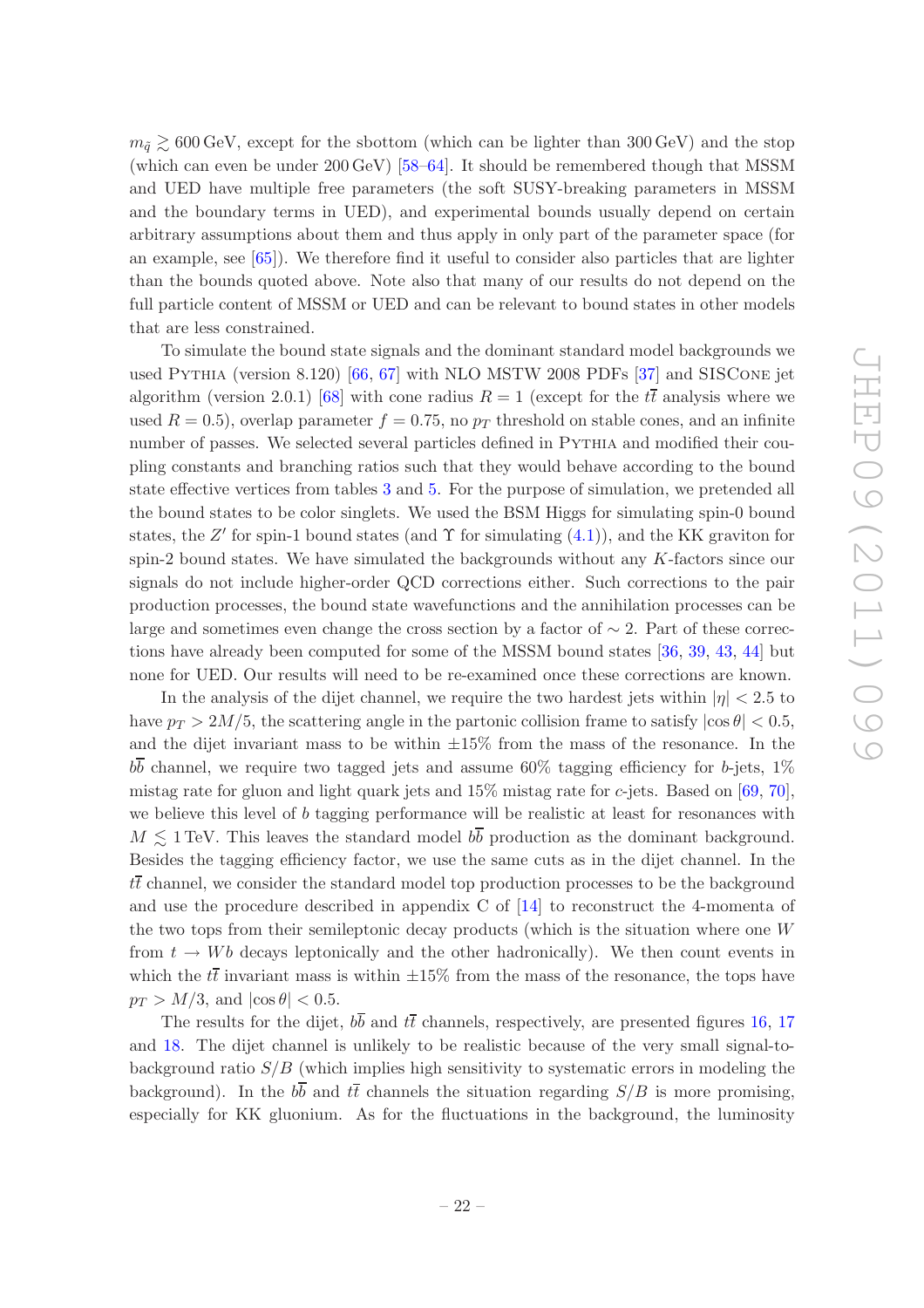

<span id="page-23-0"></span>**Figure 16.** Dijet channel: signal-to-background ratio (left) and the luminosity required for  $3\sigma$ significance (right) for gluinonium (dashed lines) and KK gluonium (solid line) at the 14 TeV LHC as a function of the resonance mass. For KK gluonium we assume  $m_{q^*} = m_{g^*}$  while for gluinonium we present two cases.



<span id="page-23-1"></span>**Figure 17.**  $b\overline{b}$  channel: signal-to-background ratio (left) and the luminosity required for  $3\sigma$  significance (right) for gluinonium (dashed lines) and KK gluonium (solid line) at the 14 TeV LHC as a function of the resonance mass. For KK gluonium we assume  $m_{q^*} = m_{g^*}$  while for gluinonium we present two cases.

required for the statistical significance of the signal<sup>[10](#page-23-2)</sup> is achievable for  $m_{\tilde{q}} \lesssim 450 \,\text{GeV}$  (if  $m_{\tilde{q}} \gg m_{\tilde{g}}$  or  $m_{g^*} \lesssim 800 \,\text{GeV}$  in the bb channel, and for  $m_{\tilde{g}} \lesssim 300 \,\text{GeV}$  (if  $m_{\tilde{q}} \sim m_{\tilde{g}}$ ) or  $m_{g^*} \lesssim 500 \,\text{GeV}$  in the  $t\bar{t}$  channel.

In the diphoton channel we consider  $q\bar{q} \rightarrow \gamma\gamma$  and  $gg \rightarrow \gamma\gamma$  to be the dominant backgrounds.<sup>[11](#page-23-3)</sup> We select events in which the two hardest photons within  $|\eta|$  < 1.5 have  $p_T > 50$  GeV and look in the invariant mass window of  $\pm 2\%$  around the mass of the resonance. The results are presented in figure [19.](#page-24-1) Since gluinonium is unlikely to be lighter than 600 GeV (corresponding to a 300 GeV gluino), the luminosity required to see its  $\gamma\gamma$ 

<span id="page-23-2"></span><sup>&</sup>lt;sup>10</sup>We compute the significance as  $S/\sqrt{B}$ , and present the value of integrated luminosity for which  $S/\sqrt{B}=3$ .

<span id="page-23-3"></span><sup>&</sup>lt;sup>11</sup>There will also be a contribution from  $\gamma$ +jet and dijet events in which jets are misidentified as photons. However, for the heavy resonances considered here, this background can be made subdominant by the tight photon identification criteria with only a mild reduction of the signal (see [\[71](#page-39-11)] for a recent study by CMS).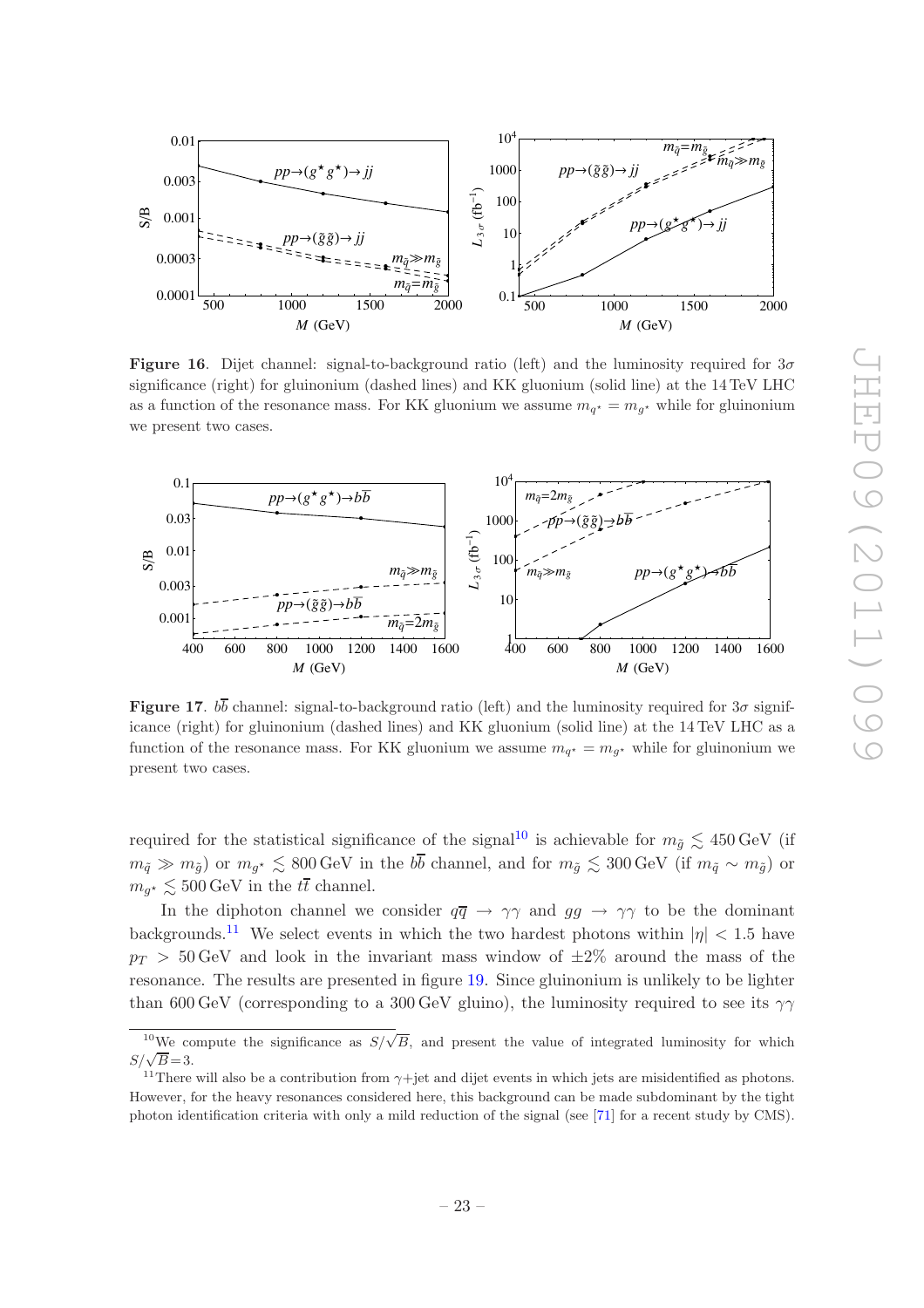

<span id="page-24-0"></span>**Figure 18.** Semileptonic  $t\bar{t}$  channel: signal-to-background ratio (left) and the luminosity required for  $3\sigma$  significance (right) for gluinonium (dashed lines) and KK gluonium (solid line) at the 14 TeV LHC as a function of the resonance mass. For KK gluonium we assume  $m_{q^*} = m_{g^*}$  while for gluinonium we present two cases.



<span id="page-24-1"></span>Figure 19. Diphoton channel: signal-to-background ratio (left) and the luminosity required for 3σ significance (right) for gluinonium (thick dashed line), KK gluonium (estimate; thick solid line), squarkonium (thin dashed line) and KK quarkonium (thin solid line) at the 14 TeV LHC as a function of the resonance mass. For gluinonium we assumed  $m_{\tilde{q}} = m_{\tilde{g}}$  (and similarly for KK gluonium).

signal is too high. On the other hand, for KK gluonium the signal is promising up to KK gluon masses of  $\sim 500 \,\text{GeV}$ . For squarkonium, the signal is viable for squark masses  $\lesssim$  350 GeV. While typical squarks are expected to be at least as heavy as ∼ 600 GeV, a stop can be much lighter. Luckily, the stop is also the squark that has the largest chance for being sufficiently long-lived so that stoponium will decay primarily by annihilation. Several models in which this happens were discussed in [\[26](#page-37-11)]. The stoponium  $\gamma\gamma$  signal can thus be within the reach of the LHC. Similarly, a KK quark with mass  $\leq 400 \,\text{GeV}$  can have a viable  $\gamma\gamma$  signal from KK quarkonium. Here we assumed that the KK quarks or squarks that form the bound state have charge  $Q = 2/3$ . For KK quarks or squarks with charge  $Q = -1/3$  the cross sections will be 16 times smaller.

In the dilepton channel, we focus on  $e^+e^-$  processes since they will have the best mass resolution. We include Drell-Yan processes as the background. We select events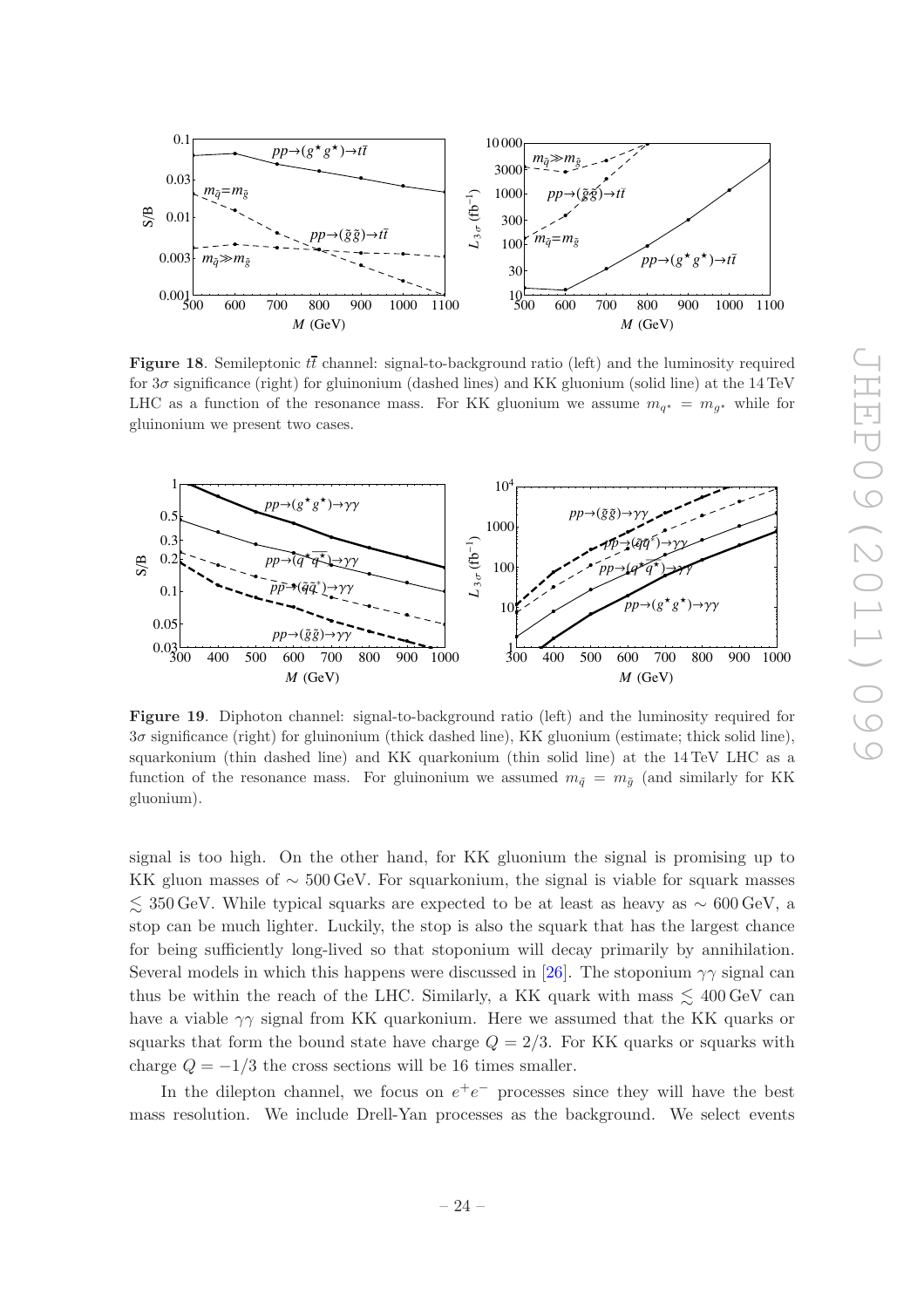

<span id="page-25-1"></span>Figure 20. Dielectron channel: signal-to-background ratio (left) and the luminosity required for 3σ significance (right) for several examples of spin-1 KK quarkonia at the 14 TeV LHC as a function of the resonance mass. The solid curves correspond to the left plot of figure [11](#page-19-1) and the dashed curves to the right plot.

which include two electrons with  $|\eta| < 2.5$  and  $p_T > 60$  GeV and look in the invariant mass window of  $\pm 2\%$  around the mass of the resonance. The resulting reach is shown in figure [20](#page-25-1) for several cases of KK quarkonium. The signal is detectable for some KK quarkonia with KK quarks corresponding to the light quark flavors if  $m_{q^*} \lesssim 500 \,\text{GeV}$ . On the other hand, for a perhaps more likely case that  $t_R^*$  is light, the  $e^+e^-$  + jet signal of  $(t_R^*\overline{t_R^*})$  is much less promising, especially since for this case, as in the right plot of figure [11,](#page-19-1) we are already considering the more favorable situation of  $m_{g^*} = 2m_{q^*}$  (rather than  $m_{g^*} \approx m_{q^*}$ ).

# <span id="page-25-0"></span>7 Conclusions

In this paper we have addressed all the possible S-wave QCD bound states of pairs of particles from the UED scenario and compared them with analogous bound states of MSSM particles. KK gluonium and gluinonium were also compared with bound states of adjoint scalars, and KK quarkonium and squarkonium with bound states of color-triplet spin-1 particles.

We have found that if the KK gluon is sufficiently stable (which is likely to be the case if it is lighter than the KK quarks), its bound states signals at the LHC will have cross sections that are significantly larger than those of the gluinonium of the MSSM, mostly due to the larger number of spin states for KK gluonia. Besides the order-of-magnitude difference in the size of the cross sections, the angular distributions of the annihilation products can be used as a discriminator since KK gluonia will predominantly form with spin 2 (and some spin 0), while gluinonia will be mostly spin 0 (and some spin 1).

The diphoton signal of spin-0 KK quarkonium is twice as large as that of the squarkonium, and is potentially detectable if the constituent KK quarks are sufficiently stable and light. This difference in the cross section can help distinguish between KK quarks and squarks. Another potential discriminator is the dilepton annihilation signal of the vector KK quarkonium which might be measurable.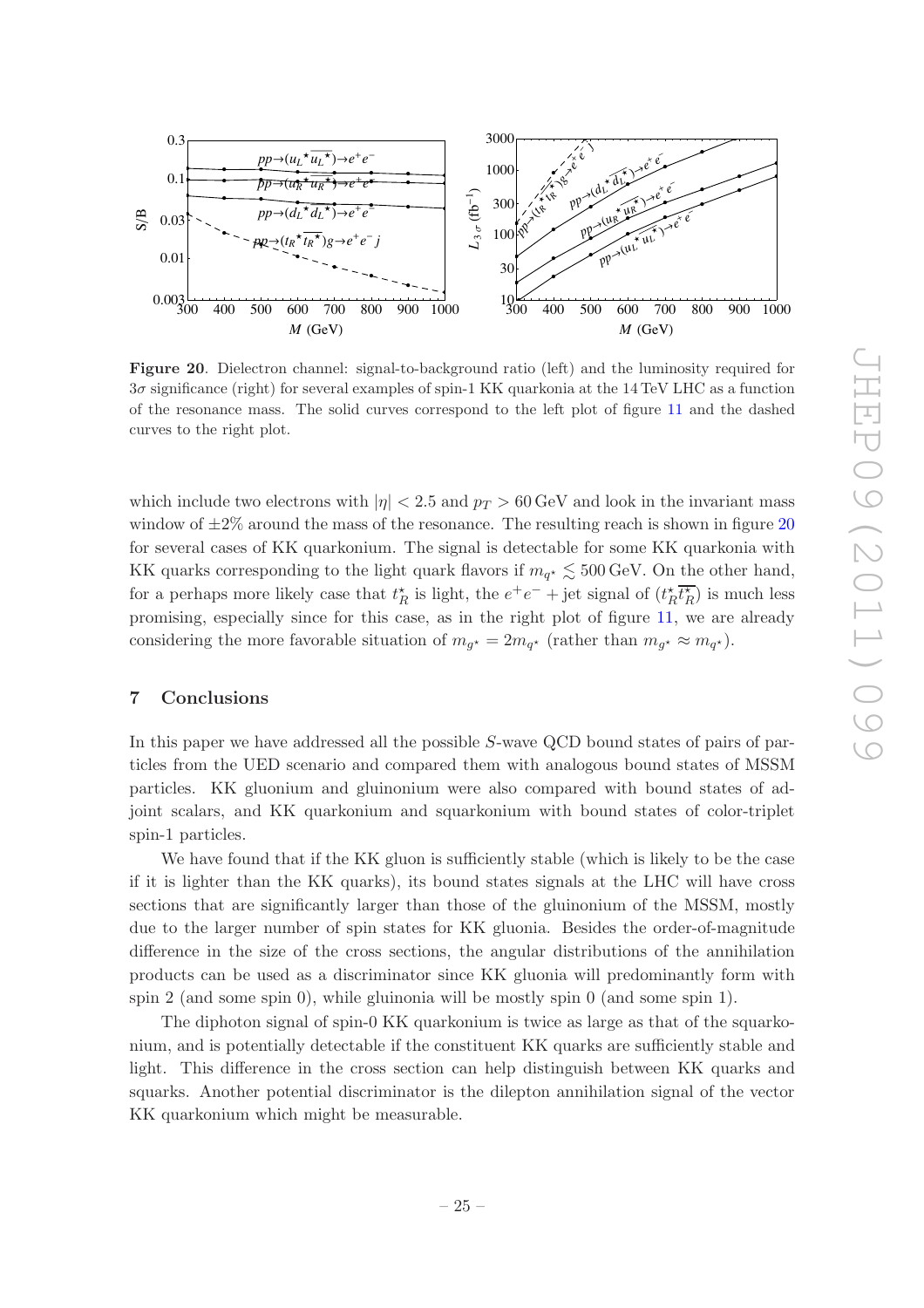Despite the fact that bound state cross sections are very small, we found that in some cases the detection of the signal is realistic. For example, a 600 GeV KK gluon can give rise to a 1.2 TeV resonance in the  $b\bar{b}$  channel, with  $S/B \sim 3\%$  and  $3\sigma$  significance reached at  $\sim 30 \,\mathrm{fb}^{-1}$ . With even more luminosity, the angular distribution can hopefully be extracted and indicate the spin-2 nature of the bound state, confirming that the KK gluon has spin 1. Another example is a 400 GeV KK top whose bound state will appear as an 800 GeV resonance in the  $\gamma\gamma$  channel with  $S/B \sim 10\%$  and  $3\sigma$  significance at  $\sim 600 \text{ fb}^{-1}$ . Furthermore, many of our results remain valid for other models that contain pair-produced particles with color representations and spins that our study has covered, but which can otherwise be slightly or completely different from the standard MSSM and UED scenarios and have weaker experimental bounds on the masses, which opens up additional possibilities.

Overall, our study has demonstrated how processes of bound state formation and annihilation, which are easy to compute for a given model and easy to reconstruct at the collider, provide additional channels for studying new particles at the LHC.

#### Acknowledgments

We would like to thank Matthew Schwartz for giving us the idea for this project and for many useful discussions. We are also grateful to Matthew Strassler for several important suggestions. Our research is supported by NSF grant PHY-0804450 and DOE grant DE-FG02-96ER40959. Some of the computations in this paper were performed on the Odyssey cluster supported by the FAS Research Computing Group at Harvard University. DK is supported by the General Sir John Monash Award.

#### <span id="page-26-0"></span>A Cross sections, annihilation rates, angular distributions

In this appendix we give the expressions for the parton-level near-threshold pair-production cross section  $\hat{\sigma}_0(\hat{s})$  which enters the calculation of the bound state production cross section [\(2.8\)](#page-7-3). For UED processes, we used Feynman rules from [\[54,](#page-38-12) [72\]](#page-39-12). We separate the results by the color representation of the pair, its spin J, and the spin component  $J_z$  along the direction of motion of the first parton (where by, e.g.,  $|J_z| = 1$ , we will refer to the sum of the contributions with  $J_z = 1$  and  $J_z = -1$  in cases when the two contributions are equal). We consider all the attractive color states and all the possible spins that can be produced from incoming quarks and/or gluons. We use q and  $q'$  to refer to two different flavors of quarks (and similarly for KK quarks and squarks), while the notation  $q^{(l)}$  means that the flavor can be either the same or different from q. We use the subscript  $\chi$  (as in  $\tilde{q}_\chi$ ) to denote the chirality of the particle  $(\chi = L \text{ or } R)$  while  $\chi$  refers to the other chirality. Our expressions for the cross sections refer to a single flavor and chirality choice for each of the two produced particles (for squarks and KK quarks). Processes that are not listed have vanishing cross sections at threshold.

We also list the annihilation rates of the bound states into various final states and the corresponding angular distributions (where  $\theta$  is the angle between the momenta of the annihilation products and the spin quantization axis, in the center-of-mass frame).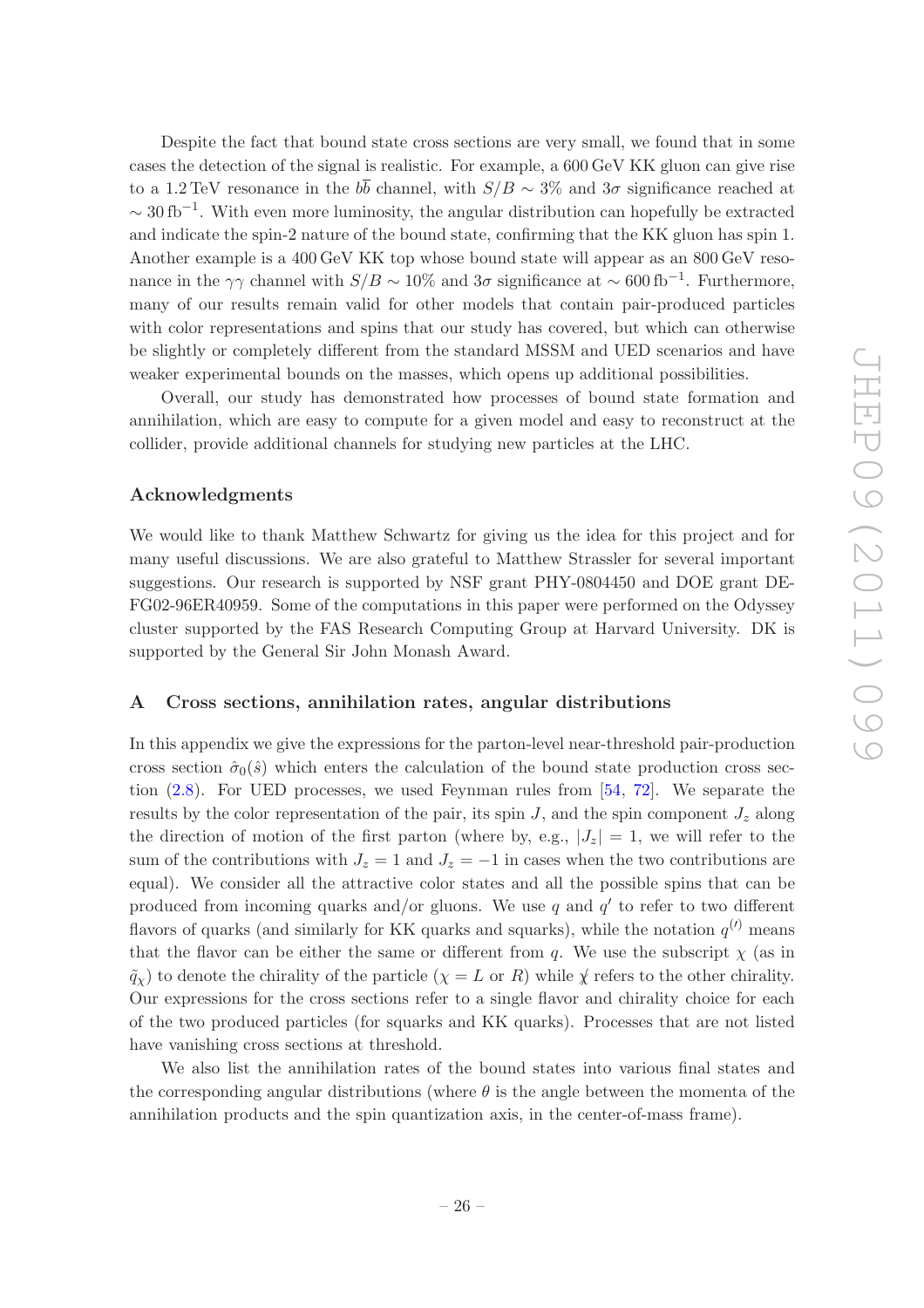When a t quark appears as an annihilation product we take its mass  $m_t$  into account, but otherwise the masses of the quarks are set to zero. For simplicity, we assume that all the KK quarks have a common mass  $m_{q^*}$  and all the squarks have mass  $m_{\tilde{q}}$ .

# <span id="page-27-0"></span>A.1 KK gluonia

The cross sections for KK gluon pair production processes in the near-threshold limit, for the attractive color representations, are

$$
\hat{\sigma}_0 (gg \to g^{\star} g^{\star}; \mathbf{1}, J = 0) = \frac{27 \pi \alpha_s^2 \beta}{256 m_{g^{\star}}^2}
$$
\n(A.1)

$$
\hat{\sigma}_0(gg \to g^{\star}g^{\star}; \mathbf{8}_S, J = 0) = \frac{27\pi\alpha_s^2\beta}{128m_{g^{\star}}^2}
$$
\n(A.2)

$$
\hat{\sigma}_0 (gg \to g^* g^*; \mathbf{1}, J = 2, |J_z| = 2) = \frac{9\pi \alpha_s^2 \beta}{16m_{g^*}^2}
$$
\n(A.3)

$$
\hat{\sigma}_0(gg \to g^{\star}g^{\star}; \mathbf{8}_S, J = 2, |J_z| = 2) = \frac{9\pi\alpha_s^2\beta}{8m_{g^{\star}}^2}
$$
\n(A.4)

$$
\hat{\sigma}_0 (q\overline{q} \to g^{\star} g^{\star}; \mathbf{1}, J = 2, |J_z| = 1) = \left(\frac{2m_{g^{\star}}^2}{m_{g^{\star}}^2 + m_{q^{\star}}^2}\right)^2 \frac{2\pi \alpha_s^2 \beta}{27m_{g^{\star}}^2} \tag{A.5}
$$

$$
\hat{\sigma}_0 (q\overline{q} \to g^{\star} g^{\star}; \mathbf{8}_S, J = 2, |J_z| = 1) = \left(\frac{2m_{g^{\star}}^2}{m_{g^{\star}}^2 + m_{q^{\star}}^2}\right)^2 \frac{5\pi \alpha_s^2 \beta}{27m_{g^{\star}}^2}
$$
(A.6)

The annihilation rates of the KK gluonia into the various final states are

$$
\Gamma\left((g^{\star}g^{\star})_{1,J=0}\to gg\right)=\frac{729}{8}\overline{\alpha}_s^3\alpha_s^2m_{g^{\star}}\tag{A.7}
$$

$$
\Gamma\left((g^{\star}g^{\star})_{\mathbf{8}_{\mathbf{S}},J=0} \to gg\right) = \frac{729}{256} \overline{\alpha}_s^3 \alpha_s^2 m_{g^{\star}} \tag{A.8}
$$

$$
\Gamma\left((g^{\star}g^{\star})_{1,J=0}\to t\overline{t}\right) = \frac{3}{2}\frac{m_t^2}{m_{g^{\star}}^2} \left(1 - \frac{m_t^2}{m_{g^{\star}}^2}\right)^{3/2} \left(\frac{2m_{g^{\star}}^2}{m_{g^{\star}}^2 + m_{t^{\star}}^2 - m_t^2}\right)^2 \overline{\alpha}_s^3 \alpha_s^2 m_{g^{\star}} \quad \text{(A.9)}
$$

$$
\Gamma\left((g^{\star}g^{\star})_{\mathbf{8}_{\mathbf{S}},J=0} \to t\overline{t}\right) = \frac{15}{256} \frac{m_t^2}{m_{g^{\star}}^2} \left(1 - \frac{m_t^2}{m_{g^{\star}}^2}\right)^{3/2} \left(\frac{2m_{g^{\star}}^2}{m_{g^{\star}}^2 + m_{t^{\star}}^2 - m_t^2}\right)^2 \overline{\alpha}_s^3 \alpha_s^2 m_{g^{\star}} \tag{A.10}
$$

$$
\Gamma\left((g^{\star}g^{\star})_{1,J=2} \to gg\right) = \frac{486}{5} \overline{\alpha}_s^3 \alpha_s^2 m_{g^{\star}} \tag{A.11}
$$

$$
\Gamma\left((g^{\star}g^{\star})_{\mathbf{8}_{\mathbf{S}},J=2} \to gg\right) = \frac{243}{80} \overline{\alpha}_s^3 \alpha_s^2 m_{g^{\star}} \tag{A.12}
$$

$$
\Gamma\left((g^{\star}g^{\star})_{1,J=2} \to q\overline{q}\right) = \frac{18}{5} \left(\frac{2m_{g^{\star}}^2}{m_{g^{\star}}^2 + m_{q^{\star}}^2}\right)^2 \overline{\alpha}_s^3 \alpha_s^2 m_{g^{\star}} \tag{A.13}
$$

$$
\Gamma\left((g^{\star}g^{\star})_{\mathbf{8}_{\mathbf{S}},J=2} \to q\overline{q}\right) = \frac{9}{64} \left(\frac{2m_{g^{\star}}^2}{m_{g^{\star}}^2 + m_{q^{\star}}^2}\right)^2 \overline{\alpha}_s^3 \alpha_s^2 m_{g^{\star}} \tag{A.14}
$$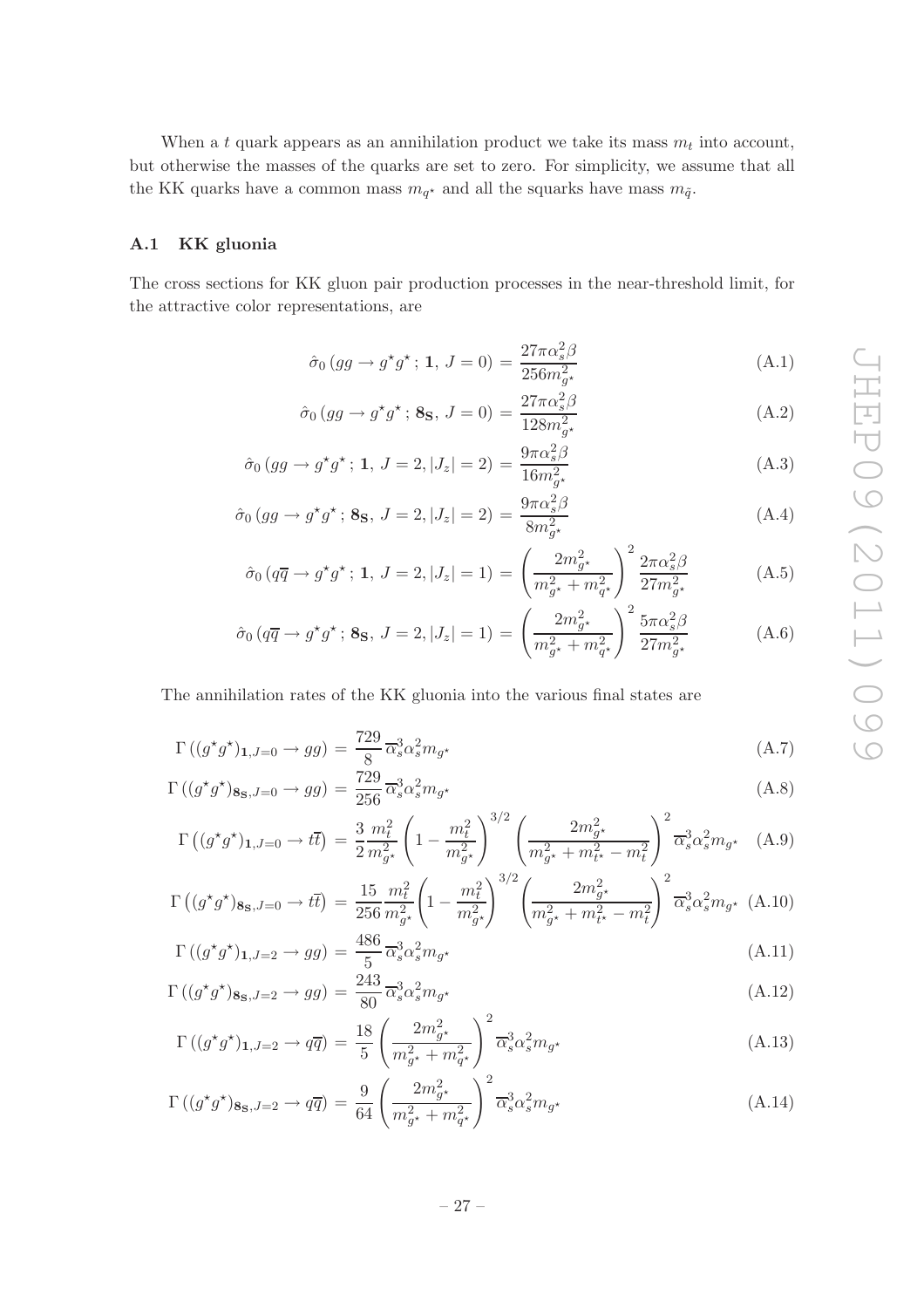$$
\Gamma\left((g^{\star}g^{\star})_{1,J=2} \to t\overline{t}\right) = \frac{18}{5} \left(1 - \frac{m_t^2}{m_{g^{\star}}^2}\right)^{3/2} \left(1 + \frac{2m_t^2}{3m_{g^{\star}}^2}\right) \left(\frac{2m_{g^{\star}}^2}{m_{g^{\star}}^2 + m_{t^{\star}}^2 - m_t^2}\right)^2 \overline{\alpha}_s^3 \alpha_s^2 m_{g^{\star}} \tag{A.15}
$$

$$
\Gamma\left((g^*g^*)_{\mathbf{8}_\mathbf{S},J=2} \to t\overline{t}\right) = \frac{9}{64} \left(1 - \frac{m_t^2}{m_{g^*}^2}\right)^{3/2} \left(1 + \frac{2m_t^2}{3m_{g^*}^2}\right) \left(\frac{2m_{g^*}^2}{m_{g^*}^2 + m_{t^*}^2 - m_t^2}\right)^2 \overline{\alpha}_s^3 \alpha_s^2 m_{g^*} \tag{A.16}
$$

The annihilation rates into  $q\bar{q}$  should be further summed over the different quark flavors.

The angular distributions in annihilation of KK gluonia (in both  $1$  and  $8<sub>S</sub>$  representations) into gg are given by

$$
J = 2, J_z = \pm 2: \qquad \frac{1}{\Gamma} \frac{d\Gamma}{\sin \theta \, d\theta} = \frac{5}{256} \left( 35 + 28 \cos 2\theta + \cos 4\theta \right) \tag{A.17}
$$

$$
J = 2, J_z = \pm 1: \qquad \frac{1}{\Gamma} \frac{d\Gamma}{\sin \theta \, d\theta} = \frac{5}{16} \left( 3 + \cos 2\theta \right) \sin^2 \theta \tag{A.18}
$$

$$
J = 2, J_z = 0: \qquad \frac{1}{\Gamma} \frac{d\Gamma}{\sin \theta \, d\theta} = \frac{15}{16} \sin^4 \theta \tag{A.19}
$$

In annihilation into  $q\overline{q},$  for massless quarks we have

$$
J = 2, J_z = \pm 2: \qquad \frac{1}{\Gamma} \frac{d\Gamma}{\sin \theta \, d\theta} = \frac{5}{16} \left( 3 + \cos 2\theta \right) \sin^2 \theta \tag{A.20}
$$

$$
J = 2, J_z = \pm 1: \qquad \frac{1}{\Gamma} \frac{d\Gamma}{\sin \theta \, d\theta} = \frac{5}{16} \left( 2 + \cos 2\theta + \cos 4\theta \right) \tag{A.21}
$$

$$
J = 2, J_z = 0: \qquad \frac{1}{\Gamma} \frac{d\Gamma}{\sin \theta \, d\theta} = \frac{15}{16} \sin^2 2\theta \tag{A.22}
$$

and for  $t\overline{t}$ 

$$
J = 2, J_z = \pm 2: \frac{1}{\Gamma} \frac{d\Gamma}{\sin \theta \, d\theta} = \frac{5}{16} \frac{1}{1 + 2m_t^2 / 3m_{g^*}^2}
$$

$$
\times \left(3 + \frac{m_t^2}{m_{g^*}^2} + \left(1 - \frac{m_t^2}{m_{g^*}^2}\right) \cos 2\theta\right) \sin^2 \theta \tag{A.23}
$$

$$
J = 2, J = \pm 1: \frac{1}{\pi} \frac{d\Gamma}{d\Gamma} = \frac{5}{\pi} \frac{1}{\pi^2}
$$

$$
J = 2, J_z = \pm 1: \frac{1}{\Gamma} \frac{d\Gamma}{\sin \theta \, d\theta} = \frac{5}{16} \frac{1}{1 + 2m_t^2 / 3m_{g^*}^2}
$$

$$
\times \left(2 + \frac{m_t^2}{m_{g^*}^2} + \cos 2\theta + \left(1 - \frac{m_t^2}{m_{g^*}^2}\right) \cos 4\theta\right) \tag{A.24}
$$

$$
J = 2, J_z = 0: \frac{1}{\Gamma} \frac{d\Gamma}{\sin \theta \, d\theta} = \frac{15}{16} \frac{1}{1 + 2m_t^2 / 3m_{g^*}^2}
$$
(A.25)

$$
\times \left( \sin^2 2\theta + \frac{11m_t^2}{18m_{g*}^2} + \frac{2m_t^2}{3m_{g*}^2} \cos 2\theta + \frac{m_t^2}{2m_{g*}^2} \cos 4\theta \right)
$$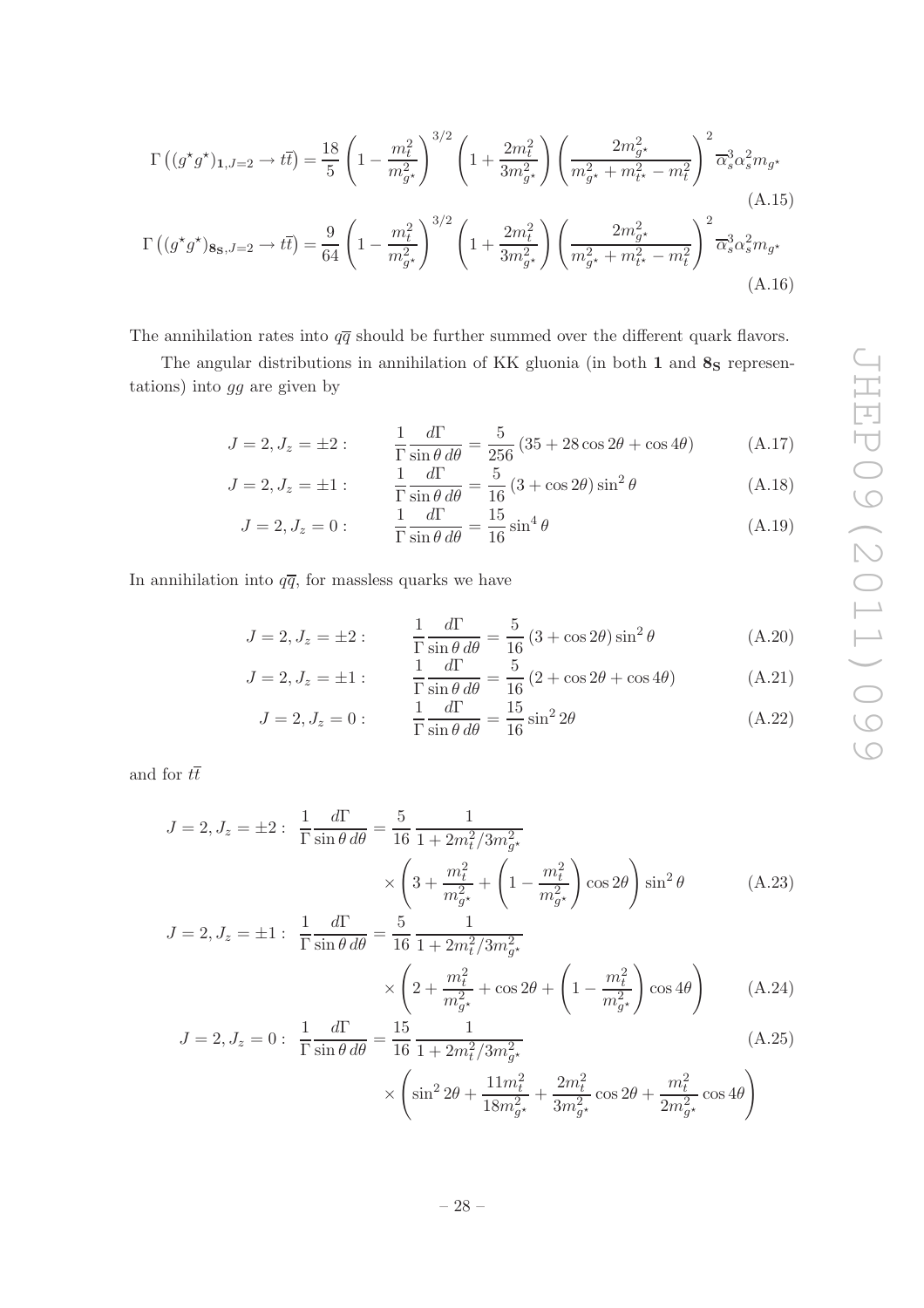# <span id="page-29-0"></span>A.2 Gluinonia

The near-threshold production cross sections of attractive gluino pairs are

$$
\hat{\sigma}_0 \left( gg \to \tilde{g}\tilde{g} \,;\, \mathbf{1}, \, J = 0 \right) = \frac{9\pi \alpha_s^2 \beta}{128 m_{\tilde{g}}^2} \tag{A.26}
$$

$$
\hat{\sigma}_0 (gg \to \tilde{g}\tilde{g}; \mathbf{8}_\mathbf{S}, J = 0) = \frac{9\pi \alpha_s^2 \beta}{64 m_{\tilde{g}}^2}
$$
\n(A.27)

$$
\hat{\sigma}_0 (q\overline{q} \rightarrow \tilde{g}\tilde{g}; \mathbf{8_A}, J = 1, |J_z| = 1) = \left(\frac{m_{\tilde{q}}^2 - m_{\tilde{g}}^2}{m_{\tilde{q}}^2 + m_{\tilde{g}}^2}\right)^2 \frac{\pi \alpha_s^2 \beta}{3m_{\tilde{g}}^2}
$$
(A.28)

The annihilation rates of the gluinonia are

$$
\Gamma\left((\tilde{g}\tilde{g})_{1,J=0} \to gg\right) = \frac{243}{4} \overline{\alpha}_s^3 \alpha_s^2 m_{\tilde{g}} \tag{A.29}
$$

$$
\Gamma\left((\tilde{g}\tilde{g})_{\mathbf{8}_{\mathbf{S}},J=0} \to gg\right) = \frac{243}{128} \overline{\alpha}_s^3 \alpha_s^2 m_{\tilde{g}} \tag{A.30}
$$

$$
\Gamma\left((\tilde{g}\tilde{g})_{1,J=0} \to t\overline{t}\right) = 9 \frac{m_t^2}{m_{\tilde{g}}^2} \sqrt{1 - \frac{m_t^2}{m_{\tilde{g}}^2}} \left(\frac{2m_{\tilde{g}}^2}{m_{\tilde{g}}^2 + m_{\tilde{t}}^2 - m_t^2}\right)^2 \overline{\alpha_s^3 \alpha_s^2 m_{\tilde{g}}}
$$
(A.31)

$$
\Gamma\left((\tilde{g}\tilde{g})_{\mathbf{8}_{\mathbf{S}},J=0} \to t\overline{t}\right) = \frac{45}{128} \frac{m_t^2}{m_{\tilde{g}}^2} \sqrt{1 - \frac{m_t^2}{m_{\tilde{g}}^2}} \left(\frac{2m_{\tilde{g}}^2}{m_{\tilde{g}}^2 + m_{\tilde{t}}^2 - m_t^2}\right)^2 \overline{\alpha}_s^3 \alpha_s^2 m_{\tilde{g}} \tag{A.32}
$$

$$
\Gamma\left((\tilde{g}\tilde{g})_{\mathbf{8}_{\mathbf{A}},J=1} \to q\overline{q}\right) = \frac{27}{64} \left(\frac{m_{\tilde{q}}^2 - m_{\tilde{g}}^2}{m_{\tilde{q}}^2 + m_{\tilde{g}}^2}\right)^2 \overline{\alpha}_s^3 \alpha_s^2 m_{\tilde{g}}
$$
\n(A.33)

$$
\Gamma\left((\tilde{g}\tilde{g})_{\mathbf{8_A},J=1} \to t\overline{t}\right) = \frac{27}{64} \left(1 + \frac{m_t^2}{2m_{\tilde{g}}^2}\right) \sqrt{1 - \frac{m_t^2}{m_{\tilde{g}}^2}} \left(\frac{m_{\tilde{t}}^2 - m_{\tilde{g}}^2 - m_t^2}{m_{\tilde{t}}^2 + m_{\tilde{g}}^2 - m_t^2}\right)^2 \overline{\alpha}_s^3 \alpha_s^2 m_{\tilde{g}} \quad (A.34)
$$

The branching ratio into  $\gamma\gamma$  via loop diagrams is [\[36](#page-38-0)]

<span id="page-29-1"></span>
$$
\frac{\Gamma\left((\tilde{g}\tilde{g})_{1,J=0}\to\gamma\gamma\right)}{\Gamma\left((\tilde{g}\tilde{g})_{1,J=0}\to gg\right)} = \frac{50\alpha^2}{81\pi^2} \left| \text{Li}_2\left(-\frac{m_{\tilde{g}}^2}{m_{\tilde{q}}^2}\right) - \text{Li}_2\left(\frac{m_{\tilde{g}}^2}{m_{\tilde{q}}^2}\right) \right|^2 = \frac{25\pi^2}{648}\alpha^2 \tag{A.35}
$$

where in the last expression we substituted  $m_{\tilde{q}} = m_{\tilde{g}}$ .

The  $J = 18$ A gluinonium has the following angular distributions in the annihilation into  $q\overline{q}$  for massless quarks:

$$
J = 1, J_z = \pm 1: \qquad \frac{1}{\Gamma} \frac{d\Gamma}{\sin \theta \, d\theta} = \frac{3}{8} \left( 1 + \cos^2 \theta \right) \tag{A.36}
$$

$$
J = 1, J_z = 0: \qquad \frac{1}{\Gamma} \frac{d\Gamma}{\sin \theta \, d\theta} = \frac{3}{4} \sin^2 \theta \tag{A.37}
$$

while for  $t\overline{t}$ :

$$
J = 1, J_z = \pm 1: \qquad \frac{1}{\Gamma} \frac{d\Gamma}{\sin \theta \, d\theta} = \frac{3}{8} \frac{1 + m_t^2 / m_{\tilde{g}}^2}{1 + m_t^2 / 2m_{\tilde{g}}^2} \left( 1 + \frac{1 - m_t^2 / m_{\tilde{g}}^2}{1 + m_t^2 / m_{\tilde{g}}^2} \cos^2 \theta \right) \text{ (A.38)}
$$
\n
$$
J = 1, J_z = 0: \qquad \frac{1}{\Gamma} \frac{d\Gamma}{\sin \theta \, d\theta} = \frac{3}{4} \frac{1}{1 + m_t^2 / 2m_{\tilde{g}}^2} \left( \sin^2 \theta + \frac{m_t^2}{m_{\tilde{g}}^2} \cos^2 \theta \right) \qquad \text{(A.39)}
$$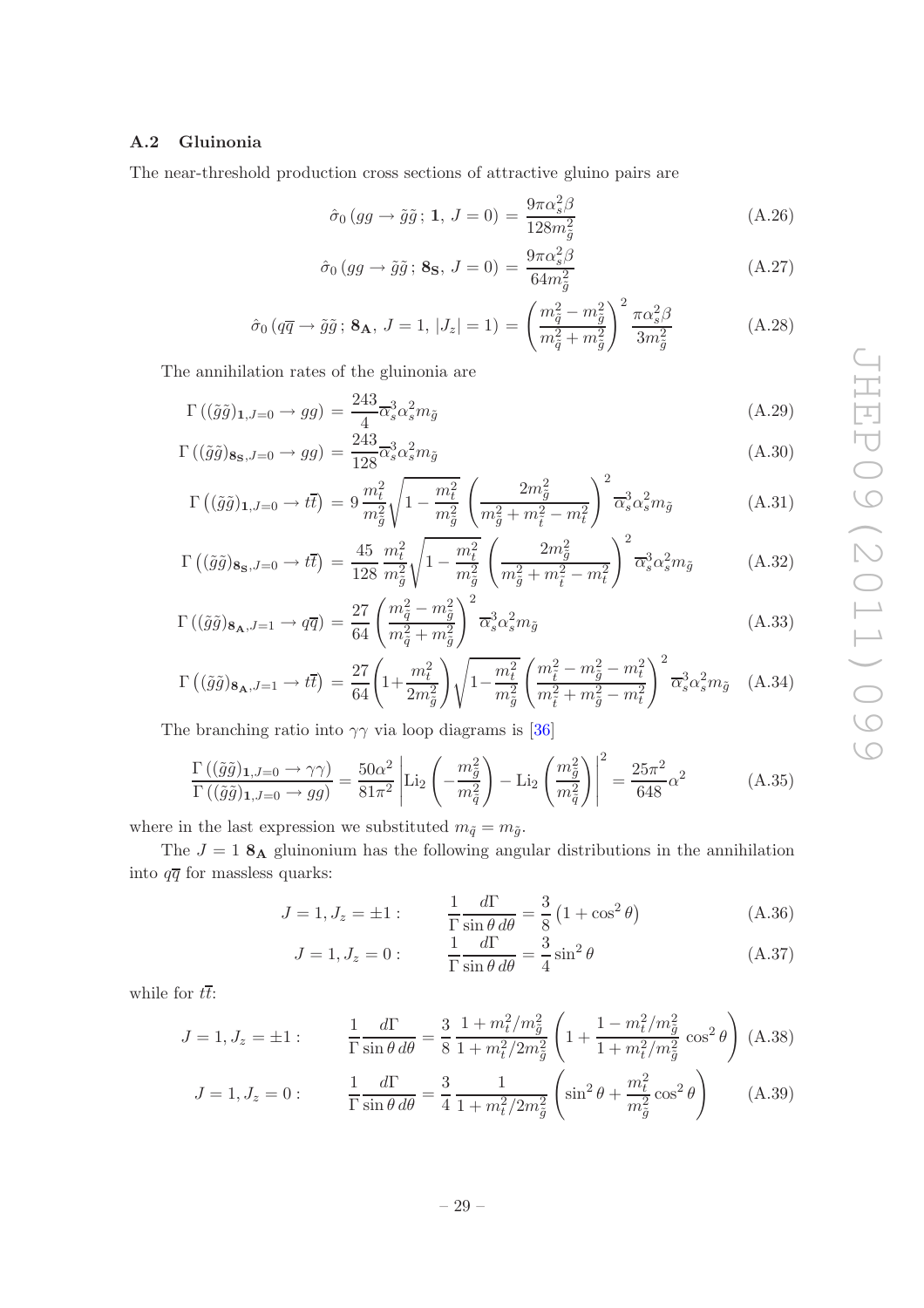# <span id="page-30-0"></span>A.3 Octetonia

The near-threshold production cross sections of attractive pairs of scalar color-octets are

$$
\hat{\sigma}_0(gg \to \phi\phi; \mathbf{1}) = \frac{9\pi\alpha_s^2 \beta}{256m_\phi^2} \tag{A.40}
$$

$$
\hat{\sigma}_0(gg \to \phi \phi; \mathbf{8}_\mathbf{S}) = \frac{9\pi \alpha_s^2 \beta}{128 m_\phi^2} \tag{A.41}
$$

The annihilation rates of the octetonia are

$$
\Gamma\left((\phi\phi)_1 \to gg\right) = \frac{243}{8} \overline{\alpha}_s^3 \alpha_s^2 m_\phi \tag{A.42}
$$

$$
\Gamma\left((\phi\phi)_{\mathbf{8}_\mathbf{S}} \to gg\right) = \frac{243}{256} \overline{\alpha}_s^3 \alpha_s^2 m_\phi \tag{A.43}
$$

# <span id="page-30-1"></span>A.4 KK quarkonia

The near-threshold production cross sections of attractive KK quark-KK antiquark pairs are

$$
\hat{\sigma}_0 \left( gg \to q_{\chi}^{\star} \overline{q_{\chi}^{\star}}; \mathbf{1}, J = 0 \right) = \frac{\pi \alpha_s^2 \beta}{96 m_{q^{\star}}^2} \tag{A.44}
$$

$$
\hat{\sigma}_0 \left( q \overline{q}^{(\prime)} \to q_{\chi}^{\star} \overline{q_{\chi}^{\star}}^{(\prime)}; 1, J = 0 \right) = \left( \frac{2 m_{q^{\star}}^2}{m_{q^{\star}}^2 + m_{g^{\star}}^2} \right)^2 \left( 4 + \frac{m_{q^{\star}}^2}{m_{g^{\star}}^2} \right)^2 \frac{\pi \alpha_s^2 \beta}{162 m_{q^{\star}}^2} \tag{A.45}
$$

$$
\hat{\sigma}_0 \left( q \overline{q}^{(t)} \to q_\chi^* \overline{q_\chi^{(t)}}; \mathbf{1}, J = 1, J_z = 0 \right) = \left( \frac{2m_{q^\star}^2}{m_{q^\star}^2 + m_{g^\star}^2} \right)^2 \left( \frac{m_{q^\star}^2}{m_{q^\star}^2} \right)^2 \frac{\pi \alpha_s^2 \beta}{162 m_{q^\star}^2} \tag{A.46}
$$

$$
\hat{\sigma}_0 \left( q \overline{q}^{(\prime)} \to q_L^* \overline{q_L^{\star}}^{(\prime)}; \mathbf{1}, J = 1, J_z = -1 \right) = \hat{\sigma}_0 \left( q \overline{q}^{(\prime)} \to q_R^* \overline{q_R^{\star}}^{(\prime)}; \mathbf{1}, J = 1, J_z = 1 \right)
$$

$$
= \left( \frac{2m_{q^\star}^2}{m_{q^\star}^2 + m_{g^\star}^2} \right)^2 \left( 2 + \frac{m_{q^\star}^2}{m_{g^\star}^2} \right)^2 \frac{\pi \alpha_s^2 \beta}{81 m_{q^\star}^2} \tag{A.47}
$$

The annihilation rates of the KK quarkonia are

$$
\Gamma\left((q_{\chi}^{*}\overline{q_{\chi}^{*}})_{1, J=0} \to gg\right) = \frac{64}{81} \overline{\alpha}_{s}^{3} \alpha_{s}^{2} m_{q^{*}}
$$
\n
$$
\Gamma\left((t_{\chi}^{*}\overline{t_{\chi}^{*}})_{1, J=0} \to t\overline{t}\right) = \frac{16}{243} \frac{m_{t}^{2}}{m_{q^{*}}^{2}} \sqrt{1 - \frac{m_{t}^{2}}{m_{q^{*}}^{2}}}
$$
\n
$$
\times \left(\frac{2m_{q^{*}}^{2}}{m_{\chi}^{2} + m_{\chi}^{2} - m_{\chi}^{2}}\right)^{2} \left(2 + \frac{m_{q^{*}}^{2}}{m_{\chi}^{2}} - \frac{m_{t}^{2}}{m_{\chi}^{2}}\right)^{2} \overline{\alpha}_{s}^{3} \alpha_{s}^{2} m_{q^{*}} \text{ (A.49)}
$$
\n(A.49)

$$
\left( (q_{\chi}^{\star} \overline{q_{\chi}^{\star}}^{(l)})_{1, J=1} \rightarrow q \overline{q}^{(l)} \right) = \frac{64}{729} \left( \frac{2m_{q^{\star}}^2}{m_{g^{\star}}^2 + m_{q^{\star}}^2} \right)^2 \left( 2 + \frac{m_{q^{\star}}^2}{m_{g^{\star}}^2} \right)^2 \overline{\alpha}_s^3 \alpha_s^2 m_{q^{\star}} \tag{A.50}
$$

$$
\Gamma\left((q_{\chi}^{\star}\overline{q_{\chi}^{\star}}^{(\prime)})_{1,\,J=0}\to q\overline{q}^{(\prime)}\right) = \frac{32}{243} \left(\frac{2m_{q^{\star}}^2}{m_{g^{\star}}^2 + m_{q^{\star}}^2}\right)^2 \left(4 + \frac{m_{q^{\star}}^2}{m_{g^{\star}}^2}\right)^2 \overline{\alpha}_s^3 \alpha_s^2 m_{q^{\star}} \tag{A.51}
$$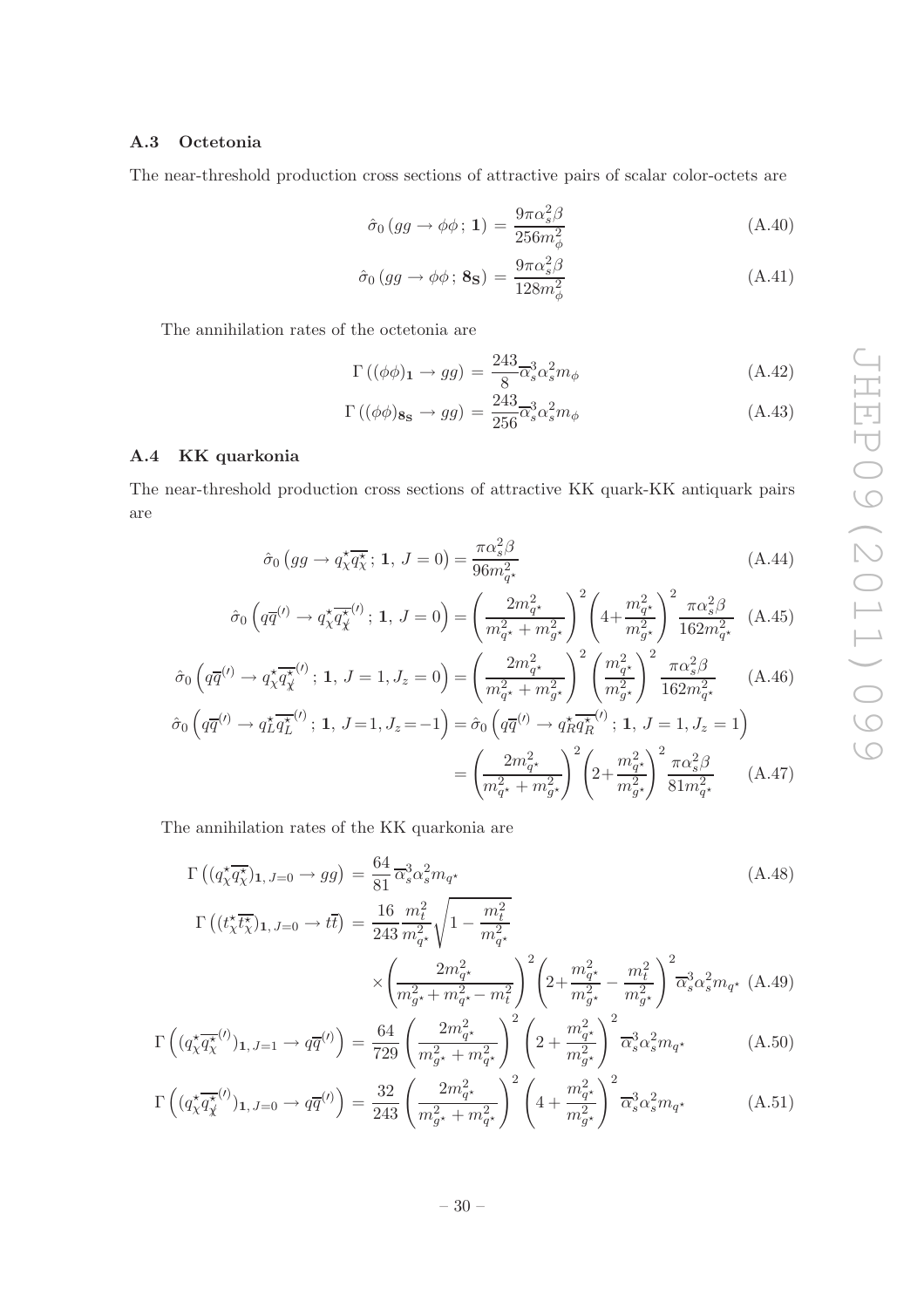$$
\Gamma\left((q_{\chi}^{\star}\overline{q_{\chi}^{\star}}^{(\prime)})_{1,J=1} \to q\overline{q}^{(\prime)}\right) = \frac{32}{729} \left(\frac{2m_{q^{\star}}^2}{m_{g^{\star}}^2 + m_{q^{\star}}^2}\right)^2 \left(\frac{m_{q^{\star}}^2}{m_{g^{\star}}^2}\right)^2 \overline{\alpha_s^3 \alpha_s^2 m_{q^{\star}}}
$$
\n(A.52)

$$
\Gamma\left((q_{\chi}^{*}\overline{q_{\chi}^{*}})_{1,\,J=0}\to\gamma\gamma\right)=\frac{32}{9}\,\overline{\alpha}_{s}^{3}\,Q^{4}\alpha^{2}m_{q^{*}}\tag{A.53}
$$

The electroweak rates into fermions  $f$  (leptons or quarks) are

$$
\Gamma\left((q_{\chi}^{\star}\overline{q_{\chi}^{\star}})_{1,\,J=1} \to f_{\eta}\overline{f}_{\eta}\right) = \frac{16}{27}n_{c}\,\overline{\alpha}_{s}^{3}\left(\frac{\left(Q_{\eta} - T_{\eta}^{3}\right)\left(Q_{\chi} - T_{\chi}^{3}\right)}{\cos^{2}\theta_{W}} + \frac{T_{\eta}^{3}T_{\chi}^{3}}{\sin^{2}\theta_{W}}\right)^{2}\alpha^{2}m_{q^{\star}} \quad \text{(A.54)}
$$

where  $\chi$  and  $\eta$  describe the chirality of the KK quark and the fermion, respectively,  $n_c = 1$ for leptons and 3 for quarks,  $Q$  is the electric charge and  $T^3$  is the weak isospin, and we assumed  $m_Z^2 \ll (2m_{q^*})^2$ . More specifically, for annihilation into charged leptons

$$
\Gamma\left((q_{\chi}^{\star}\overline{q_{\chi}^{\star}})_{1,\,J=1}\to\ell_{\eta}^{+}\ell_{\eta}^{-}\right) = \frac{16}{27}\,\overline{\alpha}_{s}^{3}c_{\chi\eta}\frac{\alpha^{2}}{\cos^{4}\theta_{W}}m_{q^{\star}}\tag{A.55}
$$

with

$$
c_{RR} = Q^2
$$
,  $c_{RL} = \frac{Q^2}{4}$ ,  $c_{LR} = (Q - T^3)^2$ ,  $c_{LL} = \frac{1}{4}(Q - T^3 + T^3 \cot^2 \theta_W)^2$  (A.56)

where one should substitute  $Q = 2/3$ ,  $T^3 = 1/2$  for up-type KK quarks and  $Q = -1/3$ ,  $T^3 = -1/2$  for down-type KK quarks.

The angular distributions for  $(q_L^{\star} \overline{q_L^{\star}})$  $^{(l)}$ <sub>1</sub>,  $_{l=1} \rightarrow q\overline{q}^{(l)}$  are

$$
J = 1, J_z = 1: \qquad \frac{1}{\Gamma} \frac{d\Gamma}{\sin \theta \, d\theta} = \frac{3}{2} \sin^4 \frac{\theta}{2}
$$
(A.57)

$$
J = 1, J_z = -1: \qquad \frac{1}{\Gamma} \frac{d\Gamma}{\sin \theta \, d\theta} = \frac{3}{2} \cos^4 \frac{\theta}{2} \tag{A.58}
$$

$$
J = 1, J_z = 0: \qquad \frac{1}{\Gamma} \frac{d\Gamma}{\sin \theta \, d\theta} = \frac{3}{4} \sin^2 \theta \tag{A.59}
$$

while for  $(q_R^{\star} q_R^{\star})$  $^{(1)}$ <sub>1, J=1</sub>  $\rightarrow$   $q\bar{q}^{(1)}$  the same expressions hold for opposite signs of  $J_z$ . For both  $(q_L^{\star} \overline{q_R^{\star}})$  $\overline{q}^{(l)}$ <sub>1</sub>,  $J=1 \rightarrow q\overline{q}^{(l)}$  and  $(q_R^{\star}\overline{q_L^{\star}})$  $^{(1)}$ <sub>1</sub>,  $_{J=1} \rightarrow q\overline{q}^{(1)}$ ,

$$
J = 1, J_z = \pm 1: \qquad \frac{1}{\Gamma} \frac{d\Gamma}{\sin \theta \, d\theta} = \frac{3}{4} \sin^2 \theta \tag{A.60}
$$

$$
J = 1, J_z = 0: \qquad \frac{1}{\Gamma} \frac{d\Gamma}{\sin \theta \, d\theta} = \frac{3}{2} \cos^2 \theta \tag{A.61}
$$

For  $(q_{\chi} \overline{q_{\chi}^{\star}})_{1, J=1} \rightarrow \ell_R^+$  ${}_{R}^{+}\ell_{R}^{-}$  $\frac{1}{R}$ :

$$
J = 1, J_z = 1: \qquad \frac{1}{\Gamma} \frac{d\Gamma}{\sin \theta \, d\theta} = \frac{3}{2} \cos^4 \frac{\theta}{2}
$$
 (A.62)

$$
J = 1, J_z = -1: \qquad \frac{1}{\Gamma} \frac{d\Gamma}{\sin \theta \, d\theta} = \frac{3}{2} \sin^4 \frac{\theta}{2} \tag{A.63}
$$

$$
J = 1, J_z = 0: \qquad \frac{1}{\Gamma} \frac{d\Gamma}{\sin \theta \, d\theta} = \frac{3}{4} \sin^2 \theta \tag{A.64}
$$

while for  $(q_{\chi} \overline{q_{\chi}^*})_{1, J=1} \rightarrow \ell_L^+$  $_L^+ \ell_L^ \overline{L}$  the same expressions hold for opposite signs of  $J_z$ .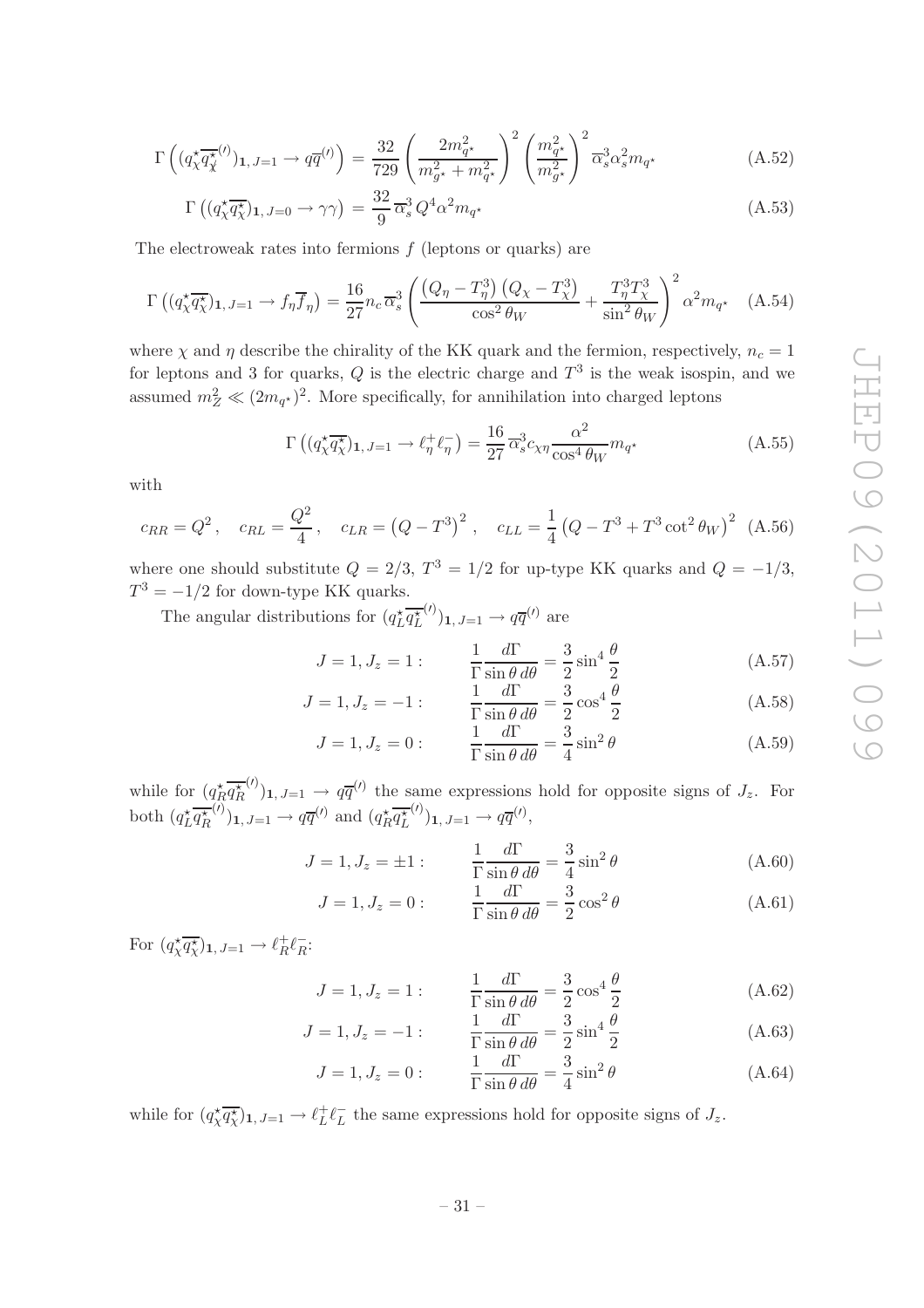# <span id="page-32-0"></span>A.5 Squarkonia

The near-threshold production cross sections of attractive squark-antisquark pairs are

$$
\hat{\sigma}_0 \left( gg \to \tilde{q}_X \tilde{q}_X^*; \ \mathbf{1}, \ J = 0 \right) = \frac{\pi \alpha_s^2 \beta}{192 m_{\tilde{q}}^2} \tag{A.65}
$$

$$
\hat{\sigma}_0 \left( q \overline{q}^{(t)} \to \tilde{q}_\chi \tilde{q}_\chi^{(t)*}; 1, J = 0 \right) = \left( \frac{2 m_{\tilde{g}} m_{\tilde{q}}}{m_{\tilde{q}}^2 + m_{\tilde{g}}^2} \right)^2 \frac{4 \pi \alpha_s^2 \beta}{81 m_{\tilde{q}}^2}
$$
(A.66)

The squarkonium annihilation rates are

$$
\Gamma\left((\tilde{q}_{\chi}\tilde{q}_{\chi}^*)_{1,\,J=0}\to gg\right)=\frac{32}{81}\,\overline{\alpha}_s^3\alpha_s^2m_{\tilde{q}}\tag{A.67}
$$

$$
\Gamma\left((\tilde{t}_{\chi}\tilde{t}_{\chi}^*)_{{\bf 1},J=0}\rightarrow t\overline{t}\right)=\frac{128}{243}\frac{m_t^2}{m_{\tilde{q}}^2}\left(1-\frac{m_t^2}{m_{\tilde{q}}^2}\right)\sqrt{1-\frac{m_t^2}{m_{\tilde{q}}^2}}\left(\frac{2m_{\tilde{q}}^2}{m_{\tilde{g}}^2+m_{\tilde{q}}^2-m_t^2}\right)^2\overline{\alpha}_s^3\alpha_s^2m_{\tilde{q}}\left(\text{A.68}\right)
$$

$$
\Gamma\left((\tilde{q}_{\chi}\tilde{q}_{\chi}^{(\prime)*})_{1,\,J=0}\rightarrow q\overline{q}^{(\prime)}\right) = \frac{256}{243} \left(\frac{2m_{\tilde{g}}m_{\tilde{q}}}{m_{\tilde{g}}^2 + m_{\tilde{q}}^2}\right)^2 \overline{\alpha}_s^3 \alpha_s^2 m_{\tilde{q}}
$$
\n(A.69)

$$
\Gamma\left((\tilde{q}_X\tilde{q}_X^*)_1, J=0 \to \gamma\gamma\right) = \frac{16}{9}\overline{\alpha}_s^3 Q^4 \alpha^2 m_{\tilde{q}}
$$
\n(A.70)

<span id="page-32-1"></span>where Q is the electric charge of the squark.

# A.6 Tripletonia

The near-threshold production cross sections of attractive pairs of vector color-triplets are

$$
\hat{\sigma}_0(gg \to WW^*; \, \mathbf{1}, \, J = 2, |J_z| = 2) = \frac{\pi \alpha_s^2 \beta}{12m_W^2} \tag{A.71}
$$

$$
\hat{\sigma}_0(gg \to WW^*; \mathbf{1}, J = 0) = \frac{\pi \alpha_s^2 \beta}{64m_W^2} \tag{A.72}
$$

The annihilation rates of the tripletonia into gg are

$$
\Gamma((WW^*)_{1,J=2} \to gg) = \frac{512}{405} \overline{\alpha}_s^3 \alpha_s^2 m_W
$$
\n(A.73)

$$
\Gamma\left((WW^*)_{1,J=0}\to gg\right) = \frac{32}{27}\overline{\alpha}_s^3\alpha_s^2m_W\tag{A.74}
$$

If the vector bosons have electric charge Q they can annihilate into  $\gamma\gamma$  with rates which can be obtained by the replacement

$$
\alpha_s^2 \to \frac{9}{2} Q^4 \alpha^2 \tag{A.75}
$$

The angular distributions of the annihilation products (both gg and  $\gamma\gamma$ ) are

$$
J = 2, J_z = \pm 2: \qquad \frac{1}{\Gamma} \frac{d\Gamma}{\sin \theta \, d\theta} = \frac{5}{256} (35 + 28 \cos 2\theta + \cos 4\theta) \tag{A.76}
$$

$$
J = 2, J_z = \pm 1: \qquad \frac{1}{\Gamma} \frac{d\Gamma}{\sin \theta \, d\theta} = \frac{5}{16} \left( 3 + \cos 2\theta \right) \sin^2 \theta \tag{A.77}
$$

$$
J = 2, J_z = 0: \qquad \frac{1}{\Gamma} \frac{d\Gamma}{\sin \theta \, d\theta} = \frac{15}{16} \sin^4 \theta \tag{A.78}
$$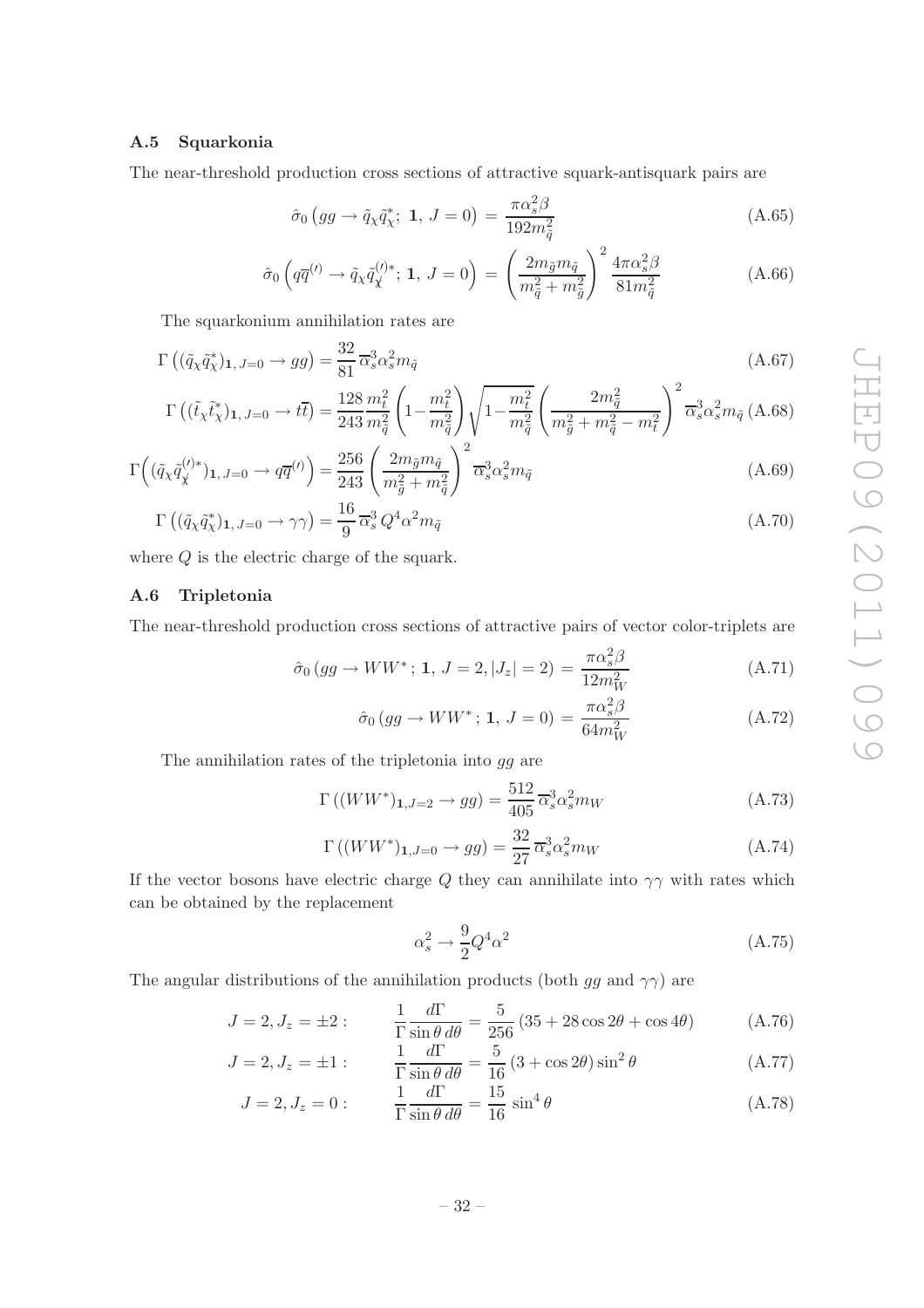# <span id="page-33-0"></span>A.7 Di-KK quarks

The near-threshold production cross sections of attractive KK quark pairs are

$$
\hat{\sigma}_0 \left( qq \to q_{\chi}^{\star} q_{\chi}^{\star}; \overline{\mathbf{3}}, J = 1, J_z = 0 \right) = \left( \frac{2m_{q^{\star}}^2}{m_{q^{\star}}^2 + m_{g^{\star}}^2} \right)^2 \left( \frac{m_{q^{\star}}^2}{m_{g^{\star}}^2} \right)^2 \frac{\pi \alpha_s^2 \beta}{108 m_{q^{\star}}^2} \tag{A.79}
$$

$$
\hat{\sigma}_0 \left( qq' \to q^{\star}_{\chi} q^{\star'}_{\chi}; \overline{\mathbf{3}}, J = 1, J_z = 0 \right) = \left( \frac{2m_{q^{\star}}^2}{m_{q^{\star}}^2 + m_{g^{\star}}^2} \right)^2 \left( \frac{m_{q^{\star}}^2}{m_{g^{\star}}^2} \right)^2 \frac{\pi \alpha_s^2 \beta}{216 m_{q^{\star}}^2} \tag{A.80}
$$

$$
\hat{\sigma}_0 \left( qq' \to q_{\chi}^{\star} q_{\chi}^{\star'}; \overline{\mathbf{3}}, J = 0 \right) = \left( \frac{2m_{q^{\star}}^2}{m_{q^{\star}}^2 + m_{g^{\star}}^2} \right)^2 \left( 4 + \frac{m_{q^{\star}}^2}{m_{g^{\star}}^2} \right)^2 \frac{\pi \alpha_s^2 \beta}{216 m_{q^{\star}}^2} \quad \text{(A.81)}
$$

$$
\hat{\sigma}_0 \left( qq \to q_L^{\star} q_R^{\star} ; \overline{\mathbf{3}}, J = 1, |J_z| = 1 \right) = \left( \frac{2m_{q^{\star}}^2}{m_{q^{\star}}^2 + m_{g^{\star}}^2} \right)^2 \left( 2 + \frac{m_{q^{\star}}^2}{m_{g^{\star}}^2} \right)^2 \frac{\pi \alpha_s^2 \beta}{54 m_{q^{\star}}^2} \tag{A.82}
$$

$$
\hat{\sigma}_0 \left( qq' \rightarrow q_L^* q_R^{*'}; \overline{\mathbf{3}}, J = 1, J_z = -1 \right) = \hat{\sigma}_0 \left( qq' \rightarrow q_R^* q_L^{*'}; \overline{\mathbf{3}}, J = 1, J_z = 1 \right)
$$

$$
= \left( \frac{2m_{q^*}^2}{m_{q^*}^2 + m_{g^*}^2} \right)^2 \left( 2 + \frac{m_{q^*}^2}{m_{g^*}^2} \right)^2 \frac{\pi \alpha_s^2 \beta}{108 m_{q^*}^2} \quad \text{(A.83)}
$$

There are also processes in which the quarks and KK quarks are replaced by their antiparticles, which have the same cross sections for opposite signs of  $J_z$ .

The bound states annihilate into the same quark flavors from which they were produced. The rates are

$$
\Gamma\left((q_{\chi}^{\star}q_{\chi}^{\star}{}^{(\prime)})_{\overline{\mathbf{3}},J=1} \to qq^{(\prime)}\right) = \frac{1}{729} \left(\frac{2m_{q^{\star}}^2}{m_{q^{\star}}^2 + m_{g^{\star}}^2}\right)^2 \left(\frac{m_{q^{\star}}^2}{m_{g^{\star}}^2}\right)^2 \overline{\alpha}_s^3 \alpha_s^2 m_{q^{\star}} \tag{A.84}
$$

$$
\Gamma\left((q_{\chi}^{\star}q_{\chi}^{\star'})_{\overline{\mathbf{3}},J=0} \to qq'\right) = \frac{1}{243} \left(\frac{2m_{q^{\star}}^2}{m_{q^{\star}}^2 + m_{g^{\star}}^2}\right)^2 \left(4 + \frac{m_{q^{\star}}^2}{m_{g^{\star}}^2}\right)^2 \overline{\alpha}_s^3 \alpha_s^2 m_{q^{\star}} \quad \text{(A.85)}
$$

$$
\Gamma\left((q^{\star}_{\chi}q^{\star}_{\chi})\right)_{\overline{\mathbf{3}},J=1} \to qq^{(\prime)}\right) = \frac{2}{729} \left(\frac{2m_{q^{\star}}^2}{m_{q^{\star}}^2 + m_{g^{\star}}^2}\right)^2 \left(2 + \frac{m_{q^{\star}}^2}{m_{g^{\star}}^2}\right)^2 \overline{\alpha}_s^3 \alpha_s^2 m_{q^{\star}} \quad \text{(A.86)}
$$

The angular distributions for  $(q_{\chi}^{\star} q_{\chi}^{\star}^{(l)})_{\overline{\mathbf{3}}, J=1} \rightarrow qq^{(l)}$  are

$$
J = 1, J_z = \pm 1: \qquad \frac{1}{\Gamma} \frac{d\Gamma}{\sin \theta \, d\theta} = \frac{3}{4} \sin^2 \theta \tag{A.87}
$$

$$
J = 1, J_z = 0: \qquad \frac{1}{\Gamma} \frac{d\Gamma}{\sin \theta \, d\theta} = \frac{3}{2} \cos^2 \theta \tag{A.88}
$$

For  $(q_{\chi}^{\star} q_{\chi}^{\star})_{\overline{\mathbf{3}}, J=1} \rightarrow qq,$ 

$$
J = 1, J_z = \pm 1: \qquad \frac{1}{\Gamma} \frac{d\Gamma}{\sin \theta \, d\theta} = \frac{3}{8} \left( 1 + \cos^2 \theta \right) \tag{A.89}
$$

$$
J = 1, J_z = 0: \qquad \frac{1}{\Gamma} \frac{d\Gamma}{\sin \theta \, d\theta} = \frac{3}{4} \sin^2 \theta \tag{A.90}
$$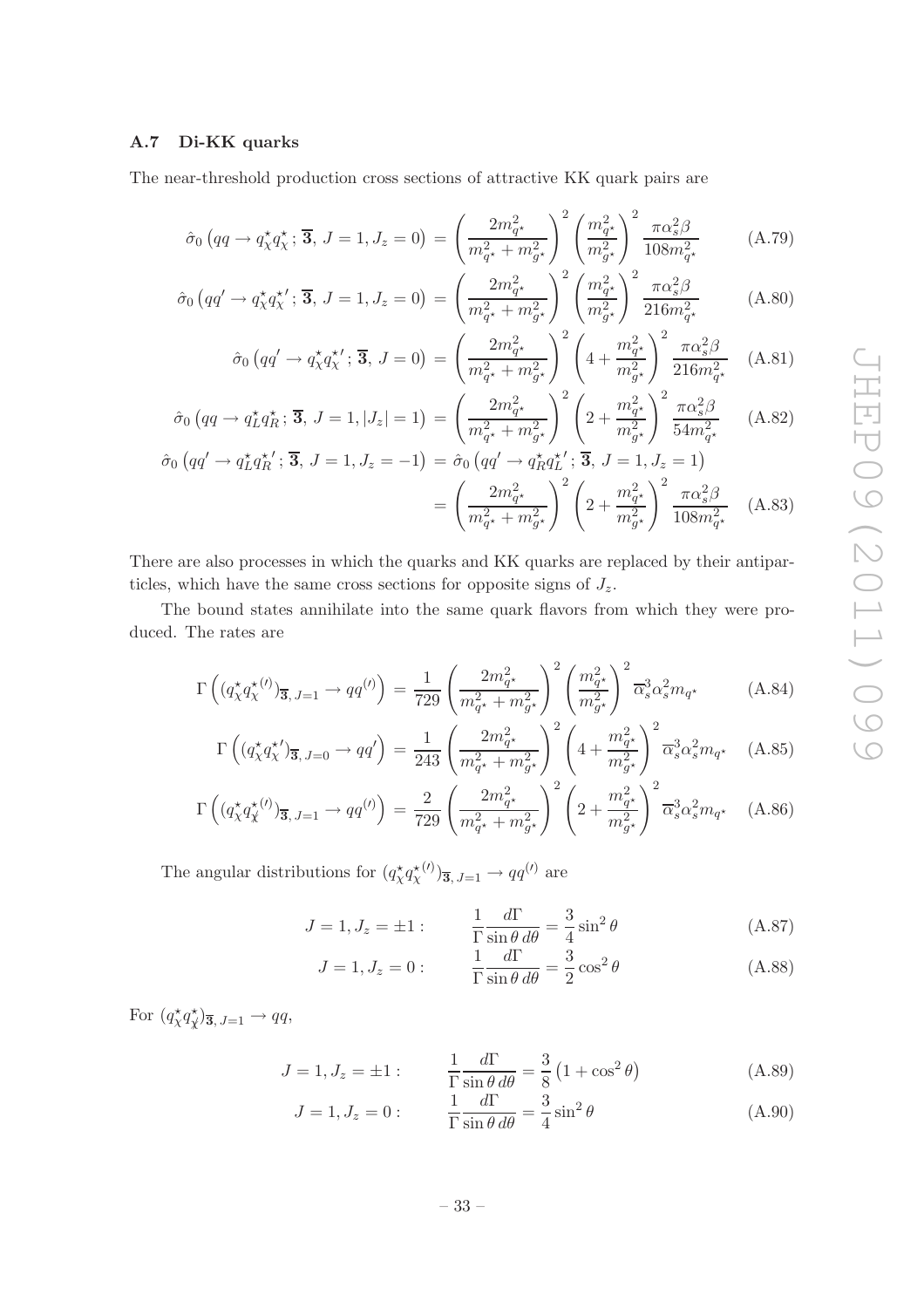For  $(q_L^{\star} q_R^{\star})$   $\overline{\mathbf{3}}, J=1 \rightarrow qq'$  (and for  $(q_R^{\star} q_L^{\star})$   $\overline{\mathbf{3}}, J=1 \rightarrow qq'$  for opposite signs of  $J_z$ )

$$
J = 1, J_z = 1: \qquad \frac{1}{\Gamma} \frac{d\Gamma}{\sin \theta \, d\theta} = \frac{3}{2} \sin^4 \frac{\theta}{2}
$$
 (A.91)

$$
J = 1, J_z = -1: \qquad \frac{1}{\Gamma} \frac{d\Gamma}{\sin \theta \, d\theta} = \frac{3}{2} \cos^4 \frac{\theta}{2} \tag{A.92}
$$

$$
J = 1, J_z = 0: \qquad \frac{1}{\Gamma} \frac{d\Gamma}{\sin \theta \, d\theta} = \frac{3}{4} \sin^2 \theta \tag{A.93}
$$

For the corresponding anti di-KK quarks, the angular distributions are the same for opposite signs of  $J_z$ .

### <span id="page-34-0"></span>A.8 Di-squarks

The near-threshold production cross section for attractive squark pairs is

$$
\hat{\sigma}_0 \left( qq' \to \tilde{q}_\chi \tilde{q}'_\chi; \overline{\mathbf{3}}, J = 0 \right) = \left( \frac{2m_{\tilde{g}} m_{\tilde{q}}}{m_{\tilde{g}}^2 + m_{\tilde{q}}^2} \right)^2 \frac{\pi \alpha_s^2 \beta}{27 m_{\tilde{q}}^2}
$$
\n(A.94)

There are also processes in which the quarks and squarks are replaced by their antiparticles, which have the same cross section.

The annihilation rate of di-squarks is

$$
\Gamma\left((\tilde{q}_{\chi}\tilde{q}'_{\chi})_{\overline{3},J=0} \to qq'\right) = \frac{8}{243} \left(\frac{2m_{\tilde{g}}m_{\tilde{q}}}{m_{\tilde{g}}^2 + m_{\tilde{q}}^2}\right)^2 \overline{\alpha}_s^3 \alpha_s^2 m_{\tilde{q}}
$$
\n(A.95)

#### <span id="page-34-1"></span>A.9 KK quark-KK gluon bound states

The near-threshold production cross sections for attractive KK quark-KK gluon pairs are

$$
\hat{\sigma}_0 \left( qg \to q_R^* g^* \, ; \, \mathbf{3}, \, J = \frac{3}{2}, J_z = \frac{3}{2} \right) = \frac{(m_{g^*} + 9m_{q^*})^2}{288 \, m_{g^*}^2 m_{q^*} \left( m_{g^*} + m_{q^*} \right)} \, \pi \alpha_s^2 \beta \tag{A.96}
$$

$$
\hat{\sigma}_0 \left( qg \to q_R^{\star} g^{\star} \, ; \, \mathbf{3}, \, J = \frac{1}{2}, J_z = -\frac{1}{2} \right) = \frac{m_{q^{\star}} \left( m_{g^{\star}} + 9m_{q^{\star}} \right)^2}{192 \, m_{g^{\star}}^2 \left( m_{g^{\star}} + m_{q^{\star}} \right)^3} \, \pi \alpha_s^2 \beta \tag{A.97}
$$

$$
\hat{\sigma}_0 \left( qg \to q_R^{\star} g^{\star}; \overline{\mathbf{6}}, J = \frac{3}{2}, J_z = \frac{3}{2} \right) = \frac{(m_{g^{\star}} + m_{q^{\star}})}{16 m_{g^{\star}}^2 m_{q^{\star}}} \pi \alpha_s^2 \beta \tag{A.98}
$$

$$
\hat{\sigma}_0 \left( qg \to q_R^* g^\star \, ; \, \overline{\mathbf{6}}, \, J = \frac{1}{2}, J_z = -\frac{1}{2} \right) = \frac{3 \, m_{q^\star}}{32 \, m_{g^\star}^2 \left( m_{g^\star} + m_{q^\star} \right)} \, \pi \alpha_s^2 \beta \tag{A.99}
$$

Processes with  $q_L^*$  instead of  $q_R^*$  have the same cross sections for opposite signs of  $J_z$ . There are also processes in which the quark and KK quark are replaced by their antiparticles, which have the same cross sections for opposite signs of  $J_z$ .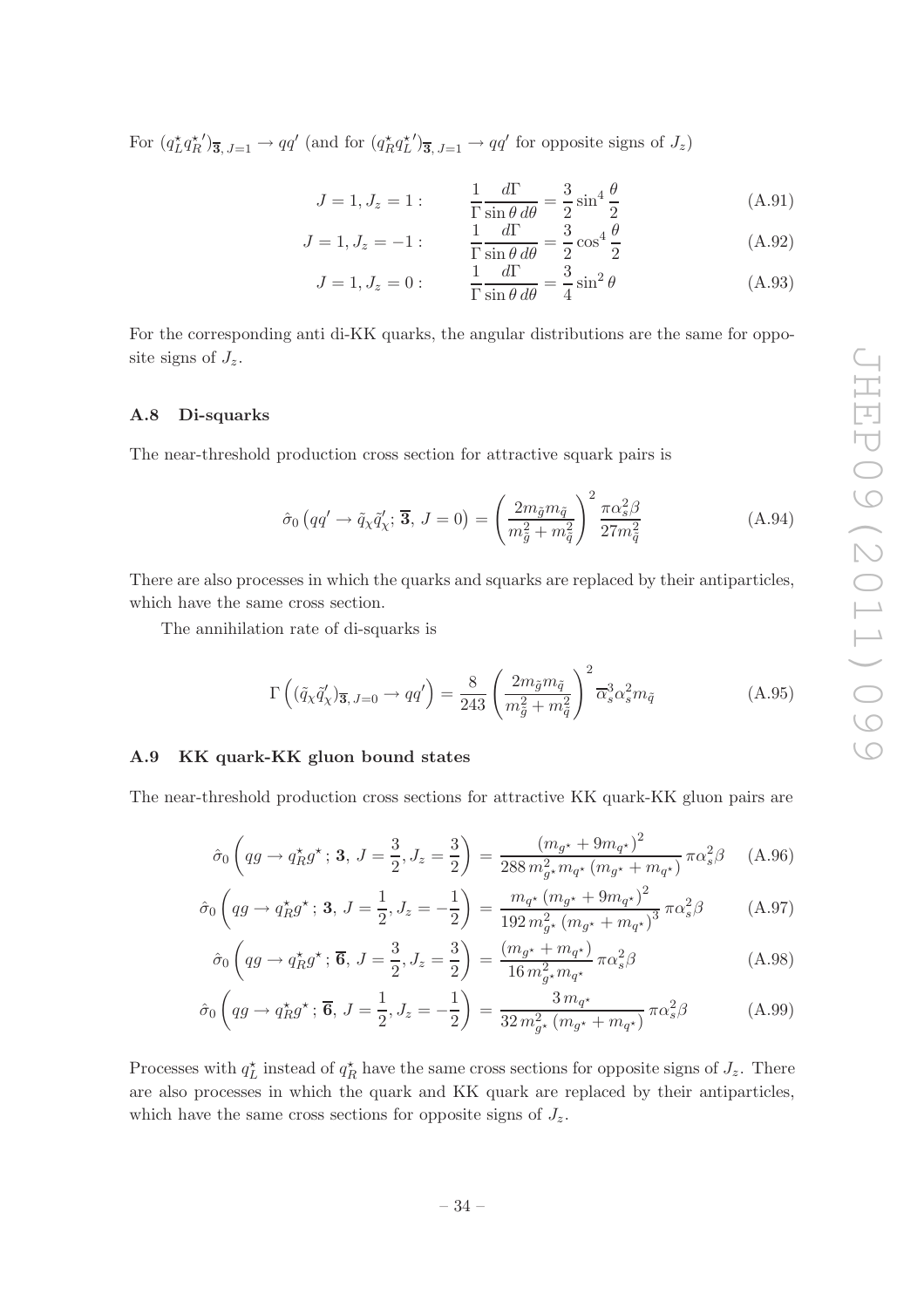The annihilation rates are

$$
\Gamma\left((q^*g^*)_{\mathbf{3},J=3/2}\to qg\right) = \frac{3}{64}\,\overline{\alpha}_s^3\alpha_s^2\,\frac{m_{q^*}\left(m_{g^*} + 9m_{q^*}\right)^2}{\left(m_{g^*} + m_{q^*}\right)^2} \tag{A.100}
$$

$$
\Gamma\left((q^*g^*)_{\mathbf{3},J=1/2}\to qg\right) = \frac{9}{64}\,\overline{\alpha}_s^3\alpha_s^2\,\frac{m_{q^*}^3\left(m_{g^*} + 9m_{q^*}\right)^2}{\left(m_{g^*} + m_{q^*}\right)^4} \tag{A.101}
$$

$$
\Gamma\left((q^*g^*)_{\overline{\mathbf{6}}, J=3/2} \to qg\right) = \frac{1}{64} \overline{\alpha}_s^3 \alpha_s^2 m_{q^*}
$$
\n(A.102)

$$
\Gamma\left((q^{\star}g^{\star})_{\overline{\mathbf{6}}, J=1/2} \to qg\right) = \frac{3}{64} \overline{\alpha}_s^3 \alpha_s^2 \frac{m_{q^{\star}}^3}{\left(m_{g^{\star}} + m_{q^{\star}}\right)^2} \tag{A.103}
$$

The angular distributions for  $(q_R^* g^*) \to qg$  (in both **3** and **6** representations) are

$$
J = \frac{3}{2}, J_z = +\frac{3}{2}:\n\qquad\n\frac{1}{\Gamma} \frac{d\Gamma}{\sin\theta \, d\theta} = 2\cos^6\frac{\theta}{2}
$$
\n(A.104)

$$
J = \frac{3}{2}, J_z = +\frac{1}{2}:\qquad \frac{1}{\Gamma} \frac{d\Gamma}{\sin\theta \,d\theta} = 6\cos^4\frac{\theta}{2}\sin^2\frac{\theta}{2}
$$
(A.105)

$$
J = \frac{3}{2}, J_z = -\frac{1}{2}:\n\qquad\n\frac{1}{\Gamma} \frac{d\Gamma}{\sin\theta \,d\theta} = 6\cos^2\frac{\theta}{2}\sin^4\frac{\theta}{2}
$$
\n(A.106)

$$
\frac{3}{2}, J_z = -\frac{3}{2} : \qquad \frac{1}{\Gamma} \frac{d\Gamma}{\sin \theta \, d\theta} = 2 \sin^6 \frac{\theta}{2}
$$
 (A.107)

$$
=\frac{1}{2}, J_z = +\frac{1}{2}:\qquad \frac{1}{\Gamma}\frac{d\Gamma}{\sin\theta \,d\theta} = \sin^2\frac{\theta}{2}
$$
(A.108)

$$
J = \frac{1}{2}, J_z = -\frac{1}{2}:\qquad \frac{1}{\Gamma} \frac{d\Gamma}{\sin\theta \, d\theta} = \cos^2\frac{\theta}{2} \tag{A.109}
$$

Processes with  $q_L^*$  instead of  $q_R^*$  have the same angular distributions for opposite signs of  $J_z$ . For the corresponding anti KK quark-KK gluon bound states, the angular distributions are again the same for opposite signs of  $J_z$ .

#### <span id="page-35-0"></span>A.10 Squark-gluino bound states

 $J =$ 

 $\boldsymbol{J}$ 

The near-threshold production cross sections for attractive squark-gluino pairs are

$$
\hat{\sigma}_0 \left( qg \to \tilde{q}_R \tilde{g} ; \mathbf{3}, J = \frac{1}{2}, J_z = -\frac{1}{2} \right) = \frac{(m_{\tilde{g}} + 9m_{\tilde{q}})^2}{288 m_{\tilde{g}} \left( m_{\tilde{g}} + m_{\tilde{q}} \right)^3} \pi \alpha_s^2 \beta \tag{A.110}
$$

$$
\hat{\sigma}_0 \left( qg \to \tilde{q}_R \tilde{g} ; \overline{\mathbf{6}}, J = \frac{1}{2}, J_z = -\frac{1}{2} \right) = \frac{1}{16 \, m_{\tilde{g}} \left( m_{\tilde{g}} + m_{\tilde{q}} \right)} \pi \alpha_s^2 \beta \tag{A.111}
$$

Processes with  $\tilde{q}_L$  instead of  $\tilde{q}_R$  have the same cross sections for opposite signs of  $J_z$ . There are also processes in which the quark and squark are replaced by their antiparticles, which have the same cross sections for opposite signs of  $J_z$ .

The annihilation rates are

$$
\Gamma\left((\tilde{q}\tilde{g})_{\mathbf{3},J=1/2}\to qg\right) = \frac{3}{32}\overline{\alpha}_s^3\alpha_s^2 \frac{m_{\tilde{g}}m_{\tilde{q}}^2\left(m_{\tilde{g}}+9m_{\tilde{q}}\right)^2}{\left(m_{\tilde{g}}+m_{\tilde{q}}\right)^4}
$$
(A.112)

$$
\Gamma\left((\tilde{q}\tilde{g})_{\overline{6}, J=1/2} \to qg\right) = \frac{1}{32} \overline{\alpha}_s^3 \alpha_s^2 \frac{m_{\tilde{g}} m_{\tilde{q}}^2}{\left(m_{\tilde{g}} + m_{\tilde{q}}\right)^2} \tag{A.113}
$$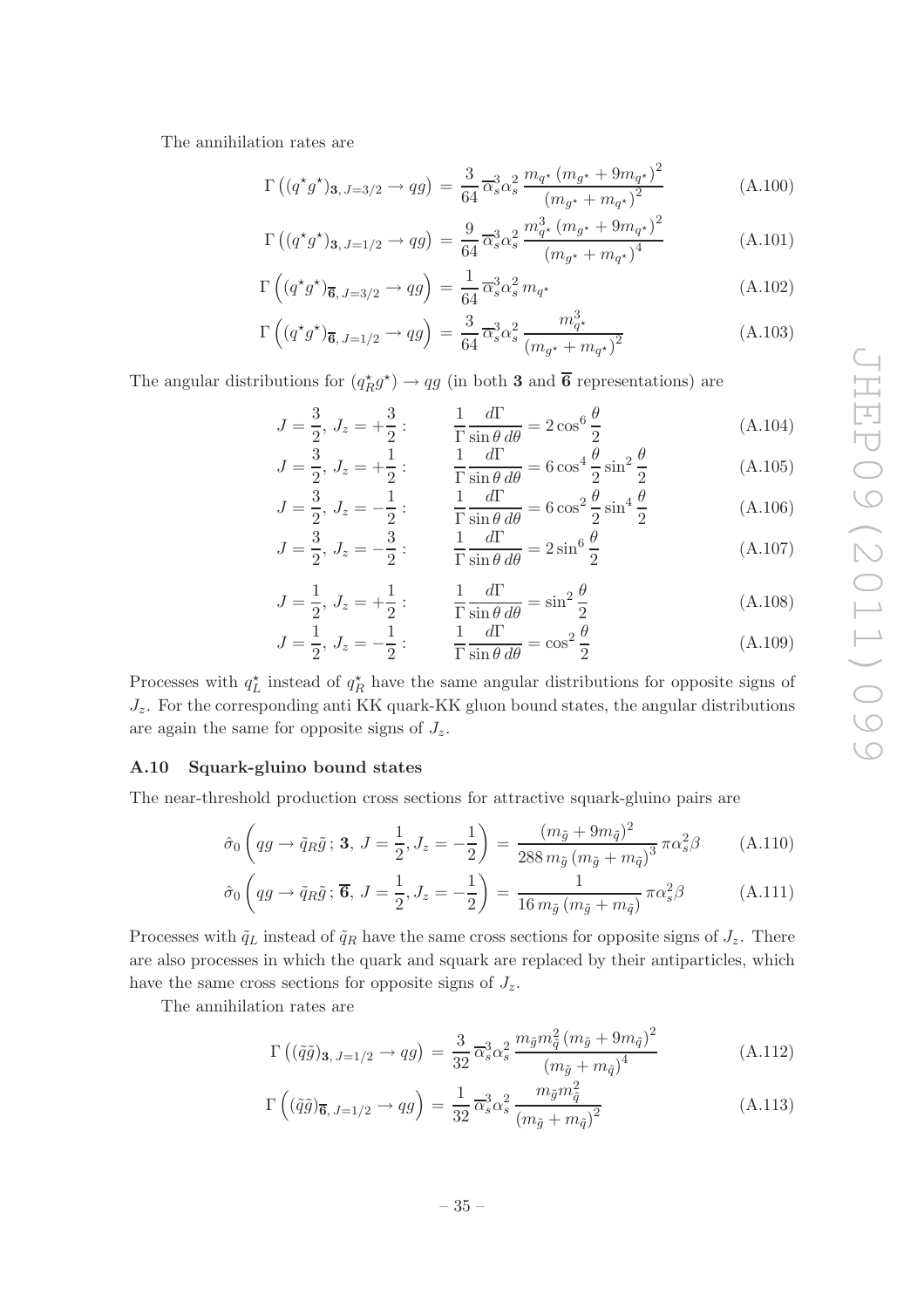The angular distributions for  $(\tilde{q}_R\tilde{g}) \rightarrow qg$  (in both 3 and  $\overline{6}$  representations) are

$$
J_z = \frac{1}{2} : \qquad \frac{1}{\Gamma} \frac{d\Gamma}{\sin \theta \, d\theta} = \sin^2 \frac{\theta}{2} \tag{A.114}
$$

$$
J_z = -\frac{1}{2} : \qquad \frac{1}{\Gamma} \frac{d\Gamma}{\sin \theta \, d\theta} = \cos^2 \frac{\theta}{2} \tag{A.115}
$$

The angular distributions for  $(\tilde{q}_L \tilde{g}) \rightarrow qg$  are the same for opposite signs of  $J_z$ . For the corresponding anti squark-gluino bound states, the angular distributions are the same, again for opposite signs of  $J_z$ .

## References

- <span id="page-36-0"></span>[1] J.M. Smillie and B.R. Webber, *Distinguishing Spins in Supersymmetric and Universal Extra Dimension Models at the Large Hadron Collider*, *JHEP* 10 [\(2005\) 069](http://dx.doi.org/10.1088/1126-6708/2005/10/069) [[hep-ph/0507170](http://arxiv.org/abs/hep-ph/0507170)] [\[SPIRES\]](http://www-spires.slac.stanford.edu/spires/find/hep/www?eprint=HEP-PH/0507170).
- [2] A. Datta, K. Kong and K.T. Matchev, *Discrimination of supersymmetry and universal extra dimensions at hadron colliders*, *Phys. Rev.* D 72 [\(2005\) 096006](http://dx.doi.org/10.1103/PhysRevD.72.096006) [*Erratum ibid* D 72 (2005) 119901] [[hep-ph/0509246](http://arxiv.org/abs/hep-ph/0509246)] [\[SPIRES\]](http://www-spires.slac.stanford.edu/spires/find/hep/www?eprint=HEP-PH/0509246).
- [3] A.J. Barr, *Measuring slepton spin at the LHC*, *JHEP* 02 [\(2006\) 042](http://dx.doi.org/10.1088/1126-6708/2006/02/042) [[hep-ph/0511115](http://arxiv.org/abs/hep-ph/0511115)] [\[SPIRES\]](http://www-spires.slac.stanford.edu/spires/find/hep/www?eprint=HEP-PH/0511115).
- [4] A. Alves, O. Eboli and T. Plehn, *It's a gluino*, *Phys. Rev.* D 74 [\(2006\) 095010](http://dx.doi.org/10.1103/PhysRevD.74.095010) [[hep-ph/0605067](http://arxiv.org/abs/hep-ph/0605067)] [\[SPIRES\]](http://www-spires.slac.stanford.edu/spires/find/hep/www?eprint=HEP-PH/0605067).
- [5] C. Athanasiou, C.G. Lester, J.M. Smillie and B.R. Webber, *Distinguishing spins in decay chains at the Large Hadron Collider*, *JHEP* 08 [\(2006\) 055](http://dx.doi.org/10.1088/1126-6708/2006/08/055) [[hep-ph/0605286](http://arxiv.org/abs/hep-ph/0605286)] [\[SPIRES\]](http://www-spires.slac.stanford.edu/spires/find/hep/www?eprint=HEP-PH/0605286).
- [6] C. Athanasiou, C.G. Lester, J.M. Smillie and B.R. Webber, *Addendum to 'Distinguishing spins in decay chains at the Large Hadron Collider'*, [hep-ph/0606212](http://arxiv.org/abs/hep-ph/0606212) [\[SPIRES\]](http://www-spires.slac.stanford.edu/spires/find/hep/www?eprint=HEP-PH/0606212).
- [7] L.-T. Wang and I. Yavin, *Spin Measurements in Cascade Decays at the LHC*, *JHEP* 04 [\(2007\) 032](http://dx.doi.org/10.1088/1126-6708/2007/04/032) [[hep-ph/0605296](http://arxiv.org/abs/hep-ph/0605296)] [\[SPIRES\]](http://www-spires.slac.stanford.edu/spires/find/hep/www?eprint=HEP-PH/0605296).
- [8] C. Kilic, L.-T. Wang and I. Yavin, *On the Existence of Angular Correlations in Decays with Heavy Matter Partners*, *JHEP* 05 [\(2007\) 052](http://dx.doi.org/10.1088/1126-6708/2007/05/052) [[hep-ph/0703085](http://arxiv.org/abs/hep-ph/0703085)] [\[SPIRES\]](http://www-spires.slac.stanford.edu/spires/find/hep/www?eprint=HEP-PH/0703085).
- <span id="page-36-3"></span>[9] C. Cs´aki, J. Heinonen and M. Perelstein, *Testing Gluino Spin with Three-Body Decays*, *JHEP* 10 [\(2007\) 107](http://dx.doi.org/10.1088/1126-6708/2007/10/107) [[arXiv:0707.0014](http://arxiv.org/abs/0707.0014)] [\[SPIRES\]](http://www-spires.slac.stanford.edu/spires/find/hep/www?eprint=0707.0014).
- [10] M. Burns, K. Kong, K.T. Matchev and M. Park, *A General Method for Model-Independent Measurements of Particle Spins, Couplings and Mixing Angles in Cascade Decays with Missing Energy at Hadron Colliders*, *JHEP* 10 [\(2008\) 081](http://dx.doi.org/10.1088/1126-6708/2008/10/081) [[arXiv:0808.2472](http://arxiv.org/abs/0808.2472)] [\[SPIRES\]](http://www-spires.slac.stanford.edu/spires/find/hep/www?eprint=0808.2472).
- [11] O. Gedalia, S.J. Lee and G. Perez, *Spin Determination via Third Generation Cascade Decays*, *Phys. Rev.* D 80 [\(2009\) 035012](http://dx.doi.org/10.1103/PhysRevD.80.035012) [[arXiv:0901.4438](http://arxiv.org/abs/0901.4438)] [\[SPIRES\]](http://www-spires.slac.stanford.edu/spires/find/hep/www?eprint=0901.4438).
- [12] H.-C. Cheng, Z. Han, I.-W. Kim and L.-T. Wang, *Missing Momentum Reconstruction and Spin Measurements at Hadron Colliders*, *JHEP* 11 [\(2010\) 122](http://dx.doi.org/10.1007/JHEP11(2010)122) [[arXiv:1008.0405](http://arxiv.org/abs/1008.0405)] [\[SPIRES\]](http://www-spires.slac.stanford.edu/spires/find/hep/www?eprint=1008.0405).
- <span id="page-36-1"></span>[13] G. Moortgat-Pick, K. Rolbiecki and J. Tattersall, *Early spin determination at the LHC?*, *[Phys. Lett.](http://dx.doi.org/10.1016/j.physletb.2011.03.064)* B 699 (2011) 158 [[arXiv:1102.0293](http://arxiv.org/abs/1102.0293)] [\[SPIRES\]](http://www-spires.slac.stanford.edu/spires/find/hep/www?eprint=1102.0293).
- <span id="page-36-2"></span>[14] Y. Kats and M.D. Schwartz, *Annihilation decays of bound states at the LHC*, *JHEP* 04 [\(2010\) 016](http://dx.doi.org/10.1007/JHEP04(2010)016) [[arXiv:0912.0526](http://arxiv.org/abs/0912.0526)] [\[SPIRES\]](http://www-spires.slac.stanford.edu/spires/find/hep/www?eprint=0912.0526).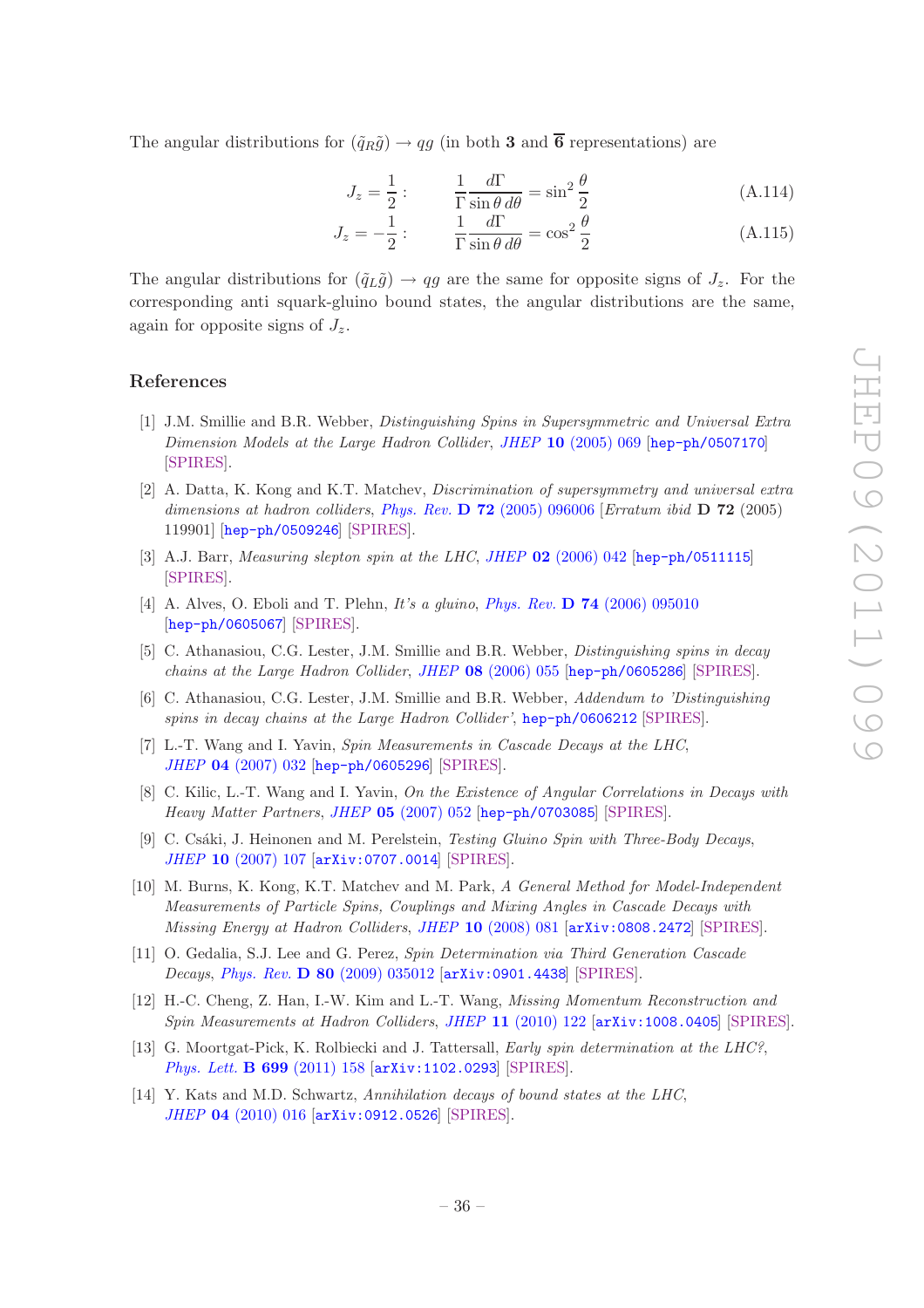- <span id="page-37-0"></span>[15] C.D. Carone, J.M. Conroy, M. Sher and I. Turan, *Universal extra dimensions and Kaluza Klein bound states*, *Phys. Rev.* D 69 [\(2004\) 074018](http://dx.doi.org/10.1103/PhysRevD.69.074018) [[hep-ph/0312055](http://arxiv.org/abs/hep-ph/0312055)] [\[SPIRES\]](http://www-spires.slac.stanford.edu/spires/find/hep/www?eprint=HEP-PH/0312055).
- <span id="page-37-1"></span>[16] N. Fabiano and O. Panella, *Threshold production of meta-stable bound states of Kaluza Klein excitations in Universal Extra Dimensions*, *Phys. Rev.* D 81 [\(2010\) 115001](http://dx.doi.org/10.1103/PhysRevD.81.115001) [[arXiv:0804.3917](http://arxiv.org/abs/0804.3917)] [\[SPIRES\]](http://www-spires.slac.stanford.edu/spires/find/hep/www?eprint=0804.3917).
- <span id="page-37-2"></span>[17] T. Appelquist, H.-C. Cheng and B.A. Dobrescu, *Bounds on universal extra dimensions*, *Phys. Rev.* D 64 [\(2001\) 035002](http://dx.doi.org/10.1103/PhysRevD.64.035002) [[hep-ph/0012100](http://arxiv.org/abs/hep-ph/0012100)] [\[SPIRES\]](http://www-spires.slac.stanford.edu/spires/find/hep/www?eprint=HEP-PH/0012100).
- <span id="page-37-3"></span>[18] D. Hooper and S. Profumo, *Dark matter and collider phenomenology of universal extra dimensions*, *[Phys. Rept.](http://dx.doi.org/10.1016/j.physrep.2007.09.003)* 453 (2007) 29 [[hep-ph/0701197](http://arxiv.org/abs/hep-ph/0701197)] [\[SPIRES\]](http://www-spires.slac.stanford.edu/spires/find/hep/www?eprint=HEP-PH/0701197).
- <span id="page-37-4"></span>[19] H.-C. Cheng, K.T. Matchev and M. Schmaltz, *Bosonic supersymmetry? Getting fooled at the CERN LHC*, *Phys. Rev.* D 66 [\(2002\) 056006](http://dx.doi.org/10.1103/PhysRevD.66.056006) [[hep-ph/0205314](http://arxiv.org/abs/hep-ph/0205314)] [\[SPIRES\]](http://www-spires.slac.stanford.edu/spires/find/hep/www?eprint=HEP-PH/0205314).
- <span id="page-37-5"></span>[20] H.-C. Cheng, K.T. Matchev and M. Schmaltz, *Radiative corrections to Kaluza-Klein masses*, *Phys. Rev.* D 66 [\(2002\) 036005](http://dx.doi.org/10.1103/PhysRevD.66.036005) [[hep-ph/0204342](http://arxiv.org/abs/hep-ph/0204342)] [\[SPIRES\]](http://www-spires.slac.stanford.edu/spires/find/hep/www?eprint=HEP-PH/0204342).
- <span id="page-37-6"></span>[21] G. Servant and T.M.P. Tait, *Is the lightest Kaluza-Klein particle a viable dark matter candidate?*, *[Nucl. Phys.](http://dx.doi.org/10.1016/S0550-3213(02)01012-X)* B 650 (2003) 391 [[hep-ph/0206071](http://arxiv.org/abs/hep-ph/0206071)] [\[SPIRES\]](http://www-spires.slac.stanford.edu/spires/find/hep/www?eprint=HEP-PH/0206071).
- <span id="page-37-7"></span>[22] H.-C. Cheng, J.L. Feng and K.T. Matchev, *Kaluza-Klein dark matter*, *[Phys. Rev. Lett.](http://dx.doi.org/10.1103/PhysRevLett.89.211301)* 89 (2002) 211301 [[hep-ph/0207125](http://arxiv.org/abs/hep-ph/0207125)] [\[SPIRES\]](http://www-spires.slac.stanford.edu/spires/find/hep/www?eprint=HEP-PH/0207125).
- <span id="page-37-8"></span>[23] H. Georgi, A.K. Grant and G. Hailu, *Brane couplings from bulk loops*, *[Phys. Lett.](http://dx.doi.org/10.1016/S0370-2693(01)00408-7)* B 506 (2001) 207 [[hep-ph/0012379](http://arxiv.org/abs/hep-ph/0012379)] [\[SPIRES\]](http://www-spires.slac.stanford.edu/spires/find/hep/www?eprint=HEP-PH/0012379).
- <span id="page-37-9"></span>[24] M.S. Carena, T.M.P. Tait and C.E.M. Wagner, *Branes and orbifolds are opaque*, *Acta Phys. Polon.* B 33 (2002) 2355 [[hep-ph/0207056](http://arxiv.org/abs/hep-ph/0207056)] [\[SPIRES\]](http://www-spires.slac.stanford.edu/spires/find/hep/www?eprint=HEP-PH/0207056).
- <span id="page-37-10"></span>[25] T. Flacke, A. Menon and D.J. Phalen, *Non-minimal universal extra dimensions*, *Phys. Rev.* D 79 [\(2009\) 056009](http://dx.doi.org/10.1103/PhysRevD.79.056009) [[arXiv:0811.1598](http://arxiv.org/abs/0811.1598)] [\[SPIRES\]](http://www-spires.slac.stanford.edu/spires/find/hep/www?eprint=0811.1598).
- <span id="page-37-11"></span>[26] S.P. Martin, *Diphoton decays of stoponium at the Large Hadron Collider*, *Phys. Rev.* D 77 [\(2008\) 075002](http://dx.doi.org/10.1103/PhysRevD.77.075002) [[arXiv:0801.0237](http://arxiv.org/abs/0801.0237)] [\[SPIRES\]](http://www-spires.slac.stanford.edu/spires/find/hep/www?eprint=0801.0237).
- <span id="page-37-12"></span>[27] E. De Pree and M. Sher, *Kaluza-Klein mesons in universal extra dimensions*, *Phys. Rev.* D 72 [\(2005\) 097701](http://dx.doi.org/10.1103/PhysRevD.72.097701) [[hep-ph/0507313](http://arxiv.org/abs/hep-ph/0507313)] [\[SPIRES\]](http://www-spires.slac.stanford.edu/spires/find/hep/www?eprint=HEP-PH/0507313).
- <span id="page-37-13"></span>[28] M. Beneke, P. Falgari and C. Schwinn, *Soft radiation in heavy-particle pair production: all-order colour structure and two-loop anomalous dimension*, *[Nucl. Phys.](http://dx.doi.org/10.1016/j.nuclphysb.2009.11.004)* B 828 (2010) 69 [[arXiv:0907.1443](http://arxiv.org/abs/0907.1443)] [\[SPIRES\]](http://www-spires.slac.stanford.edu/spires/find/hep/www?eprint=0907.1443).
- <span id="page-37-14"></span>[29] M.E. Peskin and D.V. Schroeder, *An Introduction to Quantum Field Theory*, Westview Press, New York U.S.A. (1995).
- <span id="page-37-15"></span>[30] V.A. Novikov et al., *Charmonium and Gluons: Basic Experimental Facts and Theoretical Introduction*, *[Phys. Rept.](http://dx.doi.org/10.1016/0370-1573(78)90120-5)* 41 (1978) 1 [\[SPIRES\]](http://www-spires.slac.stanford.edu/spires/find/hep/www?j=PRPLC,41,1).
- <span id="page-37-16"></span>[31] I.V. Tyutin and B.B. Lokhvitskii, *Charge conjugation of non-Abelian gauge fields*, *[Sov. Phys. J.](http://dx.doi.org/10.1007/BF00906208)* 25 (1982) 346 [*Izv. Vys. Uch. Zav. Fiz.* 4 (1982) 62].
- [32] N.V. Smolyakov, *Furry theorem for non-abelian gauge Lagrangians*, *[Theor. Math. Phys.](http://dx.doi.org/10.1007/BF01016449)* 50 (1982) 225 [\[SPIRES\]](http://www-spires.slac.stanford.edu/spires/find/hep/www?j=TMPHA,50,225).
- <span id="page-37-17"></span>[33] C.P. Burgess and G.D. Moore, *The Standard Model: A Primer*, Cambridge University Press, Cambridge U.K. (2007).
- <span id="page-37-18"></span>[34] J.T. Goldman and H. Haber, *Gluinonium: The hydrogen atom of supersymmetry*, *Physica* D 15 [\(1985\) 181.](http://dx.doi.org/10.1016/0167-2789(85)90161-7)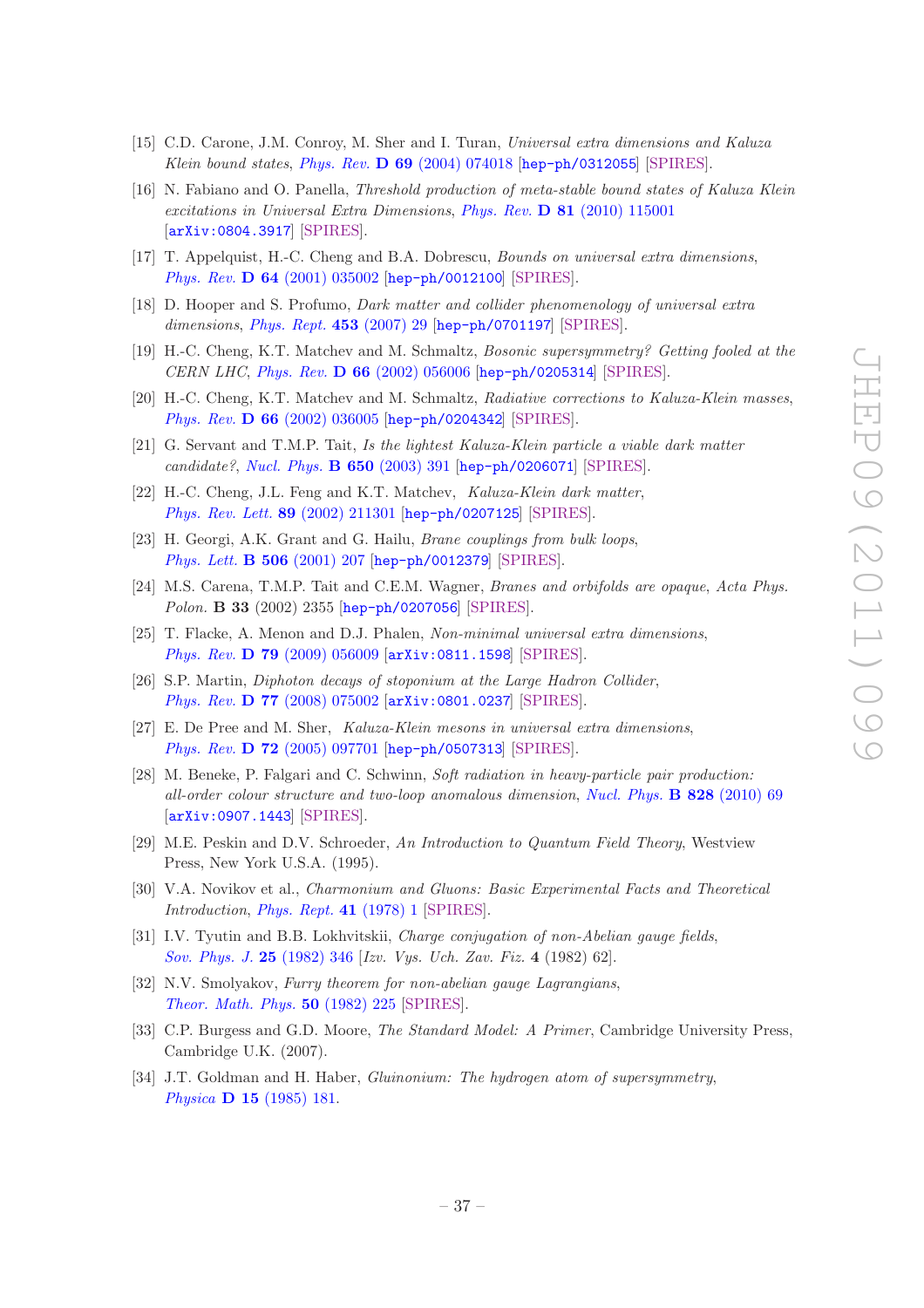- [35] W.-Y. Keung and A. Khare, *Two-gluino bound states*, *Phys. Rev.* D 29 [\(1984\) 2657](http://dx.doi.org/10.1103/PhysRevD.29.2657) [\[SPIRES\]](http://www-spires.slac.stanford.edu/spires/find/hep/www?j=PHRVA,D29,2657).
- <span id="page-38-0"></span>[36] M.R. Kauth, J.H. K¨uhn, P. Marquard and M. Steinhauser, *Gluinonia: Energy Levels, Production and Decay*, *[Nucl. Phys.](http://dx.doi.org/10.1016/j.nuclphysb.2010.01.019)* B 831 (2010) 285 [[arXiv:0910.2612](http://arxiv.org/abs/0910.2612)] [\[SPIRES\]](http://www-spires.slac.stanford.edu/spires/find/hep/www?eprint=0910.2612).
- <span id="page-38-1"></span>[37] A.D. Martin, W.J. Stirling, R.S. Thorne and G. Watt, *Parton distributions for the LHC*, *[Eur. Phys. J.](http://dx.doi.org/10.1140/epjc/s10052-009-1072-5)* C 63 (2009) 189 [[arXiv:0901.0002](http://arxiv.org/abs/0901.0002)] [\[SPIRES\]](http://www-spires.slac.stanford.edu/spires/find/hep/www?eprint=0901.0002).
- <span id="page-38-2"></span>[38] C. Kim and T. Mehen, *Color Octet Scalar Bound States at the LHC*, *Phys. Rev.* D 79 [\(2009\) 035011](http://dx.doi.org/10.1103/PhysRevD.79.035011) [[arXiv:0812.0307](http://arxiv.org/abs/0812.0307)] [\[SPIRES\]](http://www-spires.slac.stanford.edu/spires/find/hep/www?eprint=0812.0307).
- <span id="page-38-3"></span>[39] K. Hagiwara and H. Yokoya, *Bound-state effects on gluino-pair production at hadron colliders*, *JHEP* 10 [\(2009\) 049](http://dx.doi.org/10.1088/1126-6708/2009/10/049) [[arXiv:0909.3204](http://arxiv.org/abs/0909.3204)] [\[SPIRES\]](http://www-spires.slac.stanford.edu/spires/find/hep/www?eprint=0909.3204).
- <span id="page-38-4"></span>[40] V.D. Barger and A.D. Martin, *Quarkonium production at*  $p\bar{p}$  *colliders*, *Phys. Rev.* **D 31** [\(1985\) 1051](http://dx.doi.org/10.1103/PhysRevD.31.1051) [\[SPIRES\]](http://www-spires.slac.stanford.edu/spires/find/hep/www?j=PHRVA,D31,1051).
- <span id="page-38-5"></span>[41] V.D. Barger et al., *Superheavy quarkonium production and decays: A new Higgs signal*, *Phys. Rev.* D 35 [\(1987\) 3366](http://dx.doi.org/10.1103/PhysRevD.35.3366) [*Erratum ibid* D 38 (1988) 1632] [\[SPIRES\]](http://www-spires.slac.stanford.edu/spires/find/hep/www?j=PHRVA,D35,3366).
- <span id="page-38-6"></span>[42] E. Arik, O. Çakır, S.A. Çetin and S. Sultansoy, *Fourth generation pseudoscalar quarkonium production and observability at hadron colliders*, *Phys. Rev.* D 66 [\(2002\) 116006](http://dx.doi.org/10.1103/PhysRevD.66.116006) [[hep-ph/0208169](http://arxiv.org/abs/hep-ph/0208169)] [\[SPIRES\]](http://www-spires.slac.stanford.edu/spires/find/hep/www?eprint=HEP-PH/0208169).
- <span id="page-38-7"></span>[43] S.P. Martin and J.E. Younkin, *Radiative corrections to stoponium annihilation decays*, *Phys. Rev.* D 80 [\(2009\) 035026](http://dx.doi.org/10.1103/PhysRevD.80.035026) [[arXiv:0901.4318](http://arxiv.org/abs/0901.4318)] [\[SPIRES\]](http://www-spires.slac.stanford.edu/spires/find/hep/www?eprint=0901.4318).
- <span id="page-38-8"></span>[44] J.E. Younkin and S.P. Martin, *QCD corrections to stoponium production at hadron colliders*, *Phys. Rev.* D 81 [\(2010\) 055006](http://dx.doi.org/10.1103/PhysRevD.81.055006) [[arXiv:0912.4813](http://arxiv.org/abs/0912.4813)] [\[SPIRES\]](http://www-spires.slac.stanford.edu/spires/find/hep/www?eprint=0912.4813).
- <span id="page-38-9"></span>[45] M.J. Herrero, A. Mendez and T.G. Rizzo, *Production of heavy squarkonium at high energy* pp *colliders*, *[Phys. Lett.](http://dx.doi.org/10.1016/0370-2693(88)91137-9)* B 200 (1988) 205 [\[SPIRES\]](http://www-spires.slac.stanford.edu/spires/find/hep/www?j=PHLTA,B200,205).
- [46] V.D. Barger and W.-Y. Keung, *Stoponium decays to Higgs bosons*, *[Phys. Lett.](http://dx.doi.org/10.1016/0370-2693(88)90915-X)* B 211 (1988) 355 [\[SPIRES\]](http://www-spires.slac.stanford.edu/spires/find/hep/www?j=PHLTA,B211,355).
- <span id="page-38-10"></span>[47] M. Drees and M.M. Nojiri, *Production and decay of scalar stoponium bound states*, *Phys. Rev.* D 49 [\(1994\) 4595](http://dx.doi.org/10.1103/PhysRevD.49.4595) [[hep-ph/9312213](http://arxiv.org/abs/hep-ph/9312213)] [\[SPIRES\]](http://www-spires.slac.stanford.edu/spires/find/hep/www?eprint=HEP-PH/9312213).
- <span id="page-38-11"></span>[48] G.V. Borisov, Y.F. Pirogov and K.R. Rudakov, *Pair production of exotic particles at*  $\overline{p}$ <sup>*p*</sup> *colliding beams*, *Z. Phys.* C 36 [\(1987\) 217](http://dx.doi.org/10.1007/BF01579137) [\[SPIRES\]](http://www-spires.slac.stanford.edu/spires/find/hep/www?j=ZEPYA,C36,217).
- <span id="page-38-13"></span>[49] E. Chikovani, V. Kartvelishvili, R. Shanidze and G. Shaw, *Bound states of two gluinos at the Tevatron and CERN LHC*, *Phys. Rev.* D 53 [\(1996\) 6653](http://dx.doi.org/10.1103/PhysRevD.53.6653) [[hep-ph/9602249](http://arxiv.org/abs/hep-ph/9602249)] [\[SPIRES\]](http://www-spires.slac.stanford.edu/spires/find/hep/www?eprint=HEP-PH/9602249).
- [50] K. Cheung and W.-Y. Keung, *Split supersymmetry, stable gluino and gluinonium*, *Phys. Rev.* D 71 [\(2005\) 015015](http://dx.doi.org/10.1103/PhysRevD.71.015015) [[hep-ph/0408335](http://arxiv.org/abs/hep-ph/0408335)] [\[SPIRES\]](http://www-spires.slac.stanford.edu/spires/find/hep/www?eprint=HEP-PH/0408335).
- [51] E. Bouhova-Thacker, V. Kartvelishvili and A. Small, *Search for gluino gluino bound states*, *[Nucl. Phys. Proc. Suppl.](http://dx.doi.org/10.1016/j.nuclphysBPS.2004.04.148)* 133 (2004) 122 [\[SPIRES\]](http://www-spires.slac.stanford.edu/spires/find/hep/www?j=NUPHZ,133,122).
- <span id="page-38-14"></span>[52] E. Bouhova-Thacker, V. Kartvelishvili and A. Small, *Search for gluino-gluino bound states with ATLAS*, *[Nucl. Phys. Proc. Suppl.](http://dx.doi.org/10.1016/j.nuclphysBPS.2005.08.059)* 152 (2006) 300 [\[SPIRES\]](http://www-spires.slac.stanford.edu/spires/find/hep/www?j=NUPHZ,152,300).
- <span id="page-38-15"></span>[53] M. Drees and M.M. Nojiri, *Proposed new signal for scalar top-squark bound-state production*, *[Phys. Rev. Lett.](http://dx.doi.org/10.1103/PhysRevLett.72.2324)* 72 (1994) 2324 [[hep-ph/9310209](http://arxiv.org/abs/hep-ph/9310209)] [\[SPIRES\]](http://www-spires.slac.stanford.edu/spires/find/hep/www?eprint=HEP-PH/9310209).
- <span id="page-38-12"></span>[54] C. Macesanu, C.D. McMullen and S. Nandi, *Collider implications of universal extra dimensions*, *Phys. Rev.* D 66 [\(2002\) 015009](http://dx.doi.org/10.1103/PhysRevD.66.015009) [[hep-ph/0201300](http://arxiv.org/abs/hep-ph/0201300)] [\[SPIRES\]](http://www-spires.slac.stanford.edu/spires/find/hep/www?eprint=HEP-PH/0201300).